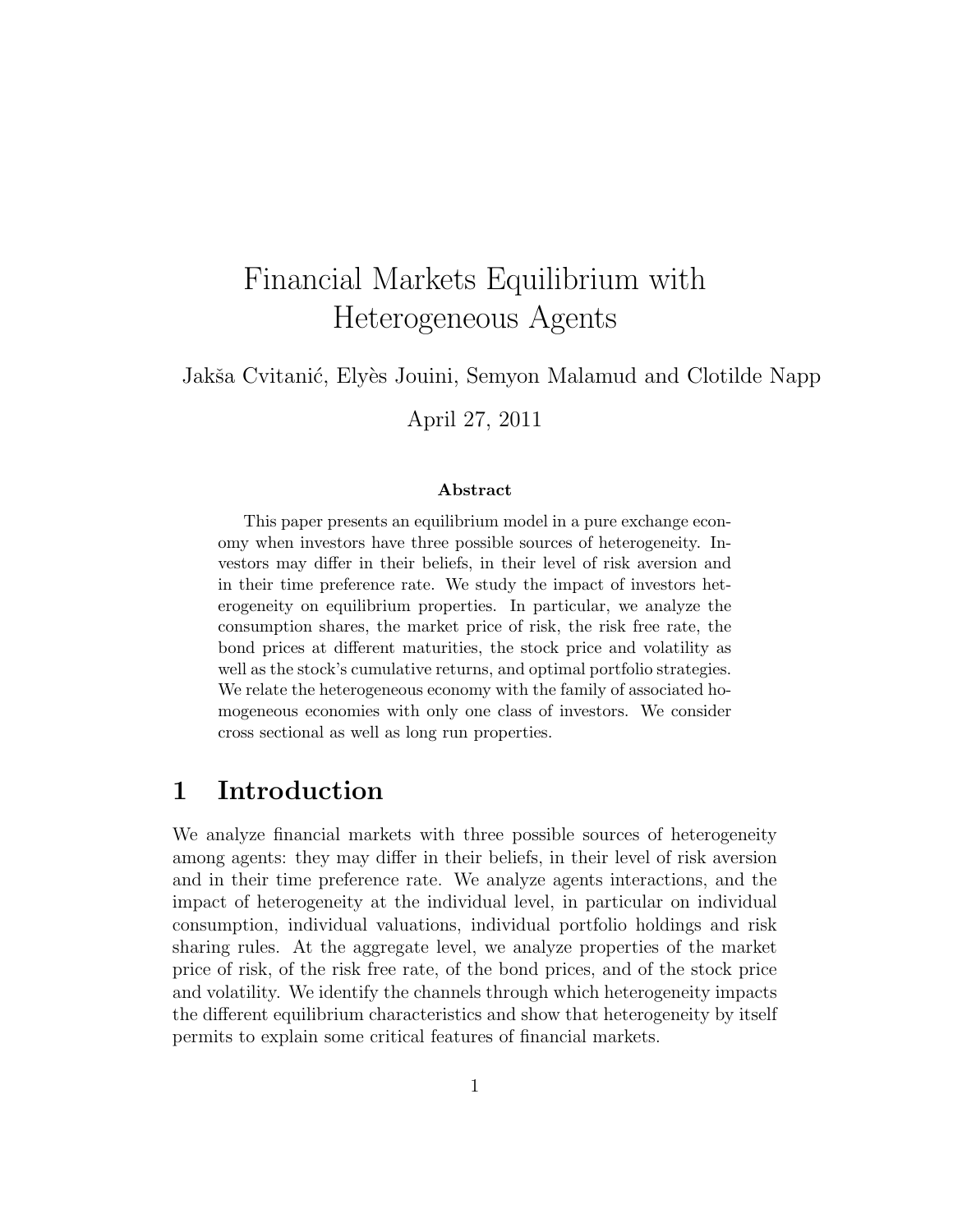Consistent with observations that "equity risk premia seem to be higher at business troughs than they are at peaks" (Campbell and Cochrane, 1999), we show that the market price of risk is always monotone decreasing in the aggregate endowment.<sup>1</sup> Interestingly enough, this result is very general and holds for any distribution of the parameters of risk aversion and beliefs. It is heterogeneity and its impact on the fluctuations of the relative levels of risk tolerance which generates this behavior. It should be noted that even though this result is in the spirit of the findings of Chan and Kogan (2002) or Campbell and Cochrane (1999), unlike in those papers, we do not need to impose *habit-formation* preferences (keeping-up-with-the-Joneses preferences).

We also identify conditions under which the risk free rate is increasing in the endowment level. This is a desirable feature of financial markets models because empirical studies have confirmed that the short term rate is a procyclical indicator of economic activity (see e.g. Friedman, 1986, Blanchard and Watson, 1986).

Our analysis of the term structure of interest rates shows that there are distinct horizons at which distinct agents drive the long term bond yield. In equilibrium, each agent effectively demands a different long run interest rate, coinciding with the interest rate in the corresponding single agent economy. The yield curve is defined stepwise, with each subinterval being associated with a given agent in the sense that the marginal rate on that subinterval corresponds to the rate in the economy populated only by this agent.<sup>2</sup> It is interesting to note that this subdivision of the yield curve into different segments holds in the long run even though the different agents (except one) associated to the different habitats do not survive in the long run.

This finding confirms the previously noted fact that survival and long run impact are different concepts. As far as risky assets are concerned, we also show that the long run return of these assets are impacted by nonsurviving agents and we provide an example where the agent who drives the long run discount rate is different from the agent who drives the long run risky returns and both of them are different from the surviving agent who drives the instantaneous risk free rate in the long run. In particular, the long run short term risk premium is then determined by the surviving agent while the

<sup>&</sup>lt;sup>1</sup>This has been noticed as early as Dumas (1989), in the case of two agents.

<sup>&</sup>lt;sup>2</sup> Interestingly enough, with more than two agents, the investment horizon is generally non-monotonic in the individual agent's interest rate, so that agents demanding a higher rate may dominate the shorter end of the yield curve.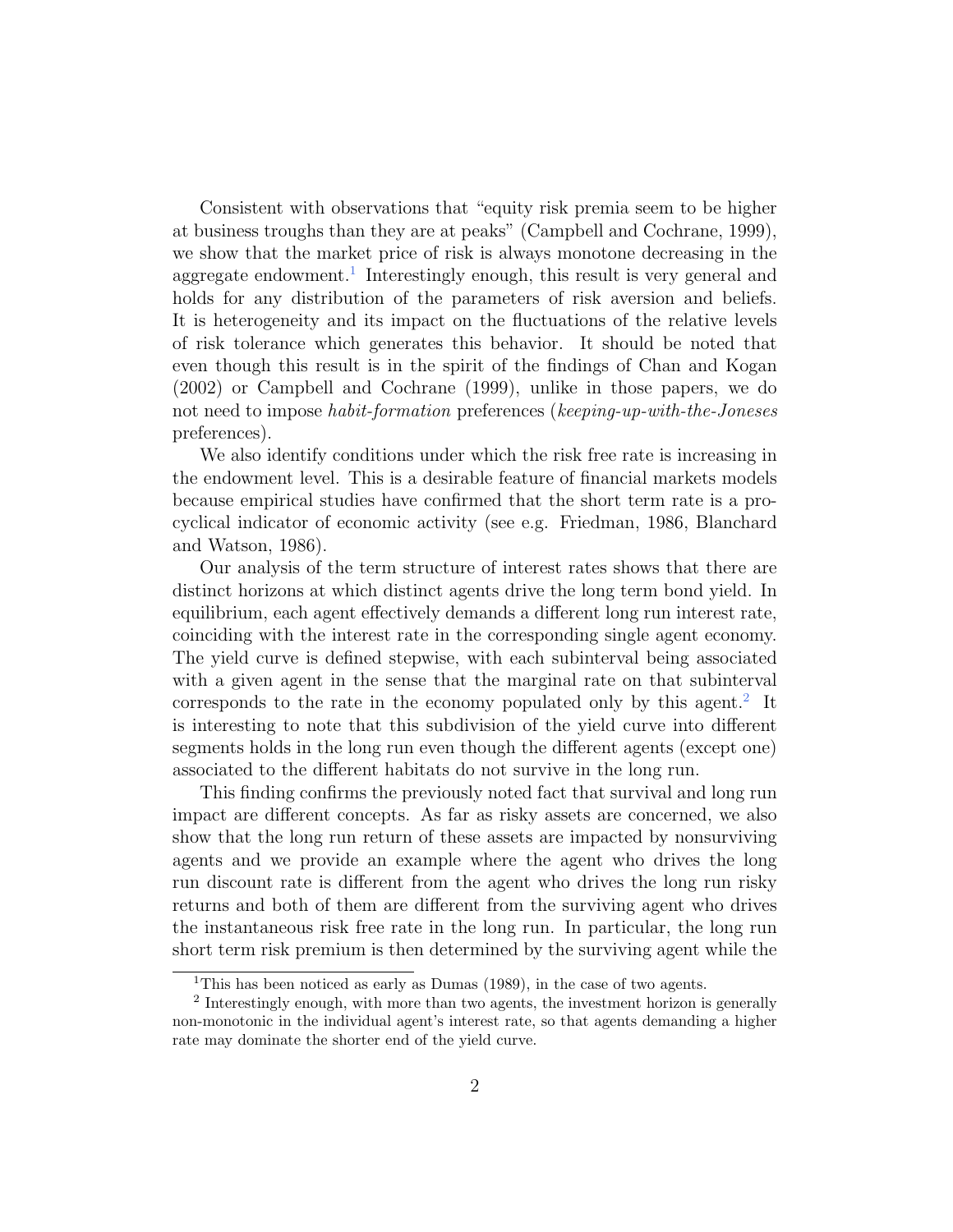long term risk premium (the spread between the long run risky and riskless returns) is determined by two different agents, namely those who respectively drive the long run risky and riskless returns. Heterogeneity leads then to a term structure of risk premia that is not flat and there are cases where the long term risk premium is higher than the instantaneous risk premium. In other words, the presence of heterogeneity modifies the long term relation between risk and return and introduces a distortion between the long term and the short term risk-return tradeoff.

Let us describe in more detail how heterogeneity operates. Even though the individual levels of risk aversion, optimism and patience are constant, heterogeneity leads to time and state varying levels of risk aversion, optimism and patience at the aggregate level. Indeed, the aggregate parameters can be written as a risk tolerance weighted average of the individual parameters. Since the levels of risk tolerance are time and state dependent, this generates at the aggregate level waves of risk aversion, of pessimism/optimism, and of patience. To illustrate this, let us focus on "extreme" states of the world (very high or very low level of aggregate endowment, or distant future states of the world). We find that the agent who values the most these states dominates the other agents in terms of consumption shares or relative risk tolerance. In very bad (very good, distant future) states of the world this agent corresponds to the agent with the highest individual required market price of risk<sup>3</sup> (lowest individual required market price of risk, lowest *survival* index<sup>4</sup>). The aggregate level of risk aversion (optimism, patience) is then given by the level of risk aversion (optimism, patience) of the dominating agent. For example, more pessimistic agents dominate the economy in bad states of the world when there is only beliefs heterogeneity, which leads to a pessimistic bias at the aggregate level. This can explain excess of pessimism in periods of recession without referring to irrational behavior. Analogously, more risk averse agents dominate the economy in periods of recession when there is only risk aversion heterogeneity, which leads to more risk aversion at

<sup>&</sup>lt;sup>3</sup>The individual market price of risk of agent i is given by  $\theta_i = \gamma_i \sigma - \delta_i$  where  $\gamma_i, \delta_i$  and  $\sigma$  respectively denote the individual level of risk aversion, the individual level of optimism and the volatility of aggregate endowment. The individual (required) market price of risk reflects the agent's motives to invest in a risky asset. It increases with the level of risk aversion and with the level of pessimism.

<sup>&</sup>lt;sup>4</sup>The survival index of agent *i* is defined by  $\kappa_i \equiv \rho_i + \gamma_i (\mu - \frac{\sigma^2}{2})$  $(\frac{\sigma^2}{2}) + \frac{1}{2}\delta_i^2$ , where  $\rho_i, \gamma_i, \delta_i, \mu$ and  $\sigma$  respectively denote the individual level of time preference, risk aversion, optimism and the drift and volatility of aggregate endowment.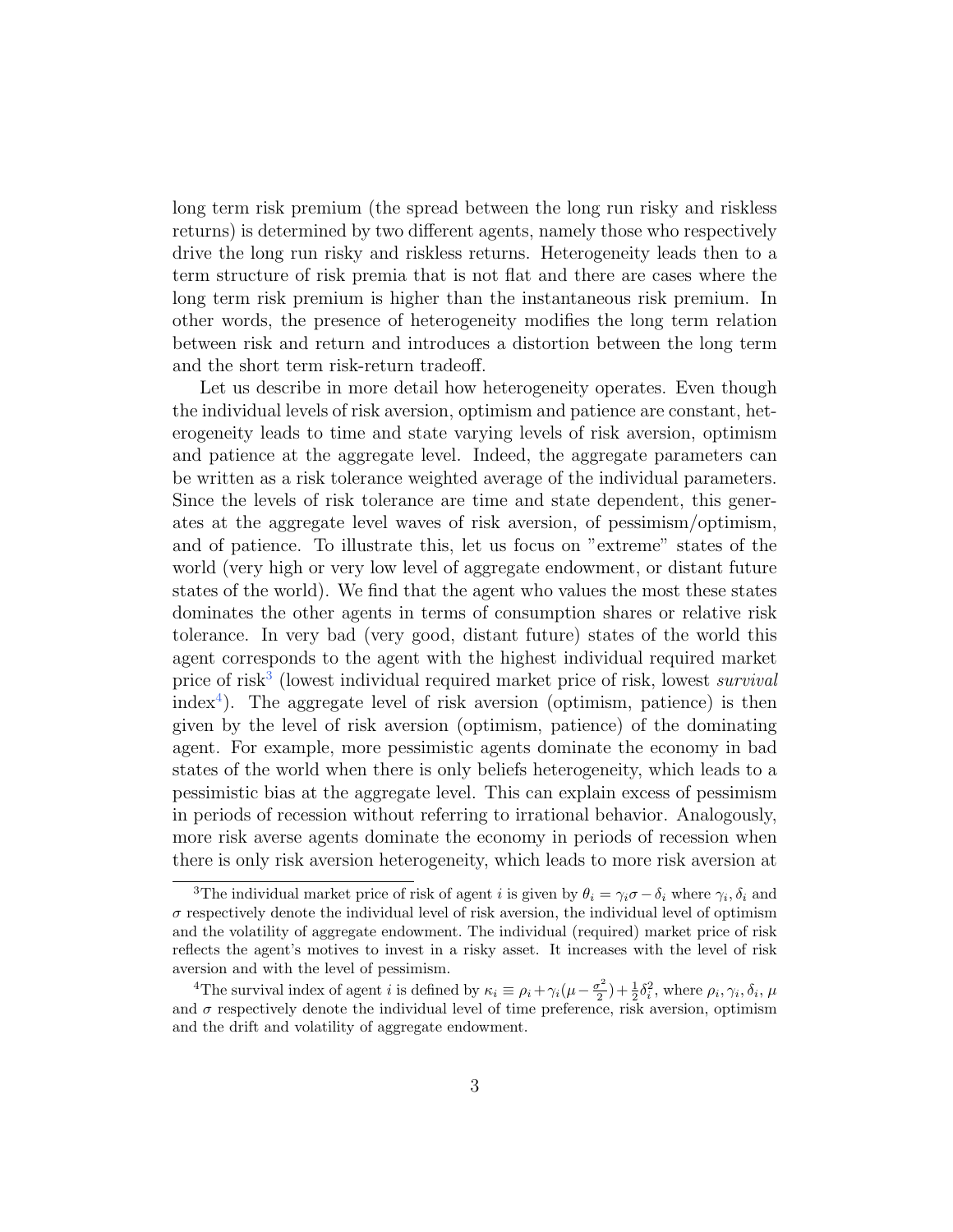the aggregate level. Brunnermeier and Nagel (2008) find that the fraction of wealth that households invest into risky assets does not change with the level of wealth and conclude that the households' relative risk aversion is constant at individual level. On the other hand, fluctuating risk aversion of a representative agent, as in habit preference models (Campbell and Cochrane, 1999), would help matching aggregate data. Our results describe in which way in equilibrium with heterogeneous agents fluctuating relative risk aversion at the aggregate level is not inconsistent with constant relative risk aversion at the individual level.

In order to analyze the impact of such fluctuating aggregate parameters on the equilibrium prices (interest rates and market price of risk), let us compare our heterogeneous economy with different benchmarks corresponding to the different homogeneous economies that we would obtain if all the agents were of the same type, namely the type<sup>5</sup> of agent i. In our setting, the market price of risk appears as a risk tolerance weighted average of the individual market prices of risk (the prices that we would obtain in the different benchmark economies). It then fluctuates in time and states of the world between the lowest and highest individual market prices of risk. For very bad (good, distant future) states of the world, the market price of risk is given by the highest individual market price of risk (the lowest market price of risk, the market price of risk of the surviving agent). This phenomenon that operates in extreme states of the world is in fact more general leading to a market price of risk which is decreasing in the level of aggregate shocks.

Contrary to the market price of risk, the risk free rate is not a weighted average of the individual risk free rates<sup>6</sup>. The equilibrium risk free rate can lie outside the range bounded by the lowest individual risk free rate and by the highest individual risk free rate. However, in "extreme" states of the world, the risk free rate behaves as a risk tolerance weighted average of the individual ones and the "dominating" agent governs the risk free rate.

The equilibrium long term bond yield is given by the individual long term

<sup>&</sup>lt;sup>5</sup>If we consider a model with n agents then there are n possible benchmarks. In the following, the equilibrium prices in the  $i<sup>th</sup>$  benchmark economy (i.e. in the homogeneous economy where all the agents have agent  $i$  characteristics) will be called agent  $i$  individual prices.

<sup>&</sup>lt;sup>6</sup>The individual risk free rate of agent *i* is given by  $r_i = \rho_i + \gamma_i (\mu + \delta_i) - \frac{1}{2} \gamma_i (\gamma_i + 1) \sigma^2$ , where  $\rho_i, \gamma_i, \delta_i, \mu$  and  $\sigma$  respectively denote the individual level of time preference, risk aversion, the individual level of optimism, the drift and the volatility of aggregate endowment.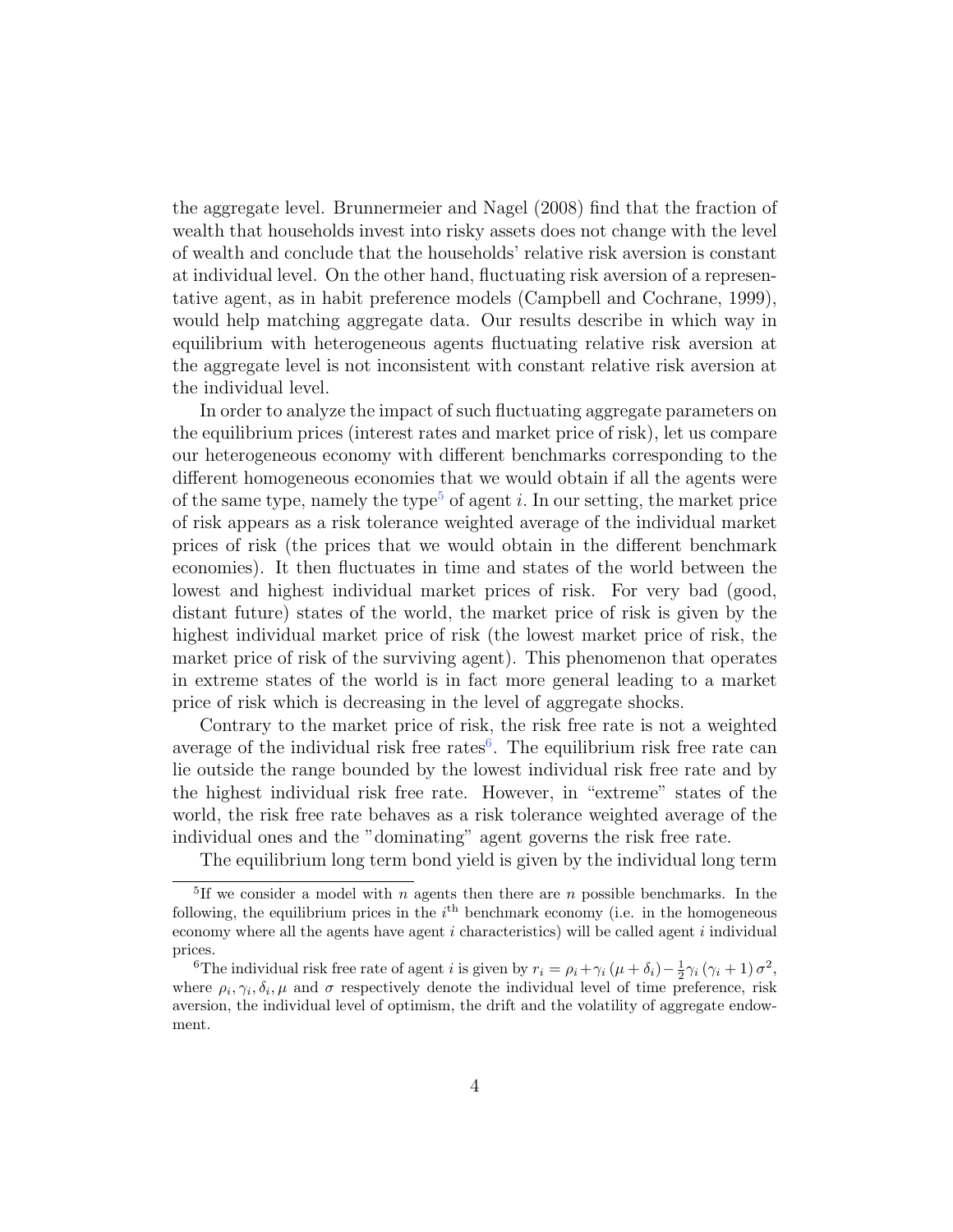bond yield of the agent with the highest savings motives (lowest individual risk free rate). This is due to the fact that this agent most values the very long term bonds. A related interesting finding we obtain is that the agent who drives the long run-long term bond yield differs from the agent who drives the long run risk free rate, even though the bond yield is an average of the risk free rates. In particular, in the long run, the yield curve is driven, at one end, by the risk free rate of the agent with the lowest survival index whereas at the other end, it is driven by the risk free rate of the agent with the highest savings motives, or, equivalently, the lowest risk free rate<sup>7</sup>. In between, the long run yield curve is governed stepwise by different agents that maximize a trade-off between savings motives and survival. For example, when there is only heterogeneity in beliefs, one end of the long run yield curve is dominated by the most rational agent (maximization of the survival motives), the other end is dominated by the most pessimistic agent (maximization of the savings motives) and in the middle, the long run yield curve is governed, in intervals, by more and more pessimistic agents (maximization of a trade off between rationality and pessimism).

We also analyze the behavior of stock volatility, which converges to dividend volatility. In the long run, only the surviving agent is present (in terms of consumption shares or risk tolerance levels) and the stock volatility in the heterogeneous economy converges to the surviving agent's individual stock volatility, which is the dividend volatility. We show that for finite times stock volatility fluctuates between bounds determined by the maximal difference between market prices of risk associated with different agents. We get similar bounds for the optimal portfolios. When all levels of risk aversion are larger than one, then in the limit all agents determine their optimal portfolios using the market price of risk associated with the surviving agent.

We now discuss other related articles. The whole literature on equilibrium risk sharing in complete markets with heterogeneous risk preferences starts with the seminal paper by Dumas (1989). He considers an equilibrium production economy, populated by two agents with heterogeneous risk preferences and provides a detailed investigation of numerous dynamic properties of the economy, including consumption sharing rules, equilibrium optimal portfolios and properties of the interest rates. Wang (1996) investigates the Dumas (1989) two agent risk sharing problem, but in a Lucas-type exchange

 $7$ This result is in the spirit of Wang (1996) who considers a model with two agents that have different levels of risk aversion.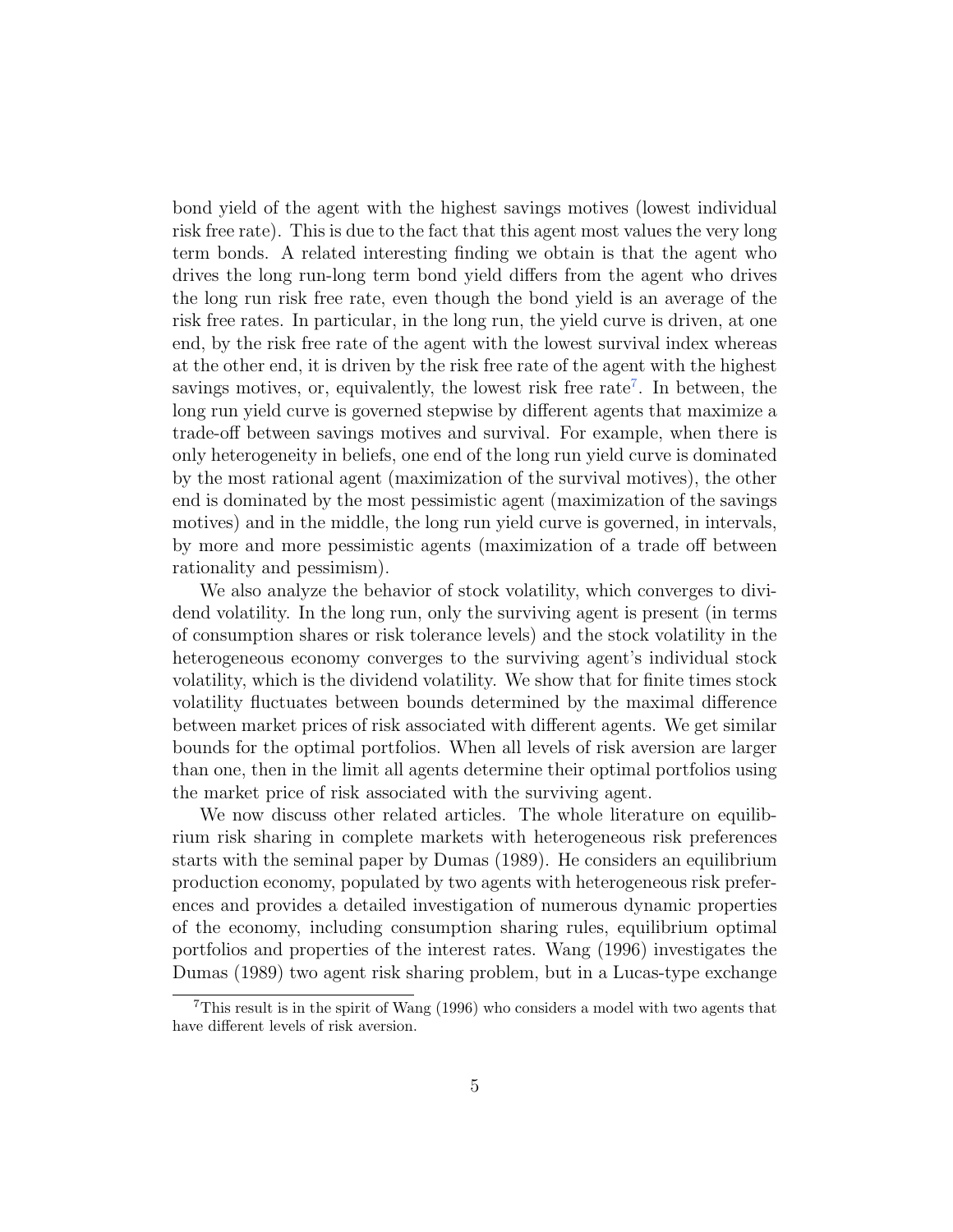economy. Assuming that one of the agents is exactly two times more risk averse than the other, Wang derives a closed form expression for the equilibrium state price density and semi-closed form expression for the equilibrium yield curve. He shows that this simple economy is able to generate a very rich dynamics for the yield curve, whose shape changes over time with the state of the economy and is generally non-monotonic. Bhamra and Uppal (2009a) consider the Wang (1996) model, but with general risk aversion and show that heterogeneity may lead to excess stock price volatility. Bhamra and Uppal (2009b) extend the analysis of Bhamra and Uppal (2009a) and derive expressions for the consumption sharing rule and equilibrium characteristics in the form of infinite series.

Chan and Kogan (2002) consider an extension of the Wang (1996) model, but with keeping-up-with-the-Joneses preferences and a continuum of agents with heterogeneous risk aversions. They provide extensive numerical analysis of the equilibrium and show that the model is able to generate equilibrium moments of asset prices and returns that coincide with those observed empirically. Xiouros and Zapatero (2010) derive a closed form expression for the equilibrium state price density in the Chan and Kogan (2002) model. This allows them to better understand the precise impact of preferences heterogeneity on equilibrium dynamics. Cvitanic and Malamud (2010) study how long run risk sharing depends on the presence of multiple agents with different levels of risk aversion.

Another quite large direction of the complete market risk sharing literature concentrates on the equilibrium effects of heterogeneous beliefs. With CRRA agents differing only in their beliefs, the equilibrium state price density can be derived in closed form and therefore many equilibrium properties can be analyzed in detail. See, e.g., Basak (2000, 2005), Jouini and Napp (2007, 2010), Jouini et al. (2010) and Xiong and Yan (2010). Several papers study the market selection hypothesis, stating that irrational agents cannot survive in a competitive market, as they will constantly lose money betting on the realization of very unlikely states of the economy. For example, Sandroni (2000) and Blume and Easley (2006) show that this hypothesis is indeed true in the framework of a general, complete market, discrete time economy with bounded growth (implying that the aggregate endowment is bounded away from zero and infinity). Namely, they show that only the agents with the most rational (correct) beliefs will survive in the long run, and the consumption share of irrational agents (i.e., those whose beliefs are less correct or less efficiently updated) will go to zero and they will vanish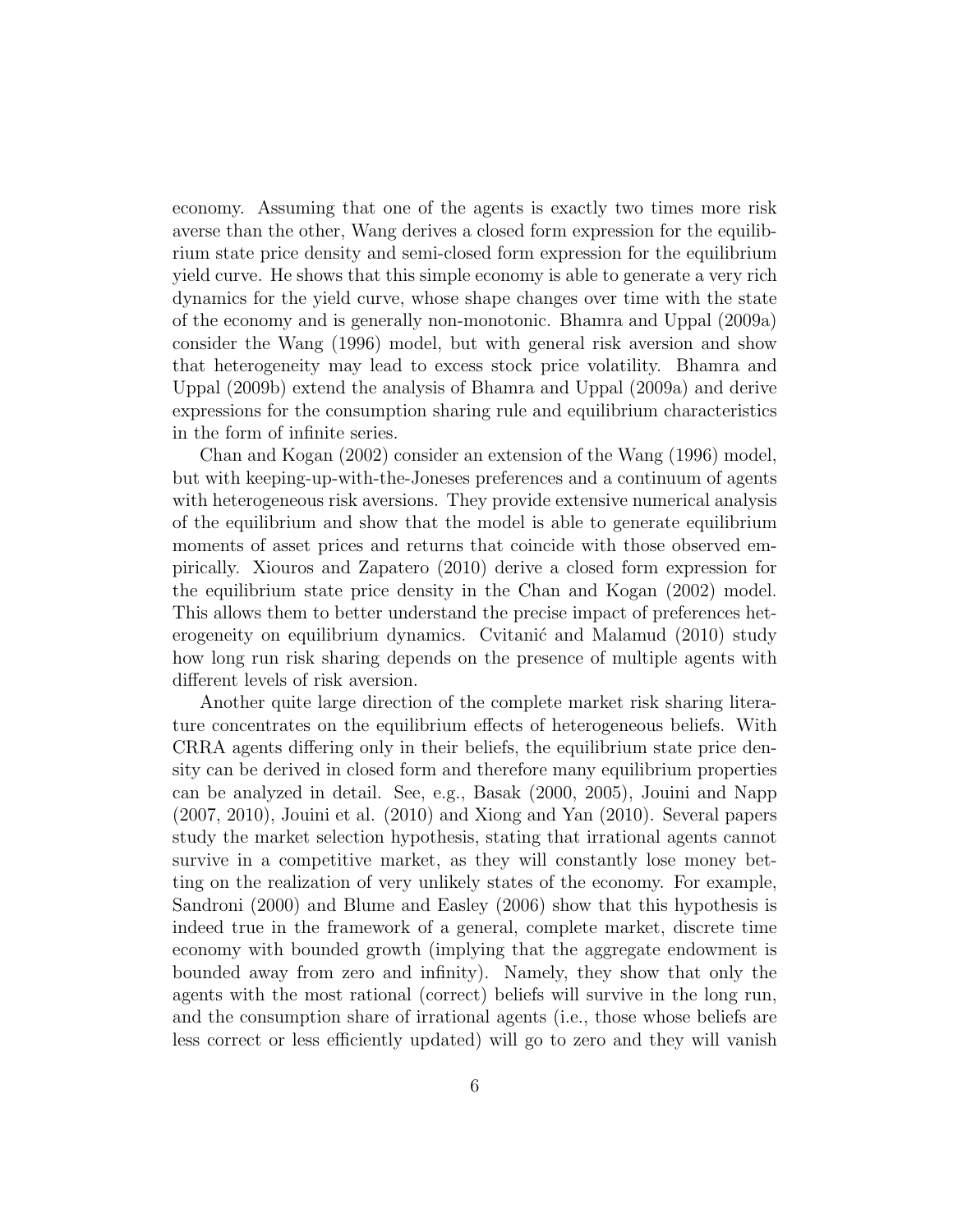in the long run. In particular, survival in bounded economies is independent of risk preferences. Yan (2008) shows the market selection hypothesis is still true even with unbounded growth, but survival does depend on risk aversion. He analyzes the same model as the one studied in the current paper: standard exchange economy populated by an arbitrary number of agents with heterogeneous risk aversion, discount rates and beliefs, and the aggregate endowment following a geometric Brownian motion. Yan shows that only the agent with the smallest survival index survives in the long run, but the survival index depends on both risk preferences and beliefs. However, he also shows that this market selection mechanism is very slow and it may take a very long time for an irrational agent to disappear. Berrada (2010) comes to a similar conclusion in a two-agent setting with heterogeneous beliefs and learning. Fedyk, Heyerdahl-Larsen and Walden (2010) extend Yan's (2008) model by allowing for many assets. They show that errors made by an irrational agent due to his incorrect beliefs about the multiple stocks in the economy tend to aggregate and lead to a dramatic increase in the speed of the market selection mechanism.

Given the above mentioned survival results, it is natural to ask whether the long run equilibrium quantities converge to those determined by the single surviving agent. Yan (2008) shows that this is indeed true for both the market price of risk and the interest rate. It is also possible to show that the same is true in the Blume and Easley model. Surprisingly, Kogan, Ross, Wang and Westerfield (2006), henceforth, KRWW (2006), show that this convergence result is not anymore true for unbounded growth economies and assets with long maturity payoffs. KRWW (2006) consider a continuous time economy, populated by two CRRA agents with identical risk aversion and heterogeneous beliefs, maximizing utility from terminal wealth; they show that, as the horizon of the economy tends to infinity, the agent with incorrect beliefs (i.e., the irrational agent) does not survive. Nevertheless, he still may have a significant equilibrium impact on the stock price for a large fraction of the economy's horizon. Cvitanic and Malamud (2011) extend the results of KRWW (2006) to a multi-agent setting with heterogeneity in both preferences and beliefs and show that, with more than two agents, a new related phenomenon arises: irrational agents who neither survive nor have any price impact may still have a significant impact on other agents' equilibrium optimal portfolios.

However, as both KRWW (2006) and Cvitanić and Malamud (2011) note, these results are limited to economies with no intermediate consumption and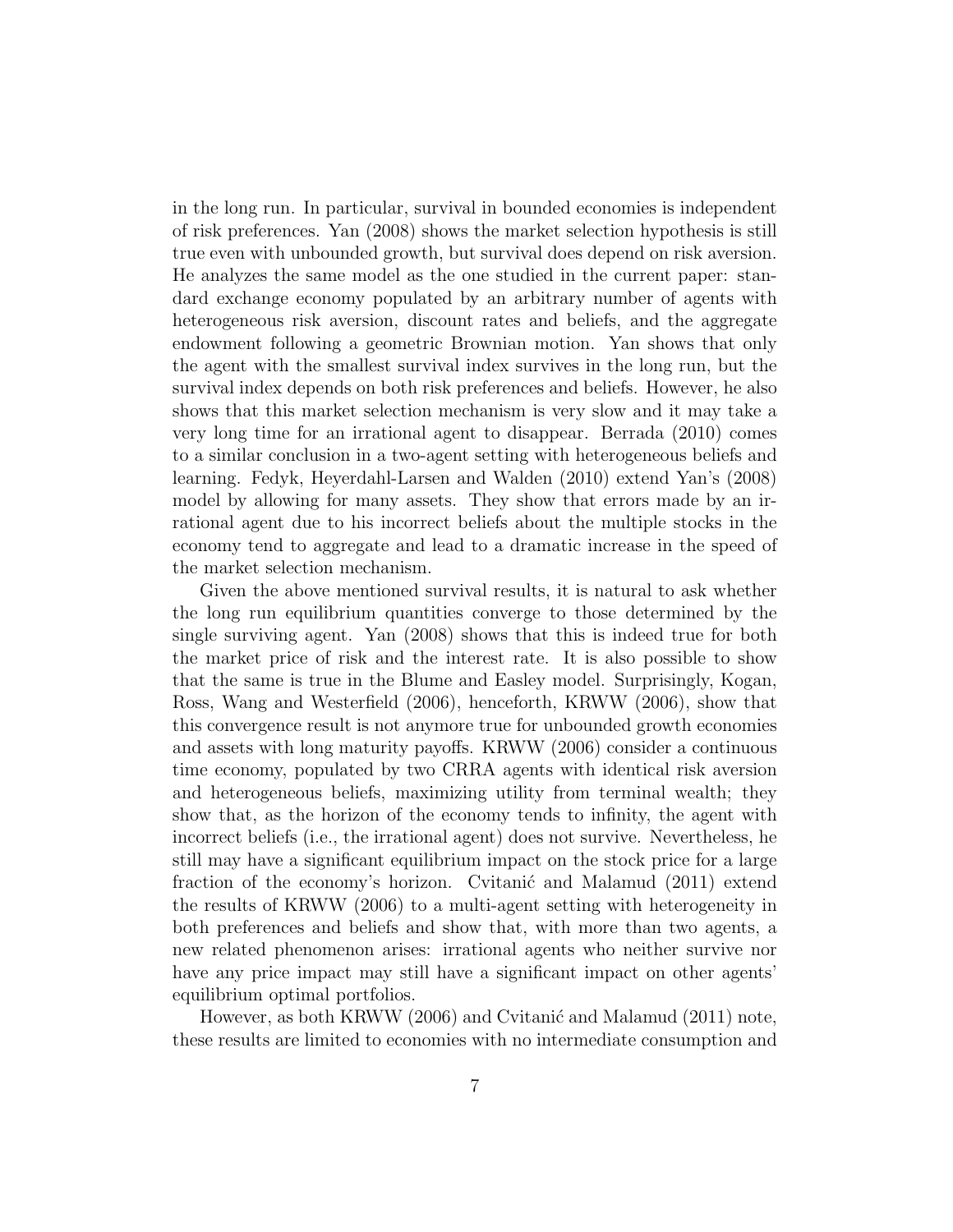agents maximizing utility only from terminal wealth at a finite horizon T. Kogan, Ross, Wang and Westerfield (2008), henceforth, KRWW (2008), study the link between survival and price impact in the presence of intermediate consumption and allow for general utilities with unbounded relative risk aversion and a general dividend process. They show that in order to have non-surviving agents who impact the long-run equilibrium state prices, it is necessary to assume utilities with an unbounded relative risk aversion that grows sufficiently fast at infinity. The assumption of unbounded risk aversion is strong, especially given that most existing models in finance assume that the agents have CRRA preferences. Our results on the long run behavior of the yield curve show that the phenomenon of decoupling price impact and survival can also be present in models with intermediate consumption: nonsurviving agents may still have a significant impact on long maturity bond yields and long run cumulative stock returns. This result complements the results of KRWW (2008): even though, with bounded (constant) relative risk aversion, long run state price densities converge to those determined by the single surviving agent, long run bond prices do not converge to those when the maturity is sufficiently long.

Other papers with non-CRRA utilities include Hara et al. (2007), Berrada et al.  $(2007)$  and Cvitanic and Malamud  $(2009)$ .

In Section 1 we present the model, we study homogeneous equilibria in Section 3, analyze the equilibrium market price of risk and risk free rate in Section 4, the equilibrium drift, volatility, risky asset returns and optimal portfolios in Section 5, survival issues in Section 6, and bond prices and the term structure of interest rates in Section 7, conclude with Section 8, and provide the proofs in Appendix.

## 2 The Model

We consider a continuous-time Arrow-Debreu economy with an infinite horizon, in which heterogeneous agents maximize their expected utility from future consumption.

Uncertainty is described by a one-dimensional, standard Brownian motion  $W_t, t \in [0, \infty)$  on a complete probability space  $(\Omega, \mathcal{F}, P)$ , where  $\mathcal F$  is the augmented filtration generated by  $W_t$ . There is a single consumption good and we denote by  $D$  the aggregate dividend or endowment process. We make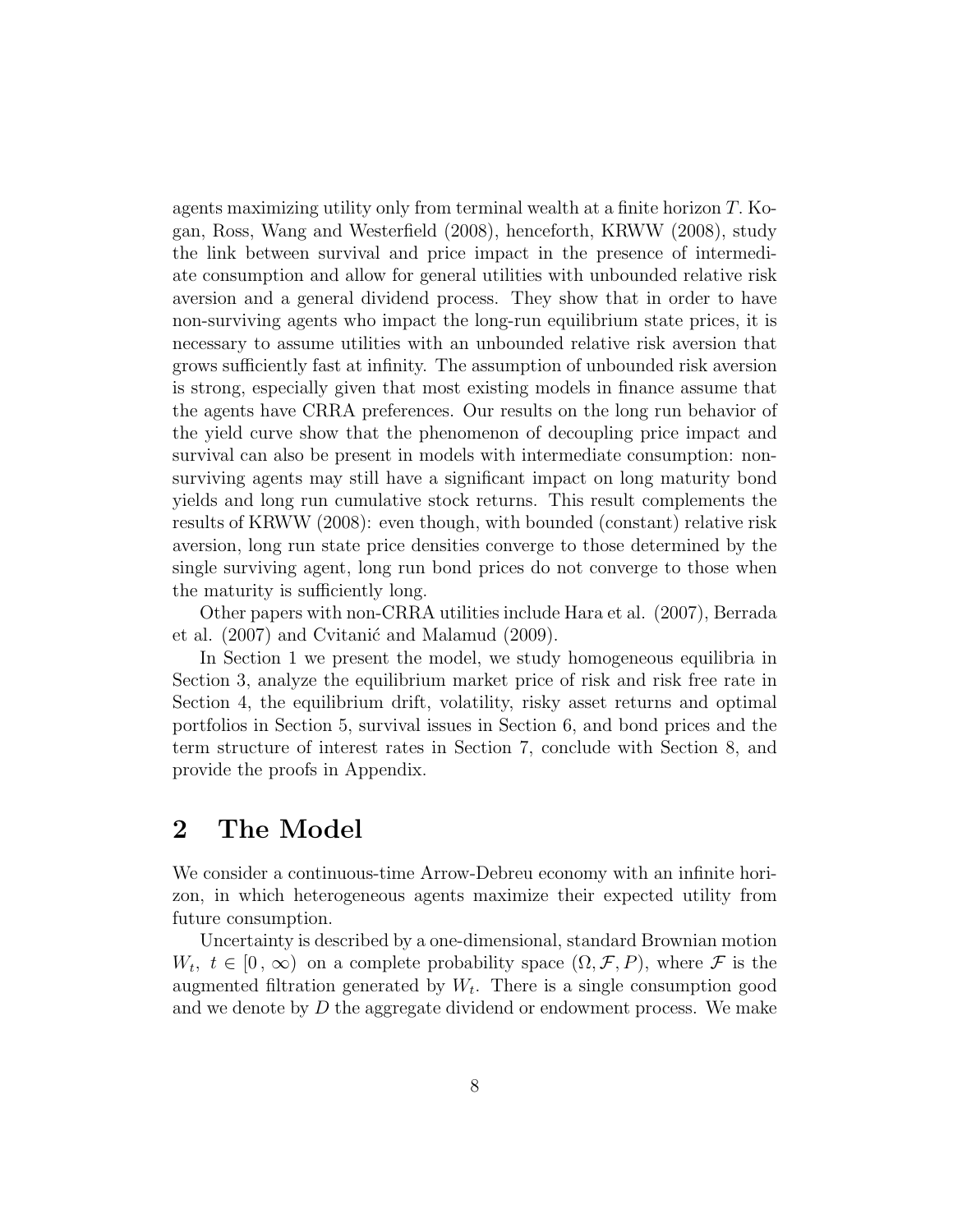the assumption that D satisfies the following stochastic differential equation

$$
dD_t = \mu D_t dt + \sigma D_t dW_t \qquad D_0 = 1
$$

where the mean growth rate  $\mu$  and the volatility  $\sigma$  are constants.

There are N (types of) agents indexed by  $i = 1, ..., N$ . Agents have different expectations about the future of the economy. More precisely, agents disagree about the mean growth rate. We denote by  $\mu_i$  the mean growth rate anticipated by agent i. Letting

$$
\delta_i \equiv \frac{\mu_i - \mu}{\sigma}
$$

denote agent i's error in her perception of the growth of the economy normalized by its risk<sup>8</sup>, we introduce the probability measure  $P<sup>i</sup>$ , defined by its density  $Z_{it} = e^{\delta_i W_t - \frac{1}{2}\delta_i^2 t}$ . From agent i point of view, the aggregate endowment process satisfies the following stochastic differential equation

$$
dD_t = \mu_i D_t dt + \sigma D_t dW_t^i \qquad D_0 = 1
$$

where, by Girsanov Theorem,  $W_t^i \equiv W_t - \delta_i t$  is a Brownian motion with respect to  $P^i$ . The fact that agents agree on the volatility parameter is implied by the assumption that all individual probabilities  $P<sup>i</sup>$  are equivalent to P for every finite t. This assumption is quite natural<sup>9</sup>. Moreover, as already noticed by Basak (2000), or Yan (2008), this parametrization is consistent with the insight from Merton (1980) that the expected return is harder to estimate than the variance. Note however that, even though  $P$  and  $P<sup>i</sup>$  are equivalent when restricted to  $\mathcal{F}_t$  for any  $t < \infty$ , they are mutually singular on  $\mathcal{F}_{\infty}$ . Indeed, since  $W_t$  has a drift  $\delta_i$  under  $P^i$  and the drift is 0 under P, the strong law of large numbers for Brownian motion implies that, when  $t\to\infty$ :

$$
W_t/t \to 0 \qquad P-a.s. \tag{1}
$$

$$
W_t/t \to \delta_i \qquad P^i - a.s. \tag{2}
$$

<sup>&</sup>lt;sup>8</sup>The parameter  $\delta_i$  also represents the difference between agent *i*'s perceived Sharpe ratio and the true one.

<sup>&</sup>lt;sup>9</sup>Note that if  $P^i$  were absolutely continuous with respect to P and not equivalent, and if there existed an event A with a positive probability for some agent and a zero probability for another one, equilibrium could not be reached because either the demand of the first agent would be  $+\infty$  or the demand of the second agent would be  $-\infty$ .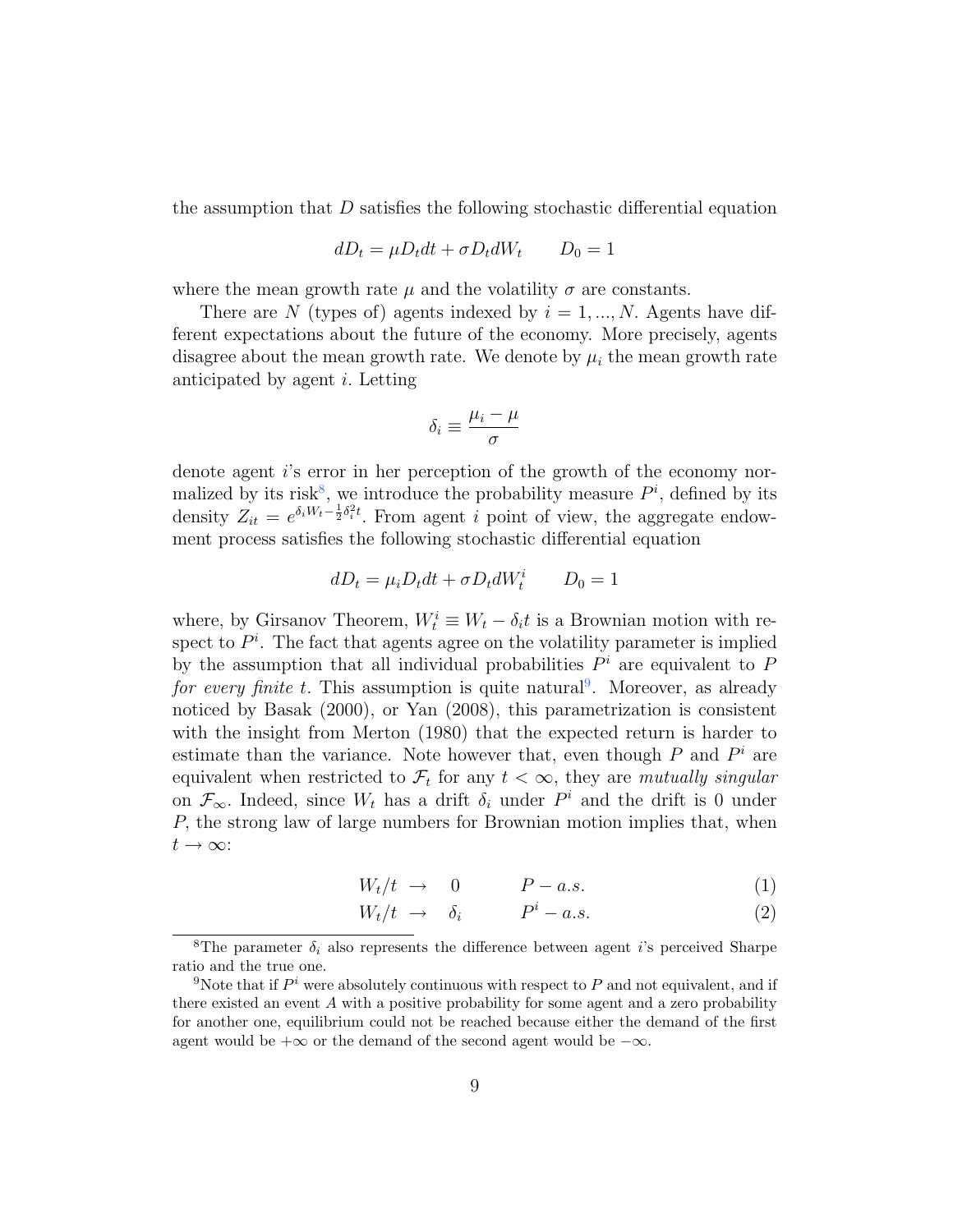This means that the measure  $P$  is supported on those paths of W that stay equal to zero on average, whereas  $P^i$  is supported on those paths of W that increase (or, decrease if  $\delta_i < 0$ ) as  $\delta_i t$  on average. Clearly, these two sets of paths do not intersect and therefore the measures  $P$  and  $P^i$  are mutually singular on  $\mathcal{F}_{\infty}$ .

Note also that agents are persistent in their mistakes as in e.g. Kogan et al. (2006) or Yan (2008, 2010). This setting is the most simple and natural extension to the case with disagreement of a standard rational model where all agents know that the true growth rate is a constant  $\mu$ . The restriction implied by such a modeling is that agents systematically overestimate (optimism) or underestimate (pessimism) the growth rate. This restriction is consistent with the interpretation of the bias on the beliefs as a behavioral bias characterizing the behavior of individuals towards risk, like the individual distortions of the underlying probability distributions, from behavioral decision theory literature. With such an interpretation, an individual is more or less pessimistic in the same way as she is more or less risk tolerant or impatient<sup>10</sup>. The choice of constant parameters can also model "tastes for assets" as in e.g. Fama and French (2007). In this case, a positive  $\delta$  would correspond to the agents who like the asset whose dividends are given by the aggregate endowment process D and a negative  $\delta$  to the agents who dislike that asset. Furthermore, even though assuming constant  $\delta^{i}$ 's may seem incompatible with learning, the case with constant parameters may be seen as an approximation of the situation where all the parameters are stochastic and where learning is regularly offset by new shocks on the drift  $\mu$ . Indeed, as underlined by Acemoglu et al. (2009) a small amount of uncertainty (about the model characteristics) may lead to a substantial (non-vanishing) amount of long run disagreement: long run disagreement is discontinuous at certainty. Disagreement is then the rule rather than the exception. When rationality of beliefs is defined relative to what is learnable from the data rather than to some model, rational agents may exhibit drastic differences in beliefs even when they have the same information and even if they observe infinite se-

 $10$ If the bias corresponds to a behavioral bias having decision theoretical foundations, then it is consistent to suppose that the bias is persistent: agents remain optimistic or pessimistic. Our notion of optimism/pessimism coincides in our setting with the notions of optimism/pessimism adopted by e.g., Yaari (1987), Chateauneuf and Cohen (1994) and Diecidue and Wakker (2001). Chateauneuf and Cohen (1994) relate it to the notion of First Stochastic Dominance, while Yaari (1987) and Diecidue and Wakker (2001) relate it to the notion of Monotone Likelihood Ratio. These notions coincide in our setting.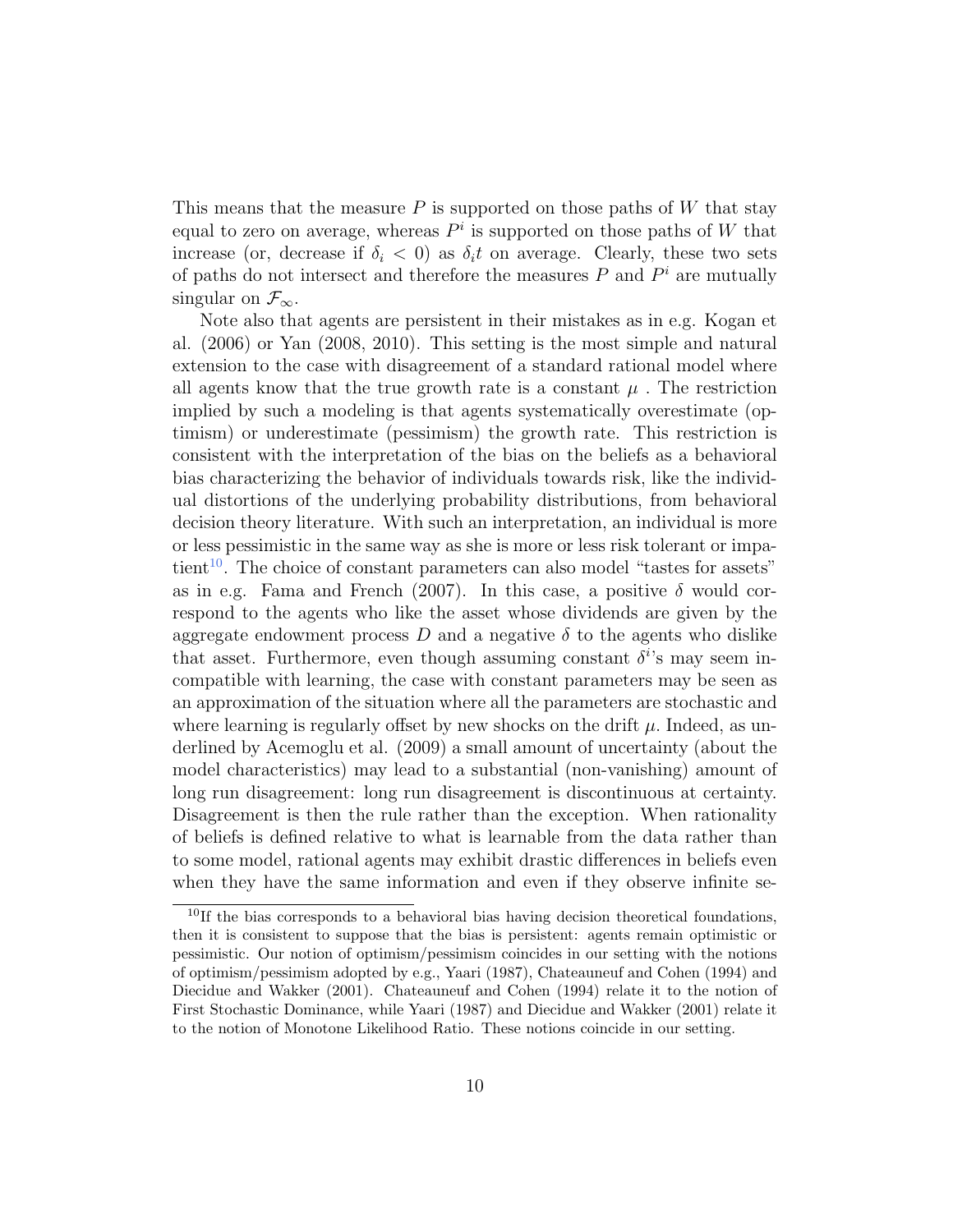quences of signals. Persistent disagreement is also obtained in models with learning when agents exhibit overconfidence as in Scheinkman and Xiong (2003), Xiong and Yan (2010) or Dumas et al. (2009).

Agent i's utility function is given by  $u_i(c) = \frac{c^{1-\gamma_i}-1}{1-\gamma_i}$  $\frac{1-\gamma_i-1}{1-\gamma_i}$  for  $\gamma_i > 0$ , where  $\gamma_i$  is the relative risk aversion coefficient. In the following, we let  $b_i \equiv \frac{1}{\gamma_i}$  $\gamma_i$ denote the relative risk tolerance of agent  $i$ . Agent  $i$ 's time preference rate is denoted by  $\rho_i$ .

Agent i's utility for a given consumption stream  $(c_t)$  is then given by

$$
E^{P^i} \left[ \int_0^\infty e^{-\rho_i t} \frac{c_t^{1-\gamma_i} - 1}{1 - \gamma_i} dt \right]
$$

where  $E^{P^i}$  denotes the expectation operator from agent *i*'s perspective. There are then in our setting three possible sources of heterogeneity among agents: heterogeneity in beliefs, heterogeneity in time preference rates and heterogeneity in risk aversion levels.

Agents have endowments denoted by  $(e^{*^i})$  with  $\sum$ N  $i=1$  $e^{*^i} = D$ . We assume that markets are complete which means that all Arrow-Debreu securities can be traded. A state price density (or stochastic discount factor)  $M$  is a positive process such that  $M(t, \omega)$  corresponds to the price of the asset that pays one dollar at date t and in state  $\omega$ . For a given state price density M, agent i's intertemporal optimization program is given by

$$
(O_{iM}): \max_{c} \left\{ E^{P^i} \left[ \int_0^\infty e^{-\rho_i t} u_i(c_t) dt \right] \mid E \left[ \int_0^\infty M_t (c_t - e_t^{*}) dt \right] \leq 0 \right\}.
$$

We adopt the usual definition of equilibrium.

**Definition 2.1** An equilibrium consists of a state price density M and consumption processes  $(c_{it})$  such that each consumption process  $(c_{it})$  solves agent

 $i$ 's optimization program  $(O_{iM})$  and markets clear, i.e.,  $\sum$ N  $i=1$  $c_{it} = D_t.$ 

We assume that such an equilibrium exists and in the following we let M (resp.  $c_{it}$ ) denote the equilibrium state price density (resp. the equilibrium consumption processes).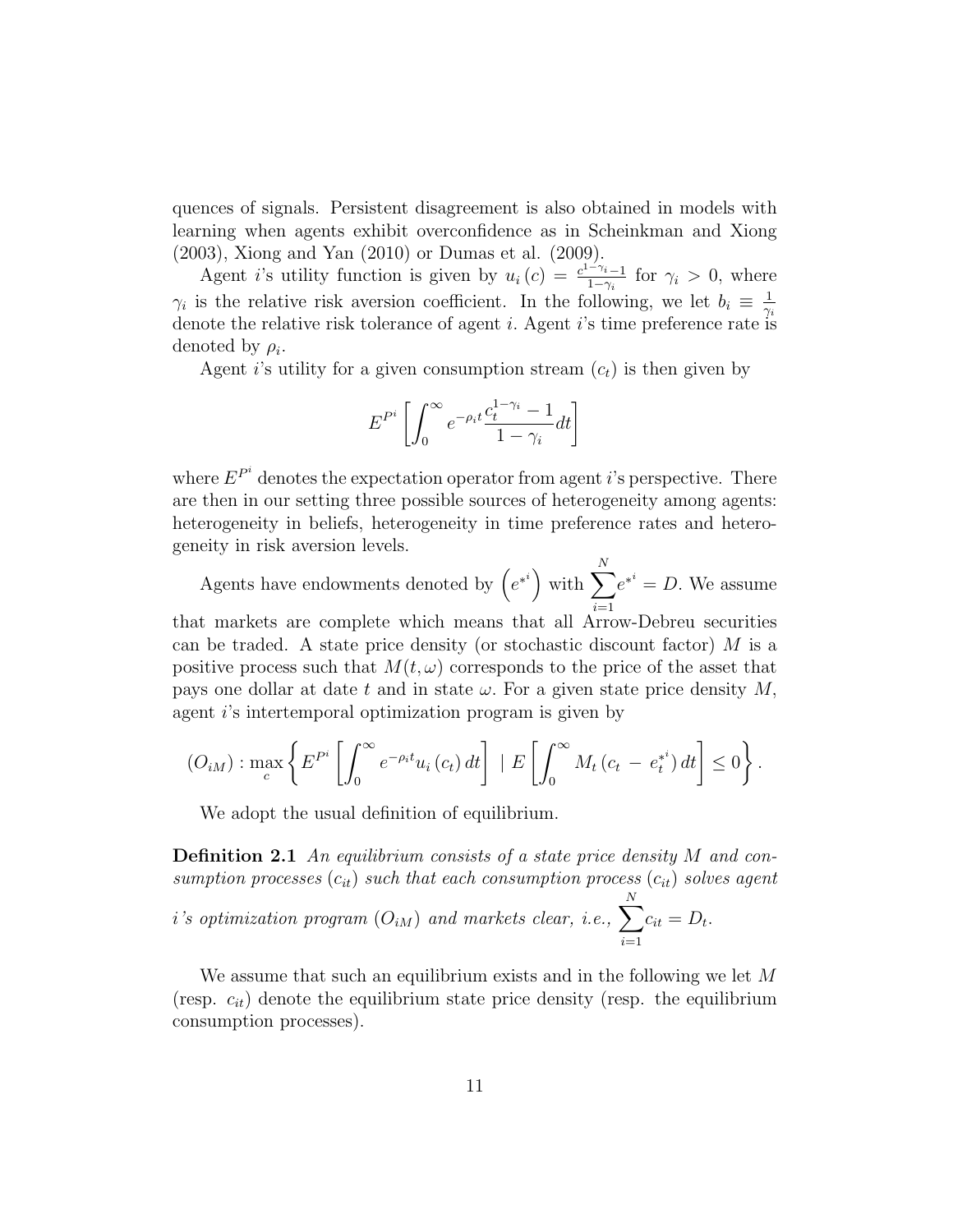In order to deal with asset pricing issues, we suppose that agents can continuously trade in a riskless asset and in a risky stocks<sup>11</sup>. We let  $S^0$  denote the riskless asset price process with dynamics  $dS_t^0 = r_t S_t^0 dt$ , the parameter  $r$  denoting the risk free rate. Since there is only one source of risk, all risky assets have the same instantaneous Sharpe ratio and it suffices to focus on one specific risky asset. We consider the asset  $S$  whose dividend process is given by the total endowment of the economy and we denote respectively by  $\mu_S$  and  $\sigma_S$  its drift and volatility. We let

$$
\theta \equiv \frac{\mu_S + D S^{-1} - r}{\sigma_S}
$$

denote the asset's Sharpe ratio or equivalently the market price of risk. The parameters r,  $\mu_S$  and  $\sigma_S$  are to be determined endogenously in equilibrium.

We let  $B(t, T)$  denote the price at time t of the pure-discount bond price delivering one dollar at time T, i.e.,

$$
B(t,T) \equiv \frac{1}{M_t} E_t [M_T].
$$

We also introduce the average discount rate ("yield")  $Y(t,T)$  between time  $t$  and time  $T$  defined by

$$
Y(t,T) \equiv -\frac{1}{T-t} \log B(t,T).
$$

In order to deal with long run issues, we recall the following terminology. We say<sup>12</sup> that two processes  $X_t$  and  $Y_t$  are asymptotically equivalent if  $\lim_{t\to\infty}\frac{X_t}{Y_t}$  $\frac{X_t}{Y_t}$  = 1 P-a.s. which we denote by  $X_t \sim Y_t$  P-a.s. We say that a process  $X_t$  asymptotically dominates a process  $Y_t$  under P if  $\lim_{t\to\infty} \frac{Y_t}{X_t}$  $\frac{Y_t}{X_t} = 0$  $P$ -a.s.

The quantity  $\frac{c_{it}}{D_t}$  represents the consumption share of agent i at time t (in equilibrium). We also introduce the quantity

$$
\omega_{it} \equiv \frac{b_i c_{it}}{\sum_{j=1}^{N} b_j c_{jt}} \tag{3}
$$

 $11$ We refer to Duffie and Huang (1985) and to Riedel (2001) to show that our Arrow-Debreu equilibrium can be implemented by continuous trading of such long-lived securities.

 $12As$  in e.g. Kogan et al. (2006).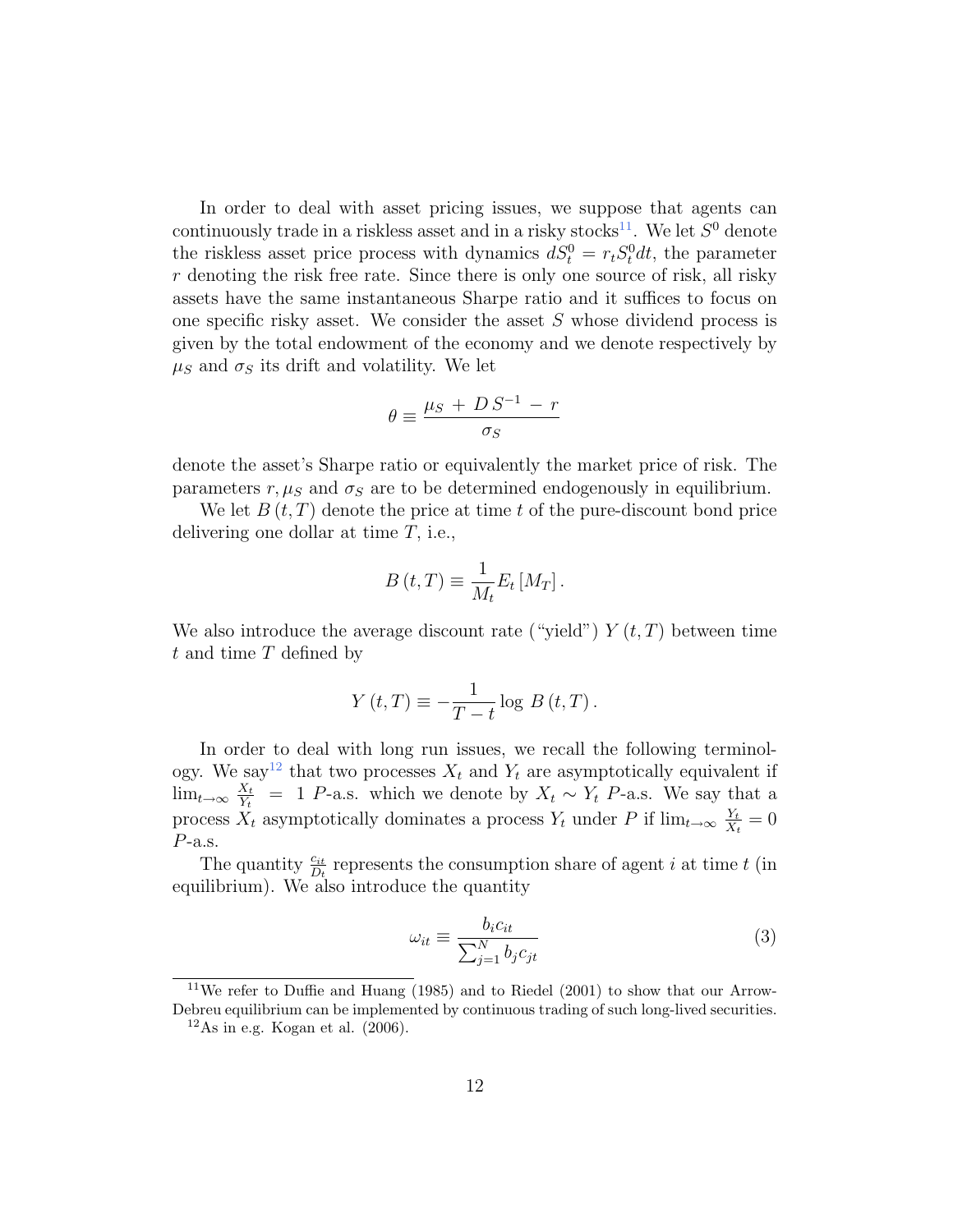which represents the relative level of absolute risk tolerance<sup>13</sup> of agent i at time  $t$ , and plays an important part in describing the equilibrium (see, e.g. Jouini and Napp, 2007).

## 3 Equilibrium in homogeneous economies

We start by considering the equilibrium characteristics that would prevail in an economy made of agent i only, or that would prevail in our economy if all the initial endowment were concentrated on agent i.

We denote by  $M_i$  the equilibrium state price density in an economy with only agent i. By the first order conditions in the homogeneous economies, we have

$$
M_{it} = e^{-\rho_i t} Z_{it} D_t^{-\gamma_i} = e^{-\left(\rho_i + \gamma_i \left(\mu - \frac{\sigma^2}{2}\right) + \frac{1}{2}\delta_i^2\right)t + (\delta_i - \gamma_i \sigma)W_t}.
$$

The market price of risk  $\theta_i \equiv \frac{\mu_S(t) + D_t S_t^{-1} - r_{it}}{\sigma_S(t)}$  $\frac{D_t S_t - r_{it}}{\sigma_S(t)}$ , the risk free rate  $r_i$ , the survival index  $\kappa_i$  (Yan, 2008), the stock's drift  $\mu_{iS}$  and volatility  $\sigma_{iS}$  are respectively given<sup>14</sup> by

$$
\theta_i = (\gamma_i \sigma - \delta_i), r_i = \rho_i + \gamma_i \mu_i - \frac{1}{2} \gamma_i (\gamma_i + 1) \sigma^2,
$$
  
\n
$$
\kappa_i \equiv \rho_i + \gamma_i (\mu - \frac{\sigma^2}{2}) + \frac{1}{2} \delta_i^2,
$$
  
\n
$$
\mu_{iS} = r_i + \sigma \theta_i \text{ and } \sigma_{iS} = \sigma.
$$

The risk free rate represents the agent's savings motives. The savings motives increase with pessimism and with patience. We index by  $I_0$  the agent with the highest savings motives, i.e., such that  $r_{I_0} \equiv \inf_i r_i$ .

The market price of risk represents the agent's motives to invest in the risky asset. It increases with pessimism and with risk aversion. We index by  $I_{\theta_{\text{max}}}$  ( $I_{\theta_{\text{min}}}$ ) the agent with the highest (lowest) market price of risk.

With these notations we have  $M_{it} = e^{-\kappa_i t} \frac{-\theta_i W_t}{\theta_i}$  and the survival index satisfies  $\kappa_i = -\frac{1}{t}E[\log M_{it}]$ . It can then be interpreted as the growth rate of

<sup>&</sup>lt;sup>13</sup>The relative level of absolute risk tolerance of agent i at time t is given by  $-\frac{u_i'}{u_i''}\left(c_{it}\right)\left[\sum_{j=1}^N-\frac{u_i'}{u_i''}\left(c_{it}\right)\right]^{-1}.$ 

<sup>&</sup>lt;sup>14</sup>Letting  $\mu_{M_i}$  and  $\sigma_{M_i}$  respectively denote the drift and volatility of the state price density  $M_i$ , the market price of risk and the risk free rate satisfy  $r_{it} = -\mu_{M_i}(t)$  and  $\theta_{it} = -\sigma_{M_i}(t).$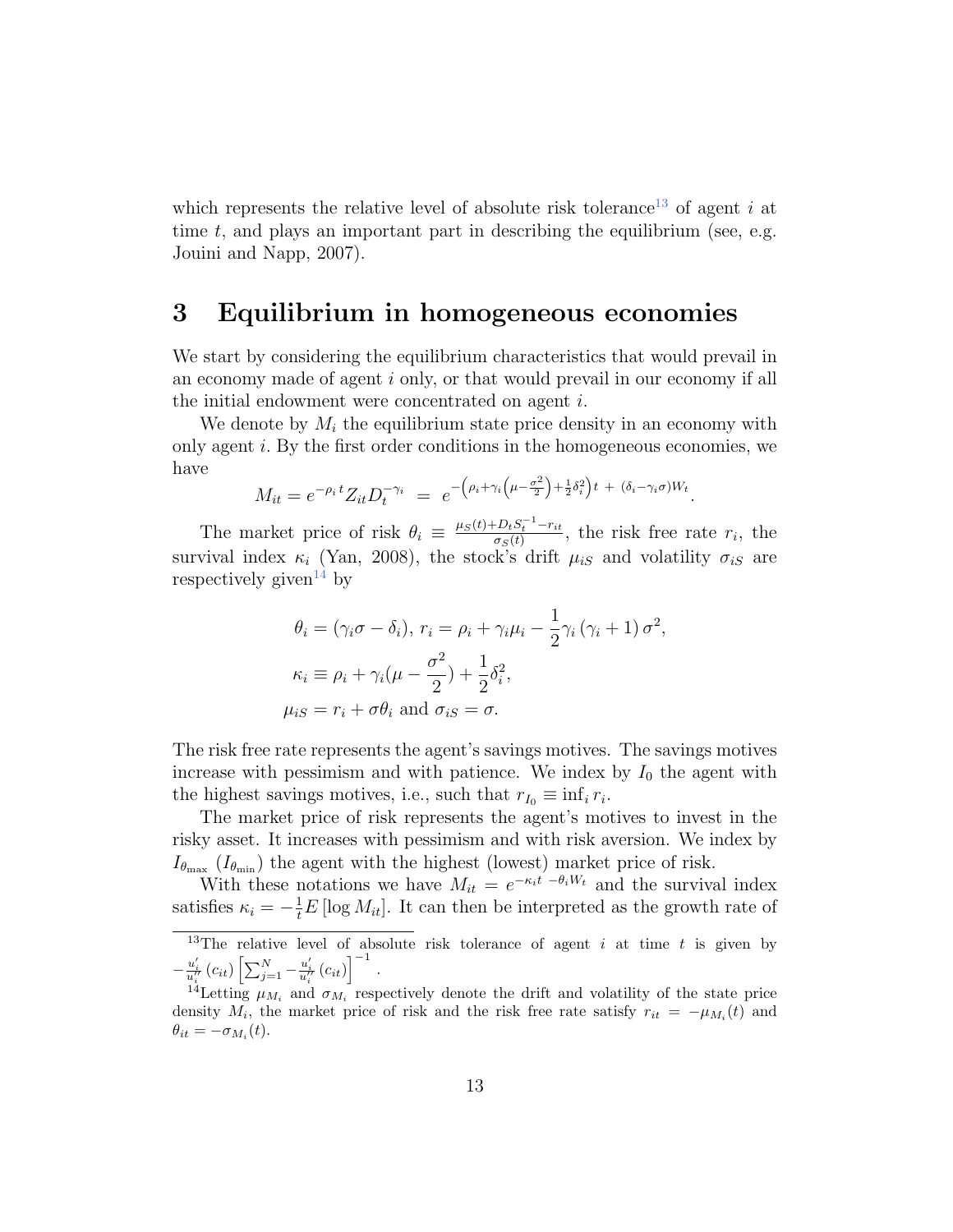the state price density  $M_i$ . It decreases with patience, rationality, and risk aversion when  $\mu \geq \frac{\sigma^2}{2}$  $\frac{\pi^2}{2}$ . The survival index differs from the risk free rate by an Itô's term, more precisely we have  $r_i = \kappa_i - \frac{1}{2}$  $\frac{1}{2}\theta_i^2$ . We index by  $I_K$  the agent with the lowest survival index.

We make the assumption that each of the criteria is minimal (or maximal) for one agent only, i.e., that  $I_0$ ,  $I_K$ ,  $I_{\theta_{\min}}$  and  $I_{\theta_{\max}}$  are well defined and unique. If there is only heterogeneity in time preference rates, the agent with the lowest survival index is also the agent with the highest savings motives (agent  $I_K$  coincides with agent  $I_0$ ) and is the most patient agent. If there is only heterogeneity in beliefs, agent  $I_K$  is the most rational agent and differs from the agent with the highest savings motives who is the most pessimistic agent. If there is only heterogeneity in risk aversion and if  $\mu > \frac{\sigma^2}{2}$  $\frac{\tau^2}{2}$ , agent  $I_K$ is the least risk averse agent.

The next proposition can be readily verified. It sums up the main results about the equilibrium characteristics in the homogeneous economies.

**Proposition 3.1** Considering the homogeneous economies made of agent i only, the following properties hold almost surely under P :

- The state price density of the agent with the lowest (resp. highest) market price of risk dominates the other state price densities for positive (resp. negative) large values of W, i.e.  $\lim_{W_t \to +\infty} \frac{M_i(t,W_t)}{M_{I_s}}$  $\frac{M_i(t,W_t)}{M_{I_{\theta_{\min}}}(t,W_t)}=0$  for all i ≠ I<sub> $\theta_{\min}$ </sub> and lim<sub>Wt→−∞</sub>  $\frac{M_i(t,W_t)}{M_{I_0}}$  (t,M  $\frac{M_i(t,W_t)}{M_{I_{\theta_{\text{max}}}}(t,W_t)} = 0$  for all  $i \neq I_{\theta_{\text{max}}}.$
- The state price density of the agent with the lowest survival index asymptotically dominates the other state price densities, i.e.,  $\lim_{t\to\infty}\frac{M_{it}}{M_{I}}$  $\frac{M_{it}}{M_{I_Kt}} = 0$  for all  $i \neq I_K$ .
- The savings motives drive the risk free rate and the bond price. We have, for all  $(t, T)$ ,  $B_i(t, T) = e^{-r_i(T-t)}$  and  $Y_i(t, T) = r_i$ . The bond price of the agent with the highest savings motives asymptotically dominates the other bond prices, i.e.,  $\lim_{T \to +\infty} \frac{B_i(t,T)}{B_{L_i}(t,T)}$  $\frac{B_i(t,T)}{B_{I_0}(t,T)}=0$  for all  $i \neq I_0$ .

In particular, different agents dominate different prices (associated to their respective economies); agent  $I_0$  dominates the long run bond prices, agent  $I_K$  asymptotically dominates Arrow-Debreu prices, agent  $I_{\theta_{\min}}$  dominates the prices of the Arrow-Debreu assets associated to the very good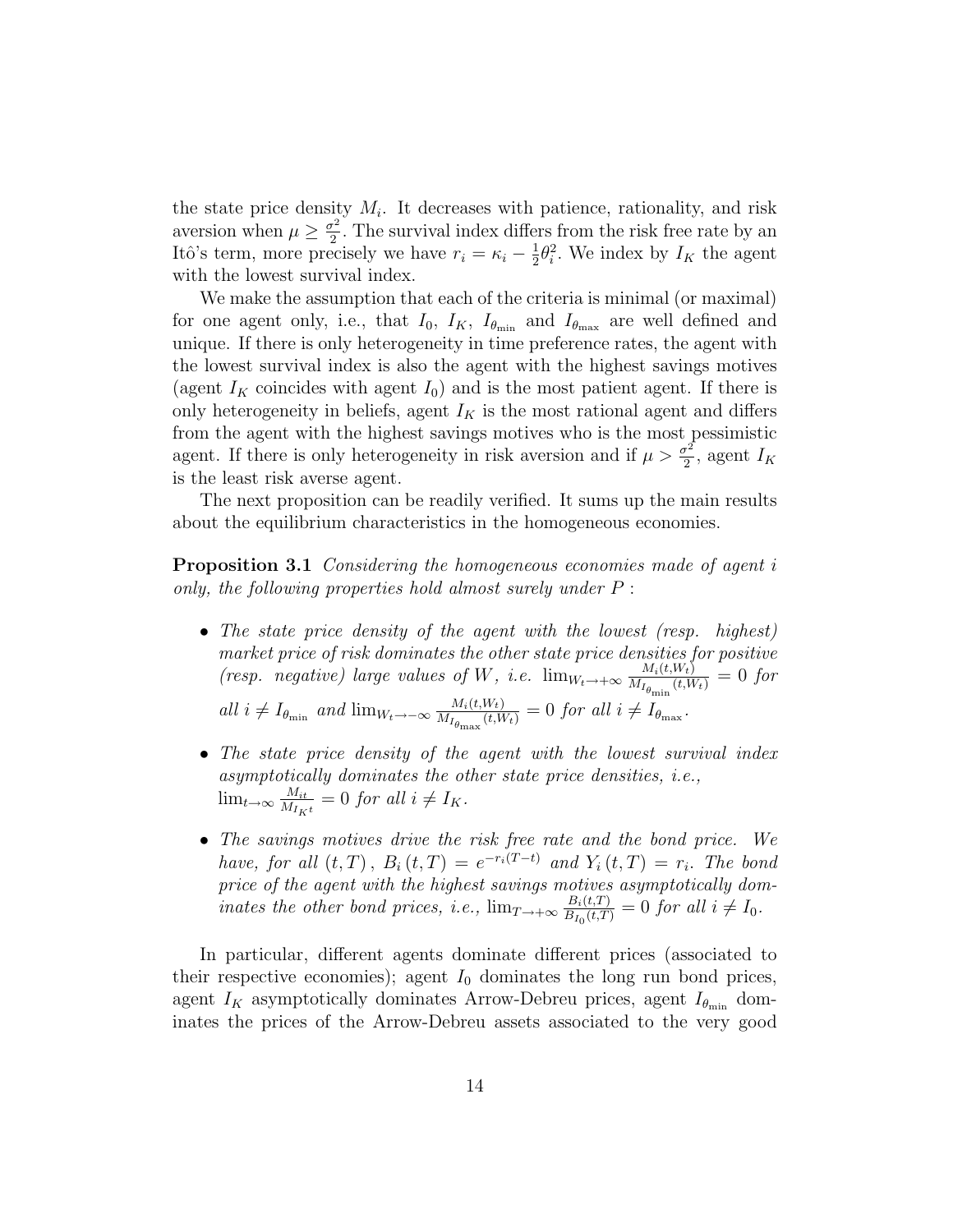states of the world and agent  $I_{\theta_{\text{max}}}$  dominates the prices of the Arrow-Debreu assets associated to the very bad states of the world.

We next consider how these comparative results among homogeneous economies can help us to better understand the equilibrium properties of heterogeneous economies.

### 4 Risk free rate and market price of risk

In this section we shall see that, in the heterogeneous economy, the interest rate has complex stochastic dynamics, as does the market price of risk, although the latter is somewhat simpler to study than the former, as it is a weighted average of the market prices of risk in homogeneous economies.

If we denote by  $\mu_M$  and  $\sigma_M$  the drift and the volatility of the state price density process  $M$ , it is easy to obtain as in the standard setting that the short term rate  $r_t$  and the market price of risk  $\theta_t \equiv \frac{\mu_S(t) + D_t S_t^{-1} - r_t}{\sigma_S(t)}$  $rac{t-D_tS_t - r_t}{\sigma_S(t)}$  are respectively given by  $r_t = -\mu_M(t)$  and  $\theta_t = -\sigma_M(t)$ .

The next proposition gives us the expression of the risk free rate and of the market price of risk in our heterogeneous setting.<sup>15</sup>

**Proposition 4.1** The market price of risk is given by

$$
\theta_t = \sum_{i=1}^N \omega_{it} \theta_i,
$$

and the risk free rate is given  $bv^{16}$ 

$$
r_{t} = \sum_{i=1}^{N} \omega_{it} r_{i} + \frac{1}{2} \sum_{i=1}^{N} (1 - b_{i}) (\theta_{i} - \theta_{t})^{2} \omega_{it}
$$

where we recall that  $\omega_{jt} \equiv \frac{b_j c_{jt}}{\sum_k b_k c_k}$  $\frac{\rho_j c_{jt}}{k \, b_k c_{kt}}$ , and where  $\theta_i \equiv \gamma_i \sigma - \delta_i$  and  $r_i \equiv \rho_i + \sigma_i$  $\gamma_i\mu_i-\frac{1}{2}$  $\frac{1}{2}\gamma_i(\gamma_i+1)\,\sigma^2$  respectively denote the market price of risk and the risk free rate in the economy populated by agent i only.

<sup>&</sup>lt;sup>15</sup>Detemple and Murthy (1997, Proposition 5) gives the expression of the risk free rate and of the market price of risk in a model with portfolio constraints, heterogeneous beliefs, heterogeneous risk aversion levels and homogeneous time preference rates.

<sup>16</sup>We thank Roman Muraviev for indicating this simple expression for the risk free rate.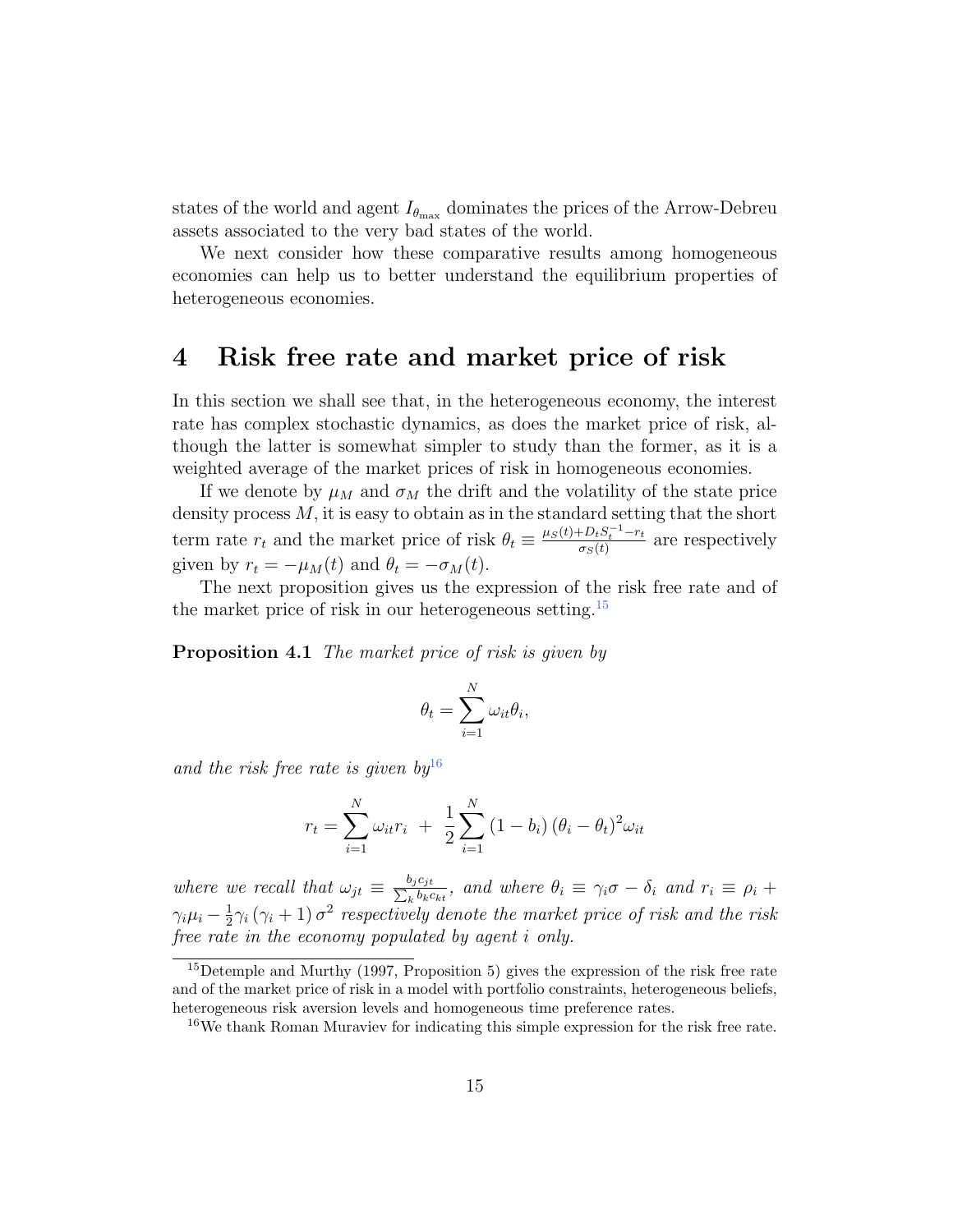The risk free rate and the market price of risk fluctuate in time and state of the world and these fluctuations are directly related to the fluctuations of the relative levels of risk tolerance  $\omega_{it}$ . In particular, when one agent dominates the others in terms of risk tolerance then her individual market price of risk (risk free rate) dominates the equilibrium market price of risk (risk free rate). The market price of risk is a weighted average of the market prices of risk in the homogeneous economies. It fluctuates between the two bounds which are the lowest and the highest market price of risk in the different homogeneous economies. The risk free rate differs from a weighted average of the homogeneous risk free rates and, in particular, can be lower than the lowest risk free rate, or higher than the highest risk free rate. For instance, consider the case where only  $\delta_i$  is heterogeneous. It is easy to see that  $r_t$  is then given by

$$
r_t = E^{\omega_t} [r_i] + \frac{1}{2} (1 - b) Var^{\omega_t} [\delta_i]
$$

where  $E^{\omega_t}$  and  $Var^{\omega_t}$  are respectively the expectation and the variance operators associated with the weights  $\omega_{it}$ . In particular, in the case  $N = 2$ ,  $e^{*^1} = e^{*^2}$  and  $\delta_1 = -\delta_2$ ,  $r_0$  lies in  $[r_1, r_2]$  if and only if  $|1 - b| \delta \leq 2\gamma\sigma$ . In general, we have the following result.

**Corollary 4.1** • The market price of risk satisfies

$$
\min_i \theta_i \le \theta_t \le \max_i \theta_i.
$$

In addition, we have

$$
\lim_{W_t \to +\infty} \theta(t, W_t) = \min_i \theta_i = \theta_{I_{\theta_{\min}}}, \lim_{W_t \to -\infty} \theta(t, W_t) = \max_i \theta_i = \theta_{I_{\theta_{\max}}}
$$

and the long run market price of risk is given by  $\lim_{t\to\infty} \theta_t = \theta_{I_K}$ .

• The risk free rate satisfies

$$
r_t \le \sum_{i=1}^N \omega_{it} r_i \le \max_i r_i \qquad \text{if } \gamma_i \le 1 \text{ for all } i,
$$
  

$$
r_t \ge \sum_{i=1}^N \omega_{it} r_i \ge \min_i r_i \equiv r_{I_0} \qquad \text{if } \gamma_i \ge 1 \text{ for all } i.
$$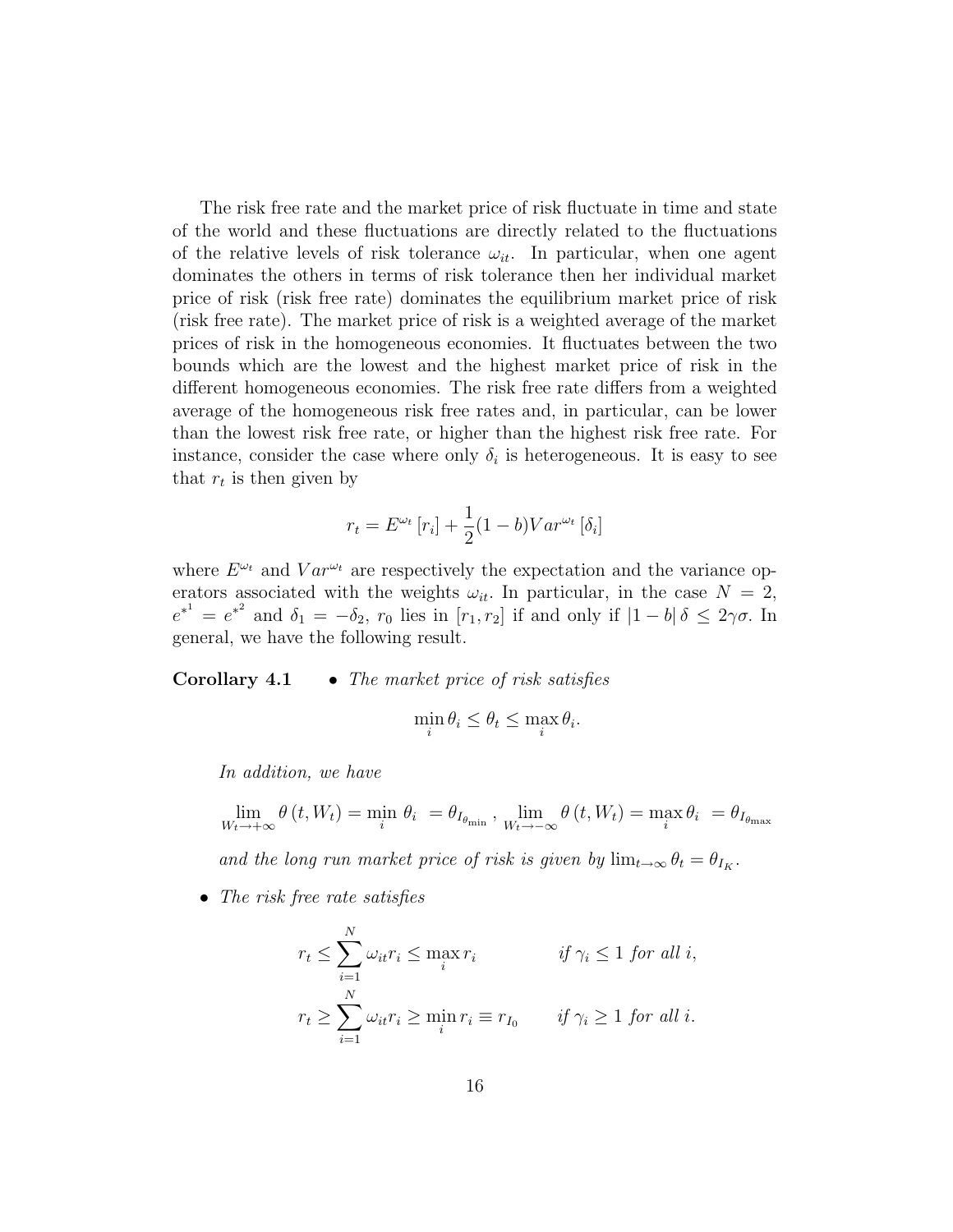In addition, we have

$$
\lim_{W_t \to +\infty} r(t, W_t) = r_{I_{\theta_{\min}}}, \lim_{W_t \to -\infty} r(t, W_t) = r_{I_{\theta_{\max}}}
$$

almost surely under P and the long run risk free rate is given by  $\lim_{t\to\infty} r_t = r_{I_K}.$ 

The result on the long run risk free rate can be seen as the generalization of Yan (2008, Corollary 1) to the case with heterogeneous risk aversions and time preference rates. The long run behavior of the risk free rate and of the market price of risk is driven by the agent with the lowest survival index only. She is the only surviving agent (in the sense of the consumption share, or of the relative level of risk tolerance), hence is the only one to have a long run impact the instantaneous risk free rate and market price of risk.

Analogously, only the agent with the lowest (resp. highest) market price of risk impacts the behavior of the risk free rate and of the market price of risk in the heterogeneous economy for very high (resp. very low) values of  $W_t$ <sup>17</sup>. In particular, the market price of risk in the heterogeneous economy reaches the two bounds in very good and very bad states of the world. It is minimal in very good states of the world, and maximal in very bad states of the world.

The next corollary shows how the market price of risk fluctuates with aggregate endowment.

**Corollary 4.2** The market price of risk  $\theta_t = \theta(t, W_t)$  is monotone decreasing in  $W_t$  for any parameters of the model. That is, the market price of risk is always monotone decreasing in the level of the aggregate endowment.

This property generalizes to the whole range of possible levels of aggregate endowment the fact that the market price of risk is governed by the agents with low market prices of risk for high levels of aggregate endowment and by the agents with high market prices of risk for low levels of aggregate endowment. Roughly speaking, an increase in aggregate endowment increases the weight of the agents that are more exposed to risk and thus of the agents that have lower market prices of risk. Note that this monotonicity

<sup>&</sup>lt;sup>17</sup>That agent is the only agent present in the economy (in the sense of the consumption shares or of the relative levels of risk tolerance) in those states; see Proposition 6.1 and Corollary 6.1 below.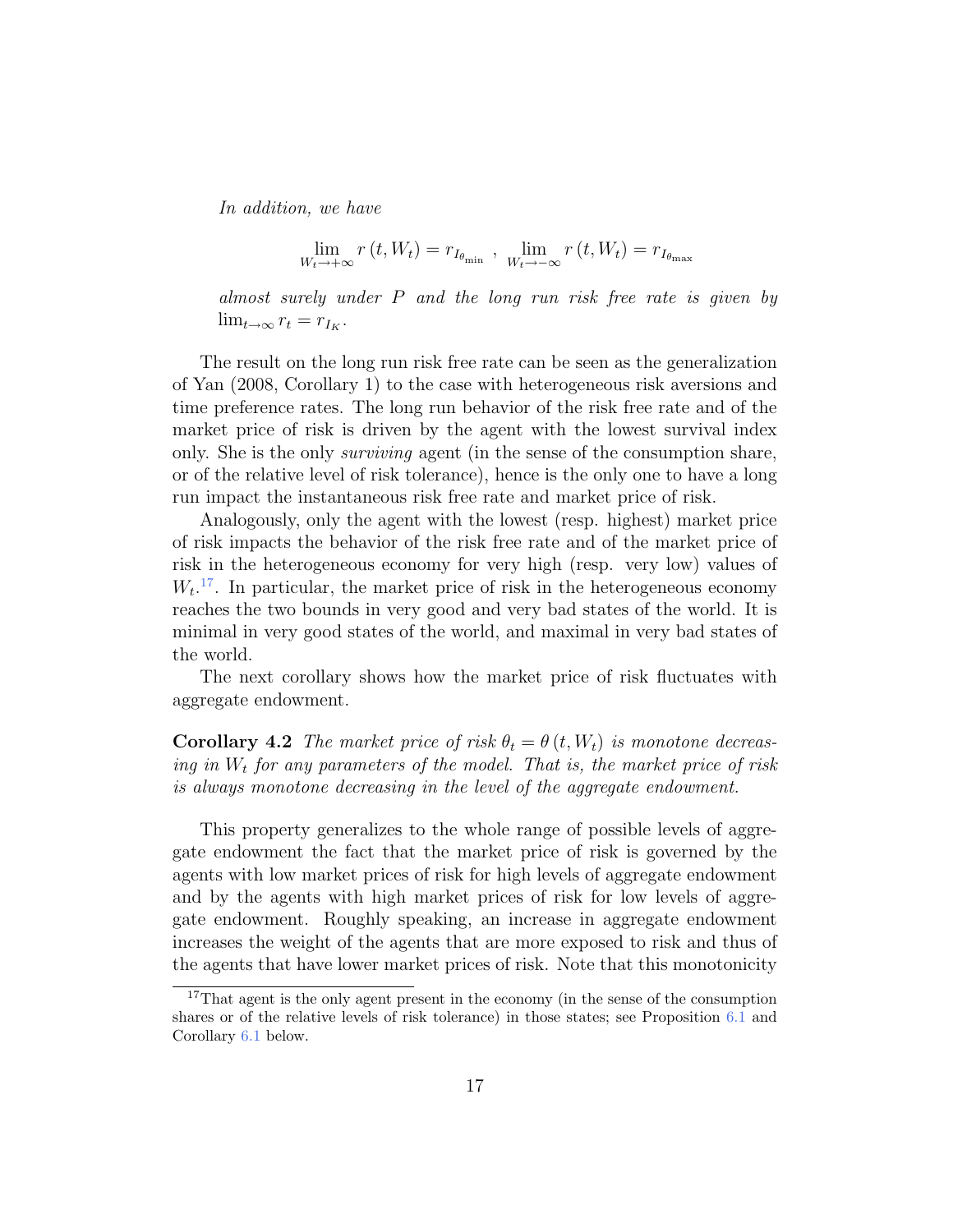property is consistent with the observed variations of the equity premium. Indeed, there is evidence that the equity premium is time varying and as noted by, e.g., Campbell and Cochrane (1999) "equity risk premia seem to be higher at business cycles troughs than they are at peaks". This result generalizes the result obtained by Jouini and Napp (2010) in the specific setting of agents who only differ in their beliefs and who are on average rational. It is quite striking to obtain the monotonicity result for any distribution of the characteristics (risk aversion level, beliefs, time preference rates). It is heterogeneity and its impact on the fluctuations of the relative levels of risk tolerance  $\omega_{it}$  which generates this behavior.

We also get monotonicity results for the risk free rate in the case of homogeneous risk aversion.

**Corollary 4.3** If risk aversion is homogeneous, that is  $b_i = b$  for all i, then

- if the sequences  $-\sigma(\delta_i) + 0.5(b-1)(\delta_i^2) \rho_i$  and  $(\delta_i)$  are anti-comonotone, then  $r_t$  is monotone increasing in  $D_t$ ,
- if the sequences  $-\sigma(\delta_i) + 0.5(b-1)(\delta_i^2) \rho_i$  and  $(\delta_i)$  are comonotone, then  $r_t$  is monotone decreasing in  $D_t$ .

For instance, if time preference parameters are also homogeneous, and if agents have logarithmic utility functions, we immediately get that the risk free rate is increasing in the aggregate endowment. For general utility functions, we still obtain the monotonicity result as long as agents are not biased in their beliefs. These results remain valid if time preference rates  $\rho_i$ are no longer homogeneous but comonotone with the beliefs  $\delta_i$ . These results are consistent with observed behavior: empirical studies have confirmed that the short term rate is a procyclical indicator of economic activity (see e.g. Friedman, 1986, Blanchard and Watson, 1986).

## 5 Stock price dynamics; optimal portfolios

We have determined the expression for the market price of risk  $\theta_t$  and for the risk free rate  $r_t$  and analyzed their long run properties in Section 4. We now analyze the expression of the drift  $\mu_S(t)$  and volatility  $\sigma_S(t)$  of the stock price and their long run properties. We also analyze the long run properties of the price-dividend ratio and of the cumulative returns. In particular, are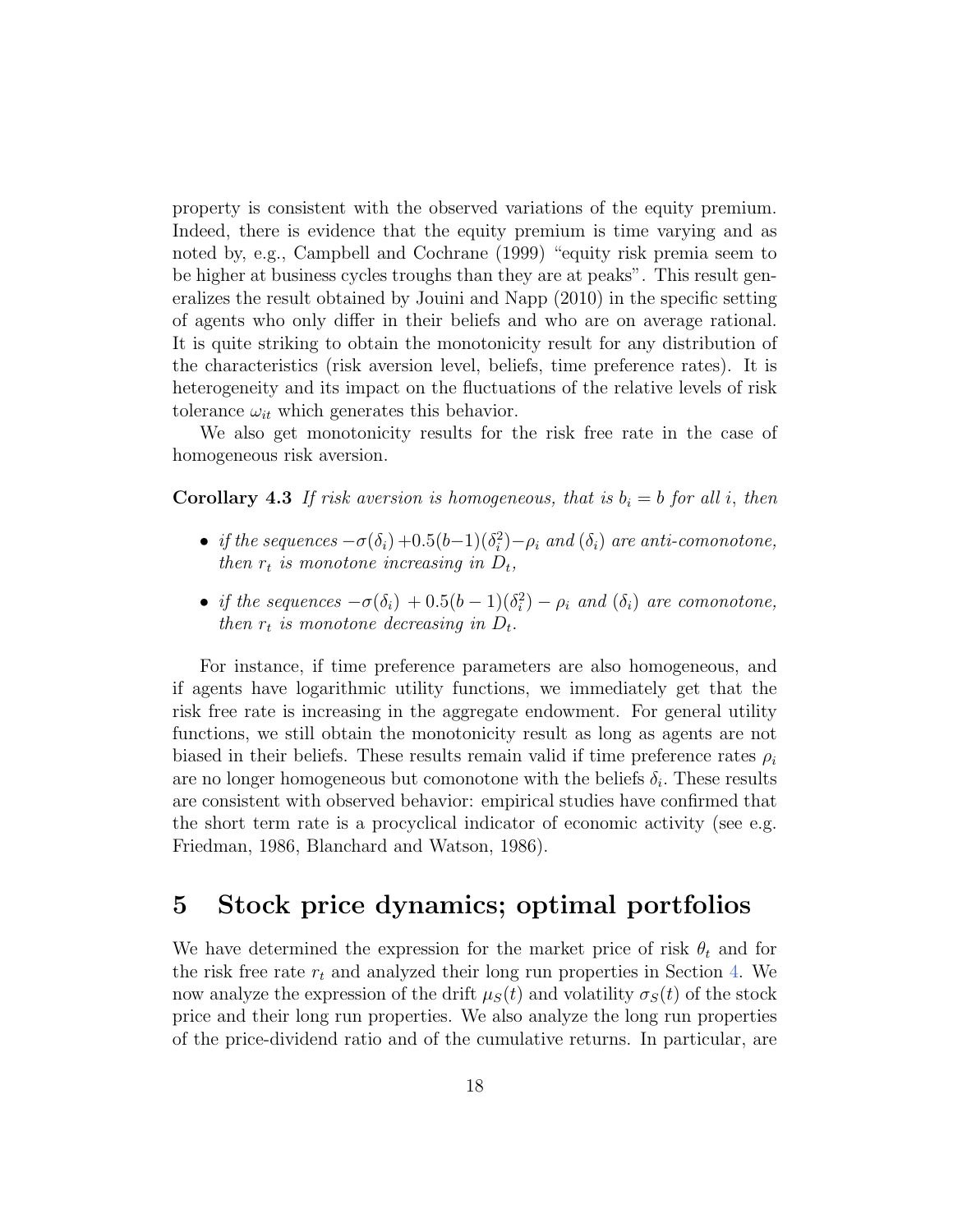they given by the equilibrium quantities in the economy consisting of the surviving agent only?

We recall that in the homogeneous economies the volatility is a constant given by  $\sigma$ . In the homogeneous economy populated only by agent i it is easy to obtain that the stock price is finite if and only if, as in Yan (2008),  $\rho_i + (\gamma_i - 1)\mu_i - \frac{1}{2}$  $\frac{1}{2}\gamma_i(\gamma_i-1)\sigma^2>0$ . The stock price-dividend ratio at time t is then constant and given by

$$
\left(\frac{S}{D}\right)_i \equiv E_t \left[ \int_t^\infty \frac{M_{i\tau} D_\tau}{M_{i\tau} D_t} d\tau \right] = \left[ \rho_i + (\gamma_i - 1)\mu_i - \frac{1}{2} \gamma_i (\gamma_i - 1) \sigma^2 \right]^{-1}.
$$

The cumulative expected return on rolling all the money in stock between time  $t$  and time  $T$  is then given by

$$
R_i(t,T) \equiv E_t \left[ \frac{S_{iT}}{S_{it}} e^{\int_t^T \left(\frac{D}{S}\right)_{i\tau} d\tau} \right] = e^{\left[\mu + \left[\left(\frac{S}{D}\right)_i\right]^{-1}\right](T-t)}
$$

and the associated yield curve,

$$
T \to \frac{1}{T-t} \log R_i(t, T) = \mu + \rho_i + (\gamma_i - 1)\mu_i - \frac{1}{2}\gamma_i(\gamma_i - 1)\sigma^2
$$

is flat and the same for all  $t$ . We next consider what happens in the presence of heterogeneity.

### 5.1 Volatility and price-dividend ratio

In our heterogeneous economy, we obtain the following results on the volatility and the price-dividend ratio. Recall that  $\theta_i = \gamma_i \sigma - \delta_i$ .

**Proposition 5.1** 1. The volatility parameter of the stock price is given by

$$
\sigma_S(t) = \sigma + \frac{E_t \left[ \int_t^{\infty} (\theta_t - \theta_\tau) M_\tau D_\tau d\tau \right]}{E_t \left[ \int_t^{\infty} M_\tau D_\tau d\tau \right]}.
$$

In particular,

$$
\sigma + \min_{i} \theta_i - \max_{i} \theta_i \le \sigma_t^S \le \sigma + \max_{i} \theta_i - \min_{i} \theta_i,
$$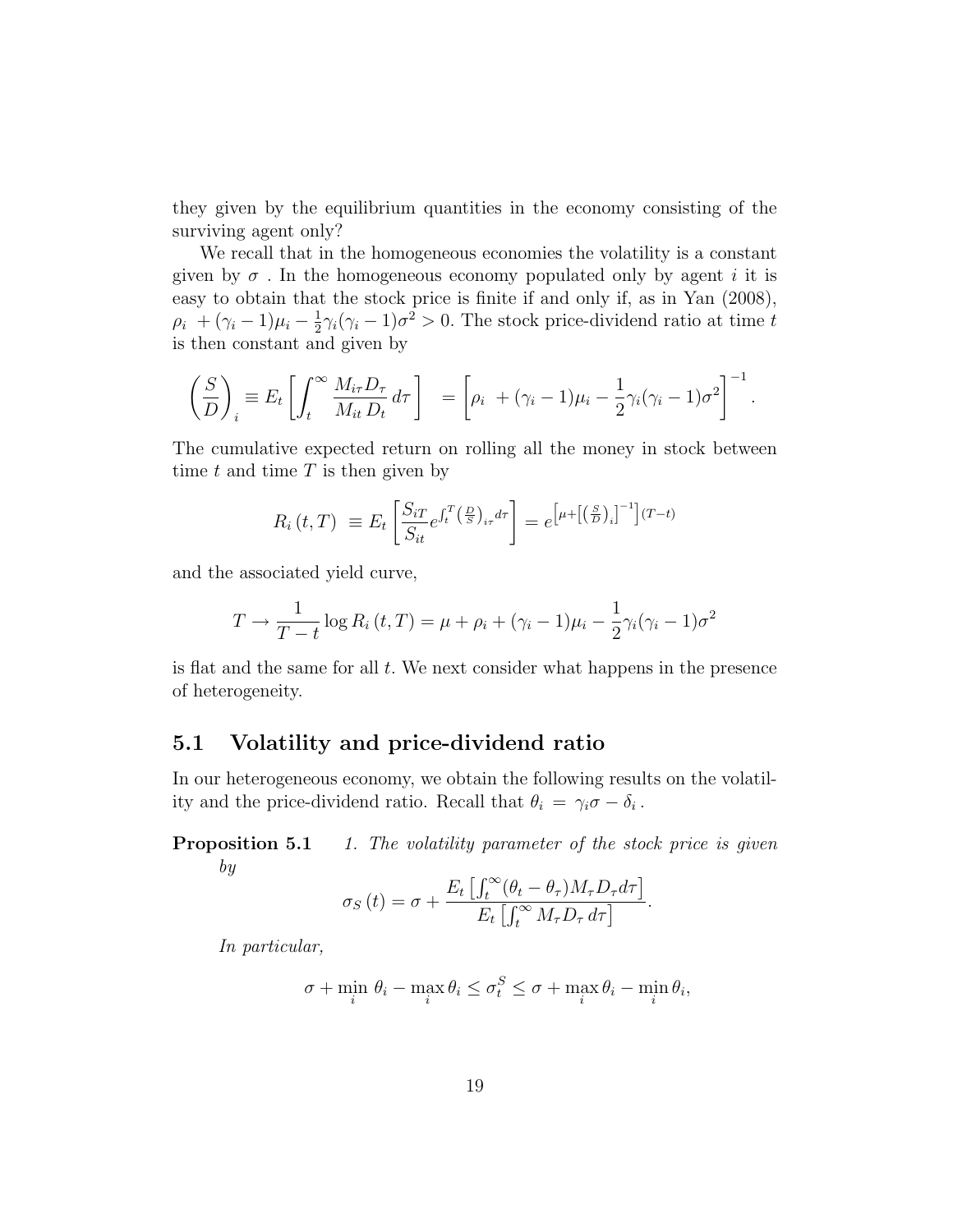2. The long run stock price volatility satisfies

$$
\lim_{t \to \infty} \sigma_S(t) = \sigma
$$

almost surely under P.

3. The long run price-dividend ratio satisfies

$$
\lim_{t \to \infty} \frac{S_t}{D_t} = \left(\frac{S}{D}\right)_{I_K}
$$

almost surely under P.

- 4. Suppose risk aversion is homogeneous. Then,
- If  $0.5(1-b)\delta_i^2 + \rho_i \sigma \delta_i$  is anti-comonotone with  $\delta_i$  then  $\frac{S_t}{D_t}$  is monotone increasing in  $W_t$  and the excess volatility is positive, i.e.  $\sigma_S(t) \ge \sigma$ .
- If  $0.5(1-b)\delta_i^2 + \rho_i \sigma \delta_i$  is comonotone with  $\delta_i$  then  $\frac{S_t}{D_t}$  is monotone decreasing in  $W_t$  and the excess volatility is negative, i.e.  $\sigma_S(t) \leq \sigma$ .

The volatility is not a constant as in the standard setting, due to the stochastic market price of risk. It can fluctuate in time and state of the world. In particular, as in Bhamra and Uppal (2009a), agent's heterogeneity may lead to excessive volatility. Point 4. shows that the same kind of conclusions might be obtained when beliefs and time preference rates are heterogeneous. For instance, with homogeneous time preference parameters<sup>18</sup> and log utility functions, beliefs heterogeneity leads to an increase of stock volatility. The same result applies for  $b \leq 1$  if all agents are pessimistic. The previous proposition also gives us the range in which volatility fluctuates. As far as long run properties are concerned, we obtain a positive answer to the question raised at the beginning of the section: only the surviving agent (i.e., the agent with the lowest survival index) has an impact on the long run volatility and price-dividend ratio.

However, we now show that even though non-surviving agents do not have an impact on the long run volatility and price-dividend ratio, they may have an impact on the long run returns.

<sup>18</sup>This condition may be replaced by assuming that time preference parameters and beliefs are anti-comonotone across the agents.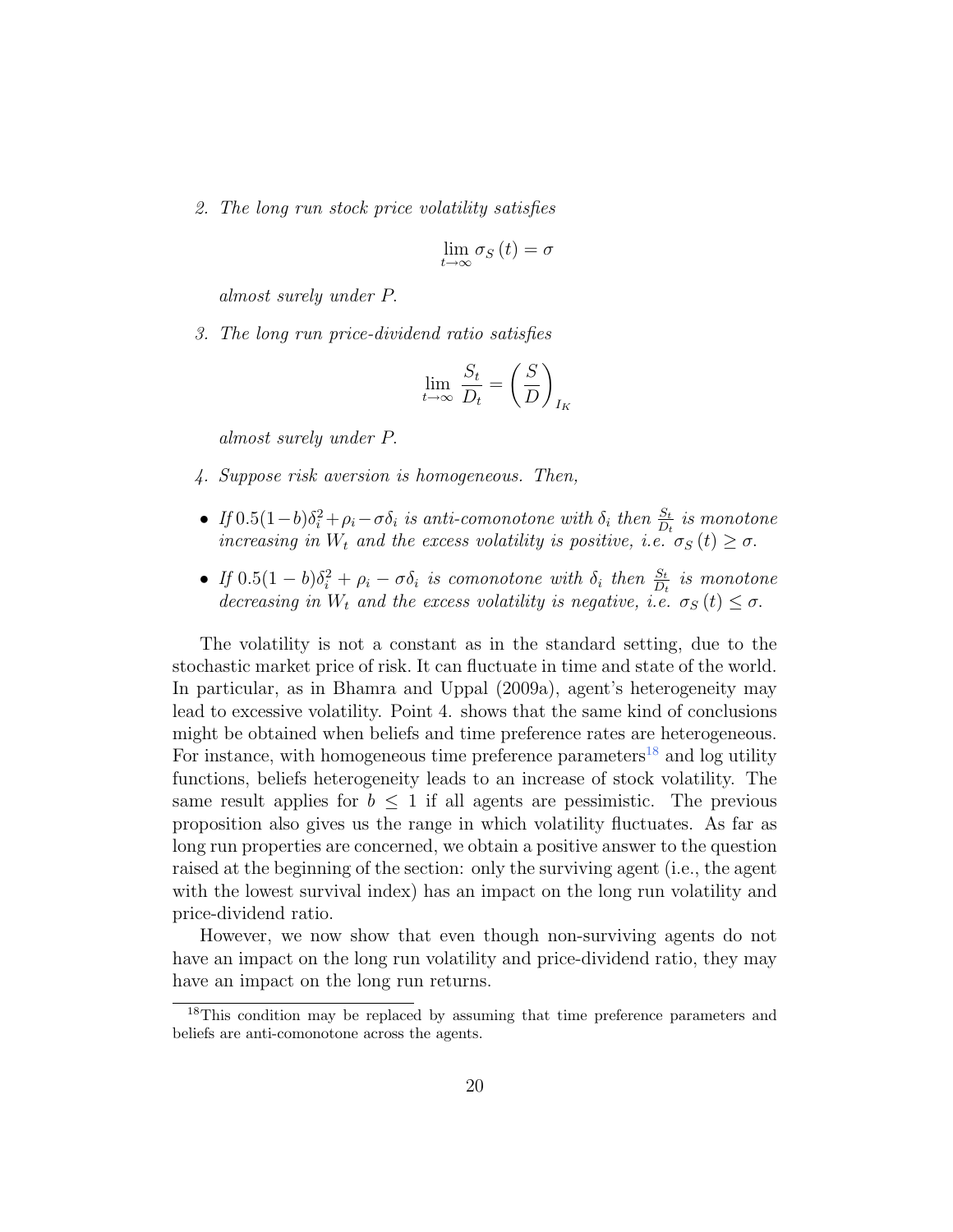### 5.2 Cumulative returns

The cumulative expected return on rolling all the money in the stock between time  $t$  and  $T$  is given by

$$
R(t,T) = E_t \left[ \frac{S_T}{S_t} e^{\int_t^T D_s S_s^{-1} ds} \right]
$$
\n(4)

$$
= E_t^{(1)} \left[ \frac{S_T}{D_T} e^{\int_t^T D_s S_s^{-1} ds} \right] E_t [D_T] \frac{D_t}{S_t}
$$
 (5)

where  $P_T^{(1)}$  $T<sup>(1)</sup>$  is the probability measure on  $\mathcal{F}_T$  whose density with respect to the restriction  $P_T$  of P on  $\mathcal{F}_T$  is proportional to  $D_T$ . We also denote by  $P^{(1)}$ the extension<sup>19</sup> of the probability measures  $P_T^{(1)}$  $T^{(1)}$  to the set of infinite paths.

Equation (5) shows that the long run behavior of  $\frac{S_t}{D_t}$  is a key element in the determination of the asymptotic cumulative equity return. As seen in Proposition 5.1, this ratio is asymptotically given by  $\left(\frac{S}{D}\right)$  $\left(\frac{S}{D}\right)_{I_K}$  and is constant. However, even though this convergence is an almost sure convergence under P, it is not clear whether or not the limit remains the same under  $P^{(1)}$ . Indeed, the restrictions of the measures P and  $P^{(1)}$  on each sigma-algebra  $F_t$ are equivalent, but they are mutually singular on  $F_{\infty}$ . Since  $D_t$  is a geometric Brownian motion with volatility  $\sigma$ ,  $W_t^{(1)} = W_t - \sigma t$  is a Brownian motion under  $P^{(1)}$ . Therefore, by the same argument as in  $(1)-(2)$ , the strong law of large numbers for  $W_t$  implies that  $P^{(1)}$  is supported on the set of paths of  $W_t$ that grow as  $\sigma t$  when  $t \to \infty$ , whereas  $W_t/t \to 0$  under P.

The optimal consumption of agent  $i$  can be rewritten as follows

$$
c_{it} = e^{-\rho_i^{(1)} b_i t} M_t^{-b_i} (Z_{it}^{(1)})^{b_i} c_{i0}
$$

where

$$
\rho_i^{(1)} = \rho_i - \delta_i \sigma^2 \qquad \text{and} \qquad Z_{it}^{(1)} = e^{\delta_i W_t^{(1)} - \frac{1}{2} \delta_i^2 t}
$$

and where  $W_t^{(1)}$  $t_t^{(1)}$  is a standard Brownian motion under  $P^{(1)}$ . Thus, under this new measure everything looks the same, apart from the fact that agents have discount rates given by  $\rho_i^{(1)} = \rho_i - \delta_i \sigma^2$  and that the drift is given by  $\mu^{(1)} = \mu + \sigma^2$ . This means that, under  $P^{(1)}$ , the surviving agent is no more agent  $I_K$  but agent  $A(1)$  characterized by

<sup>&</sup>lt;sup>19</sup>The existence of such a probability measure is guaranted by the Kolmogorov extension Theorem.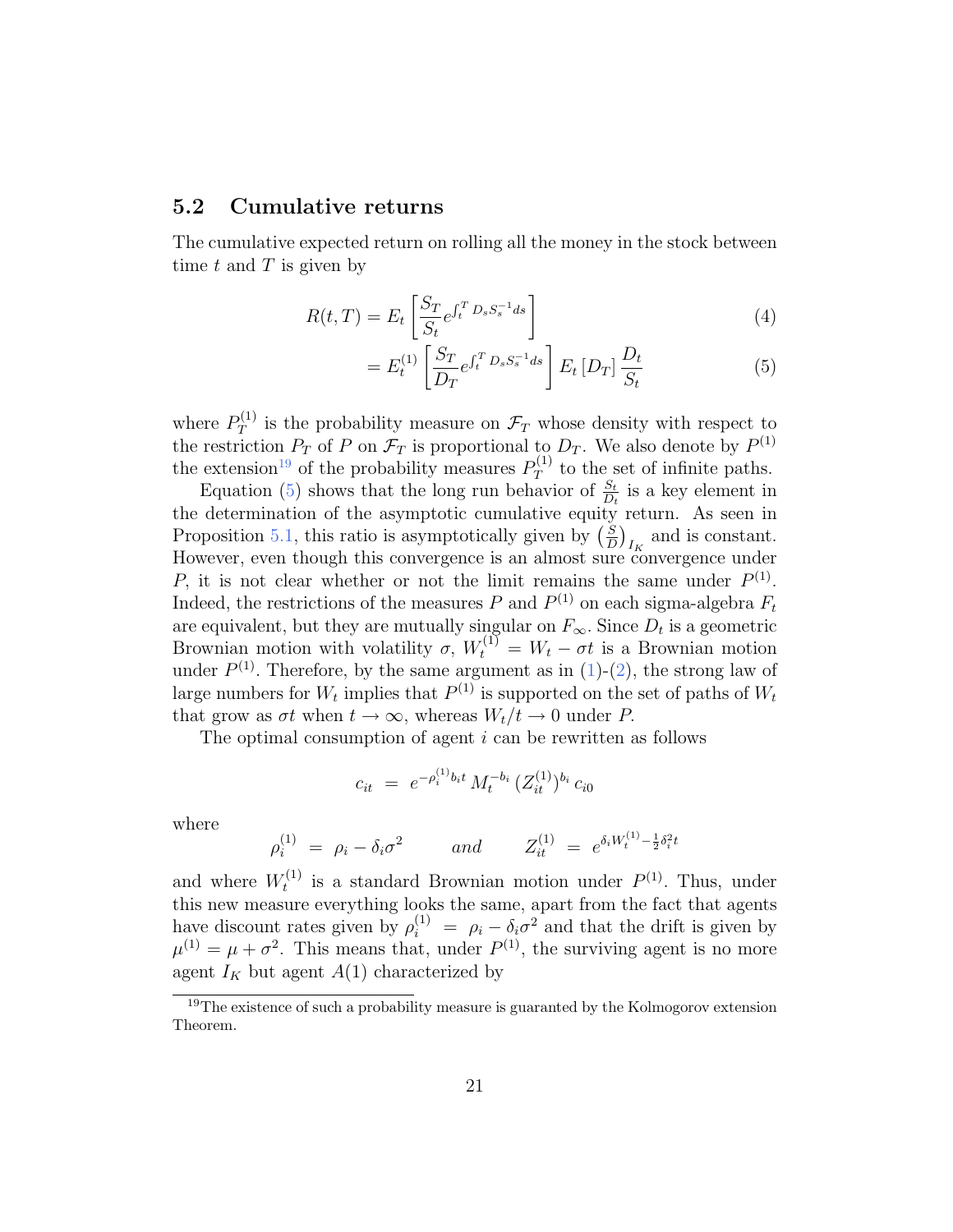$$
(\rho_{A(1)}^{(1)} + \gamma_{A(1)}(\mu^{(1)} - \frac{1}{2}\sigma^2) + \frac{1}{2}\delta_{A(1)}^2) = \min_i (\rho_i^{(1)} + \gamma_i(\mu^{(1)} - \frac{1}{2}\sigma^2) + \frac{1}{2}\delta_i^2).
$$

This suggest that survival and long run impact are different concepts. In the following we will illustrate the fact that the long run impact is determined by different agents depending on the asset under consideration.

Intuitively, one would expect from Equation (5) that the cumulative equity returns converge to those determined by agent  $A(1)$ . In fact, the long run return in the homogeneous economy populated by agent  $A(1)$  only provides a lower bound for the long run return in our economy. Since a change of probability leads to a change of surviving agent, it is possible to obtain other lower bounds by the introduction of well chosen artificial probabilities. The next proposition provides such lower bounds based on the consideration of a parametrized family of such artificial probabilities.

**Proposition 5.2** Let  $t = \lambda T$ . We have almost surely under P:

$$
\liminf_{T \to \infty} (T - t)^{-1} \log R(t, T) \ge \mu + \max_{\alpha} \left( -\frac{1}{2} \sigma^2 (1 - \alpha)^2 + \left( \frac{S}{D} \right)_{A(\alpha)}^{-1} \right)
$$

where  $A(\alpha)$  is characterized by

$$
\rho_{A(\alpha)} - \delta_{A(\alpha)}\sigma^2 \alpha + \gamma_{A(\alpha)}(\mu - \frac{1}{2}\sigma^2 + \sigma^2 \alpha) + \frac{1}{2}\delta_{A(\alpha)}^2
$$
  
= 
$$
\min_i \left( \rho_i - \delta_i \sigma^2 \alpha + \gamma_i \left( \mu - \frac{1}{2}\sigma^2 + \sigma^2 \alpha \right) + \frac{1}{2}\delta_i^2 \right). \quad (6)
$$

Example 5.1 Assume that all agents have the same level of risk aversion  $\gamma$  and the same time preference parameter  $\rho$ , but have heterogeneous beliefs that vary continuously taking values in  $[\delta_{\min}, \delta_{\max}]$  with  $\delta_{\min}$  < 0 and  $\delta_{\max}$  >  $[(\gamma - 1)\sigma + 1] \sigma^2 > 0$ . We have

$$
\rho - \delta_{A(\alpha)}\sigma^2 \alpha + 0.5\delta_{A(\alpha)}^2 = \min_i(\rho - \delta_i \sigma^2 \alpha + \frac{1}{2}\delta_i^2)
$$

which leads to

$$
\delta_{A(\alpha)} = \sigma^2 \alpha
$$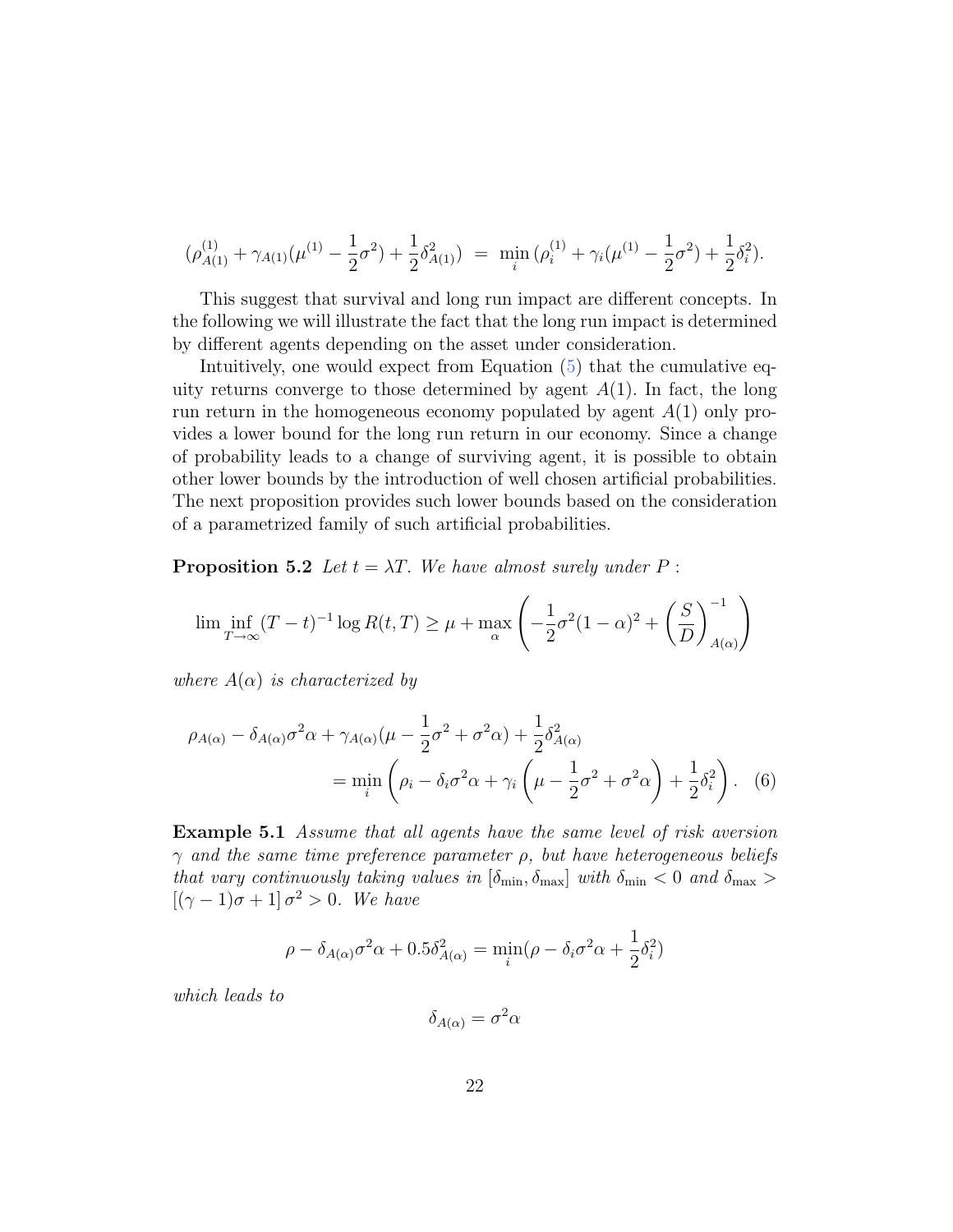as long as  $\sigma^2 \alpha \in [\delta_{\min}, \delta_{\max}]$ . We have then

$$
\liminf_{T \to \infty} (T - t)^{-1} \log R(t, T)
$$

$$
\geq \gamma \mu + \rho - 0.5(\gamma - 1)\sigma^2 - (\gamma - 1)^2 \sigma^2 + \sigma^2 \max_{\alpha \in \left[\frac{\delta_{\min}}{\sigma^2}, \frac{\delta_{\max}}{\sigma^2}\right]} \left(-0.5(1 - \alpha)^2 + (\gamma - 1)\sigma\alpha\right)
$$

The maximum is reached for

$$
\alpha^* = (\gamma - 1)\sigma + 1
$$

which gives

$$
\delta_{A^*} = \sigma^2((\gamma - 1)\sigma + 1) > 0.
$$

By construction, the long run return in this economy is higher than the long run return in the economy populated by agent  $A^*$  only. Note also that

$$
\mu + \left(\frac{S}{D}\right)_i^{-1} = \mu + \rho + (\gamma - 1)(\mu - 0.5\sigma^2 + \sigma\delta_i + (1 - \gamma)\sigma^2)
$$

which means that the long run return in the homogeneous economies increases with  $\delta_i$  if and only if  $\gamma > 1$ . In this case we also have that the long run return in the homogeneous economy goes to infinity when  $\delta_i$  goes to infinity. Consequently, for  $\gamma > 1$ , we have that the long run return is higher than the long run return in the homogeneous economy populated by agent  $A^*$  with  $\delta_{A^*} = \sigma^2((\gamma - 1)\sigma + 1) > 0$ . The long run return in this economy corresponds then to the long run return in a homogeneous economy populated by agent B with  $\delta_B \geq \delta_A > 0$  and such that

$$
\liminf_{T \to \infty} (T - t)^{-1} \log R(t, T) = \mu + \rho + (\gamma - 1)(\mu - 0.5\sigma^2 + \sigma \delta_B + (1 - \gamma)\sigma^2).
$$

As we show in Sections 6 and 7 below, in this economy we have that the long run return is determined by the agent with  $\delta = \delta_B > 0$  while the long run discount rate is determined by the agent with  $\delta = \delta_{\min} < 0$  and the long run short rate, volatility and stock price are determined by the agent with  $\delta = 0$ , which is the only surviving agent.

This example illustrates the fact that the agent who drives the long run discount rate may be different from the agent who drives the long run risky returns and both of them may be different from the surviving agent who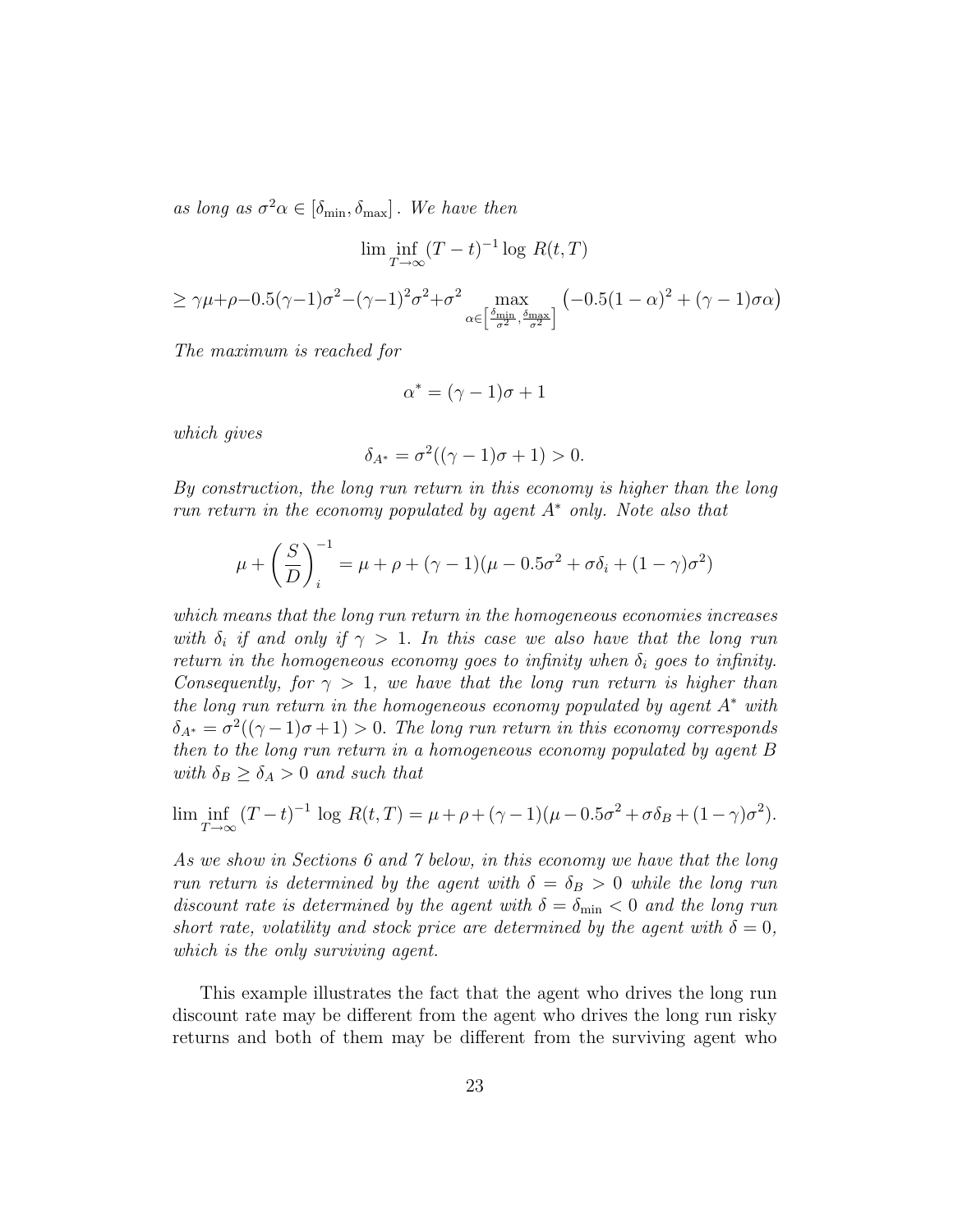drives the instantaneous risk free rate in the long run. Furthermore, the long run risk premium (the spread between the long run risky and riskless returns) is higher than the instantaneous risk premium. The presence of heterogeneity modifies the long term relation between risk and return leading to an additional premium in the long run.

### 5.3 Optimal Portfolios

For simplicity, everywhere in this section we assume that every agent  $i$  is endowed with a fixed number  $\eta_i$  of stock shares, so that we do not have to include the replicating portfolio for the agent's endowment.

Let us consider the investment strategy of agent  $i$  in the risky asset and in the riskless asset that permits to implement the equilibrium consumption process  $c_{it}$ . Such a strategy is characterized by a process  $\pi_{it}$  that corresponds to the amount of money held in the risky asset at date t by the agent under consideration. If we denote by  $w_{it}$  the financial wealth of agent i at date t corresponding to this strategy, we have

$$
dw_{it} = w_{it}(r_t dt + \pi_{it}(S_t^{-1}(dS_t + D_t dt) - r_t dt)) - c_{it} dt
$$
\n(7)

$$
= w_{it}(r_t dt + \pi_{it}\sigma_t(\theta_t dt + dB_t)) - c_{it}dt.
$$
\n(8)

In the following, we denote by  $\pi_{it}^{\text{myopic}}$  the myopic (instantaneously mean variance efficient) portfolio given by

$$
\pi_{it}^{\text{myopic}} = \frac{\delta_i + \theta_t}{\gamma_i \sigma_t}
$$

and we denote by  $\pi_{it}^{\text{hedging}} = \pi_{it} - \pi_{it}^{\text{myopic}}$  the hedging component of the optimal portfolio, i.e. the component that hedges against future fluctuations of the market risk premium.

The following proposition characterizes the optimal portfolio and provides its long run composition.

**Proposition 5.3** 1. The optimal portfolio is given by

$$
\sigma_t \pi_{it} = \theta_t + \frac{E_t \left[ \int_t^{\infty} (b_i \delta_i + (b_i - 1)\theta_\tau) M_\tau c_{i\tau} d\tau \right]}{E_t \left[ \int_t^{\infty} M_\tau c_{i\tau} d\tau \right]}
$$

In particular,

$$
\min_{j} \theta_{j} + \min_{j} (b_{i}\delta_{i} + (b_{i} - 1)\theta_{j}) \leq \sigma_{t}\pi_{it} \leq \max_{j} \theta_{j} + \max_{j} (b_{i}\delta_{i} + (b_{i} - 1)\theta_{j})
$$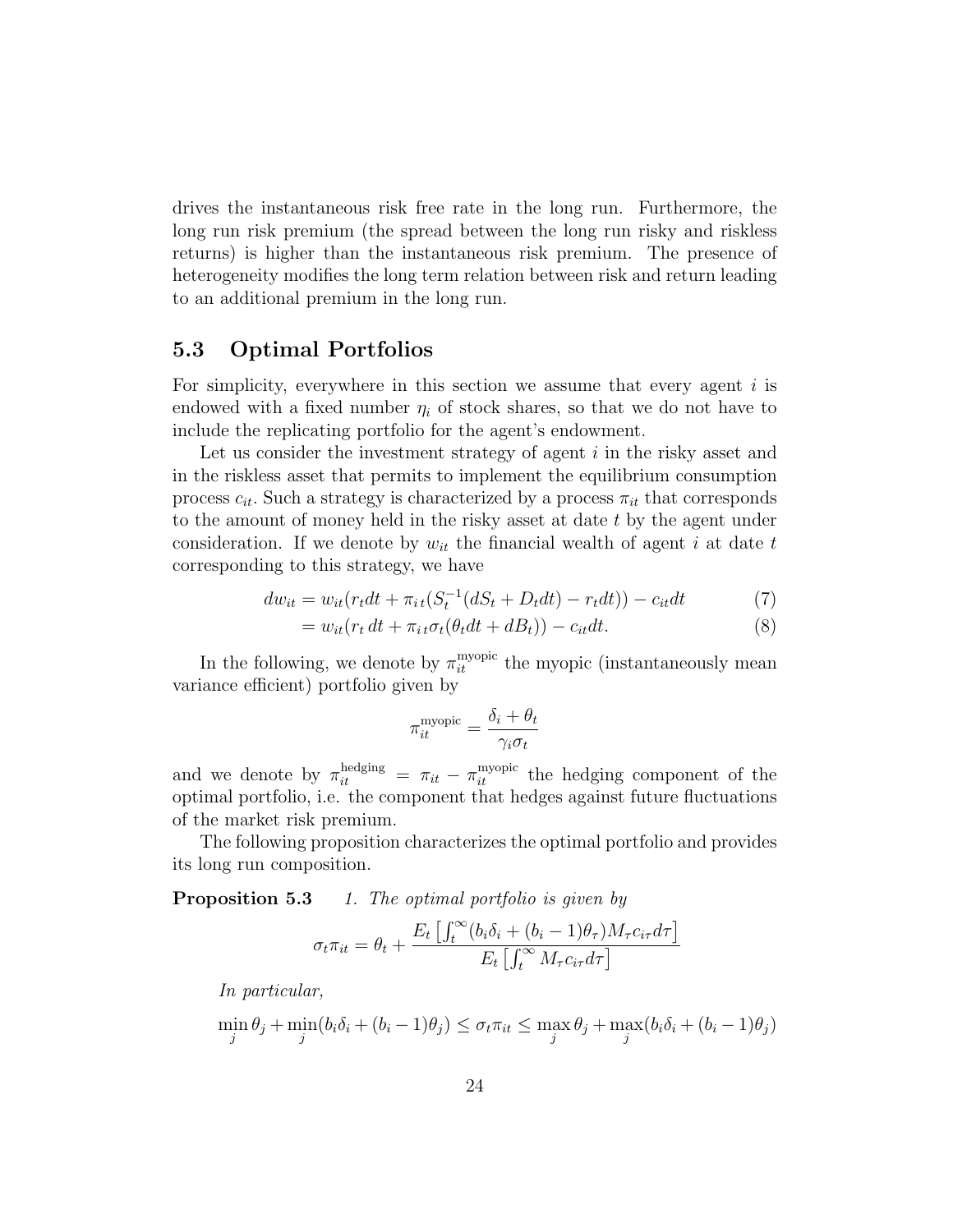2. If we further assume that  $\gamma_i > 1$ , for all i, then, almost surely under P,

$$
\lim_{t \to \infty} \pi_{it} = \frac{\delta_i + \theta_{I_K}}{\sigma \gamma_i}.
$$

- 3. Suppose risk aversion is homogeneous. The sign of  $(1-b) \pi_{it}^{\text{hedging}}$ it
	- is positive if the sequences

$$
b\sigma\delta_i + \frac{1}{2}b(1-b)\delta_i^2 + b\rho_i - 2b^2(\max_j \theta_j + \delta_i)\delta_i, \qquad (9)
$$

$$
b\sigma \delta_i + \frac{1}{2}b(1-b)\delta_i^2 + b\rho_i - 2b^2(\min_j \theta_j + \delta_i)\delta_i \tag{10}
$$

are both anti-comonotone with  $(\delta_i)$ ;

• is negative if the sequences (9)-(10) are both comonotone with  $(\delta_i)$ .

The long run risky portfolio corresponds then, for each agent, to his optimal risky portfolio when facing an asset whose risk premium corresponds to the long run risk premium of our heterogeneous economy, that is to say the risk premium that would prevail in the economy populated by agent  $I_K$ only.

## 6 State price density, consumption shares and survival issues

In this section we first analyze how the state price density  $M$  fluctuates with  $W_t$  (or equivalently with aggregate endowment) as well as its long run behavior.

**Proposition 6.1** • For each state of the world, the state price density lies in the range bounded by the lowest and the highest individual state price densities

$$
\min_{1 \le i \le N} M_i \le M \le \max_{1 \le i \le N} M_i.
$$

• The long run behavior of the state price density is given by  $M_t \sim$  $c_{I_K0}^{\gamma_{I_K}} M_{I_Kt}$ .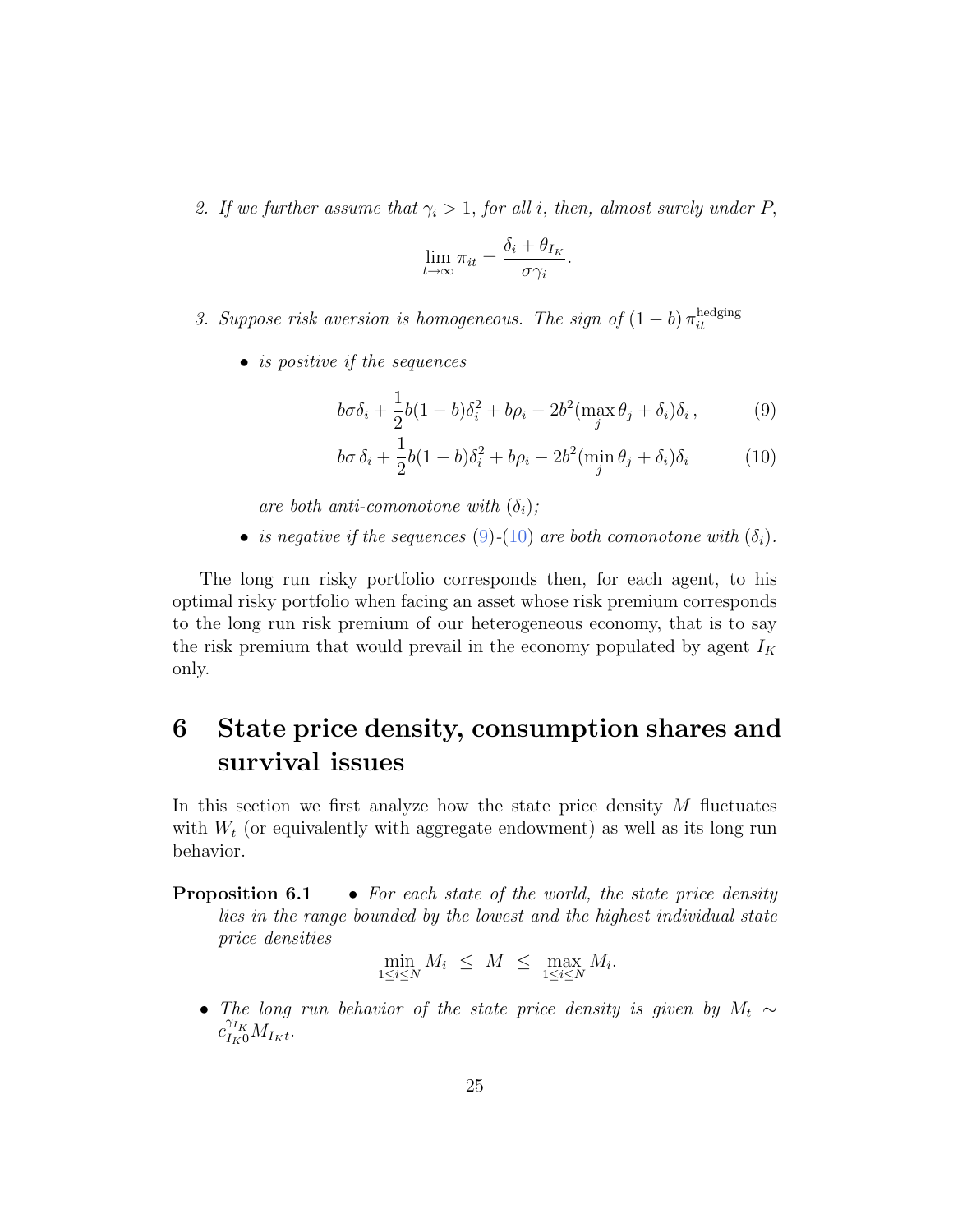- If all the state price densities  $M_{it} = M_i(t, W_t)$  are decreasing in  $W_t$ , then
	- the state price density  $M_t = M(t, W_t)$  is also decreasing in  $W_t$ ,
	- the state price density  $M_t = M(t, W_t)$  satisfies

$$
\lim_{W_t \to -\infty} \frac{M(t, W_t)}{c_{\theta_{\text{max}}}^{\gamma_{I_{\theta_{\text{max}}}}} M_{I_{\theta_{\text{max}}}t}} = \lim_{W_t \to +\infty} \frac{M(t, W_t)}{c_{\theta_{\text{min}}}^{\gamma_{I_{\theta_{\text{min}}}}} M_{I_{\theta_{\text{min}}}t}} = 1
$$

almost surely under P.

When the agents have the same level of risk tolerance  $b$  (and possibly differ in their beliefs or in their time preference rates), it is easy to check that the equilibrium state price density is a weighted power average of the state price densities in homogeneous economies (the power being given by the common level of risk tolerance). In the general setting, the first point shows that the state price density  $M$  can still be interpreted as a kind of average of densities  $M_i$ . In the long run and in extreme states of the world, the state price density M is equivalent to the state price density that would prevail in an economy made of homogeneous agents with a different endowment distribution. This class of homogeneous agents is given by the agent who dominates the individual state price densities  $M_i$  in the considered states of the world: agent  $I_K$  asymptotically, agent  $I_{\theta_{\text{max}}}$  in the very bad states and agent  $I_{\theta_{\min}}$  in the very good states.

The long run result implies, in particular, that except agent  $I_K$ , the agents have no price impact in the sense of Kogan et al. (2008, Definition 2) since we have for all  $s > 0$ ,

$$
\lim_{t \to \infty} \frac{M_{t+s}/M_t}{M_{I_K t+s}/M_{I_K t}} = 1.
$$

However, we see in other sections that there may be price impact in the sense that the prices of assets may not be asymptotically the same as in the economy with only the agent who has the lowest survival index. Note however that this only holds for assets with very long finite maturities, such as zero coupon bonds.

Let us explore deeper these survival and dominance issues through an analysis of the behavior of the consumption shares and of the relative levels of risk tolerance.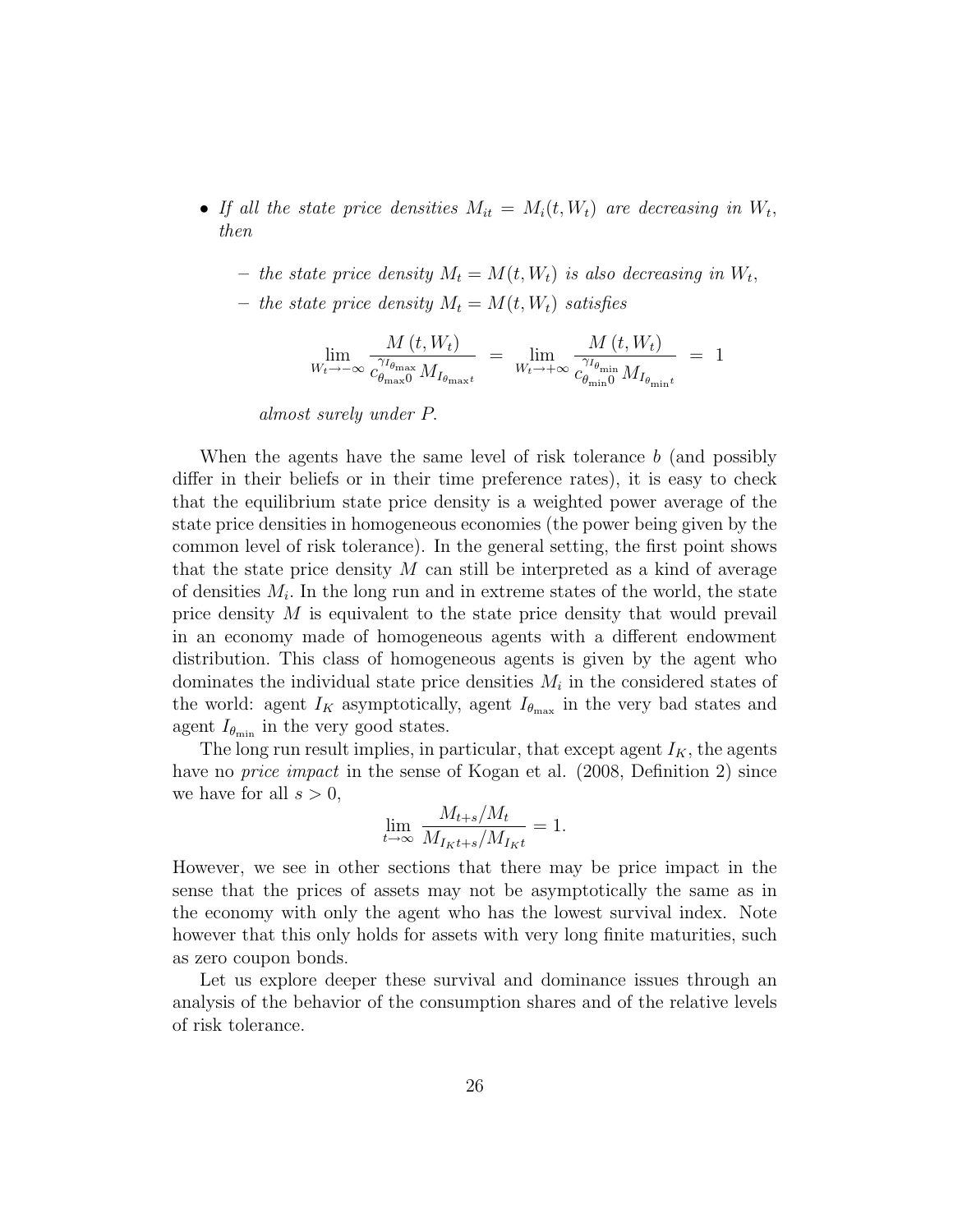As in Kogan et al. (2006) or Yan (2008), we say that investor i becomes extinct if  $\lim_{t\to+\infty}\frac{c_{it}}{D_t}$  $\frac{c_{it}}{D_t} = 0$ , that she survives if extinction does not occur and that she dominates the market asymptotically if  $\lim_{t\to+\infty}\frac{c_{it}}{D}$  $\frac{c_{it}}{D_t} = 1$ . We easily deduce from the properties of the individual state price densities obtained in Proposition 3.1 the following properties of the consumption shares and relative levels of risk tolerance, the first of which was obtained by Yan (2008).

- Corollary 6.1 Only the agent with the lowest survival index survives and dominates the market asymptotically, i.e.,  $\lim_{t\to\infty} \frac{c_{it}}{D}$  $\frac{c_{it}}{D_t} = 0$  for all  $i \neq I_K$ , and  $\lim_{t \to \infty} \frac{c_{I_K t}}{D_t}$  $\frac{I_K t}{D_t} = 1.$ 
	- Only the agent with the lowest survival index impacts asymptotically the relative level of risk tolerance, i.e.,  $\lim_{t\to\infty} \omega_{it} = 0$  for all  $i \neq I_K$ , and  $\lim_{t\to\infty} \omega_{I_K t} = 1$ .
	- We have  $\lim_{W_t \to \infty} \omega_i(t, W_t) = \lim_{W_t \to \infty} \frac{c_i}{D}$  $\frac{c_i}{D_i}(t,W_t) = 0$  for all  $i \neq$  $I_{\theta_{\min}}$  and  $\lim_{W_t \to \infty} \omega_{I_{\theta_{\min}}}(t, W_t) = \lim_{W_t \to \infty} \frac{C_{I_{\theta_{\min}}}}{D}$  $\frac{\partial_{\min}}{D}(t, W_t) = 1$ . We have  $\lim_{W_t \to -\infty} \omega_i(t, W_t) = \lim_{W_t \to -\infty} \frac{c_i}{D}$  $\frac{c_i}{D}(t, W_t) = 0$  for all  $i \neq I_{\theta_{\text{max}}}$  and  $\lim_{W_t \to -\infty} \omega_{I_{\theta_{\text{max}}}}(t, W_t) = \lim_{W_t \to -\infty} \frac{\omega_{I_{\theta_{\text{max}}}}}{{D}}$  $\frac{\partial_{\max}}{D}(t, W_t) = 1.$
	- We have  $\frac{\partial \omega_i(t,W_t)}{\partial W_t} = \omega_{it} \left[ b_i(\theta_t \theta_i) \sum_j \omega_{jt} b_j(\theta_t \theta_j) \right]$  and there is a shift following good news in the relative levels of risk tolerance towards agents with a relatively high  $b_i(\theta_t - \theta_i)$ .

This implies that only the agent with the lowest survival index (resp. with the highest/lowest market price of risk) dominates the market in the sense of the consumption shares, or in the sense of the risk tolerance asymptotically (resp. in very bad/good states of the world). As previously seen, this agent is the agent who values the wealth more than the other agents in the considered state.

Note that the agent with the highest  $b_i(\theta_t - \theta_i)$  is the most optimistic agent when there is only heterogeneity in beliefs, and is the least risk averse agent when there is only heterogeneity in risk aversion levels. In both cases this agent is the one who has the highest risk exposure and is then the most favored by good news.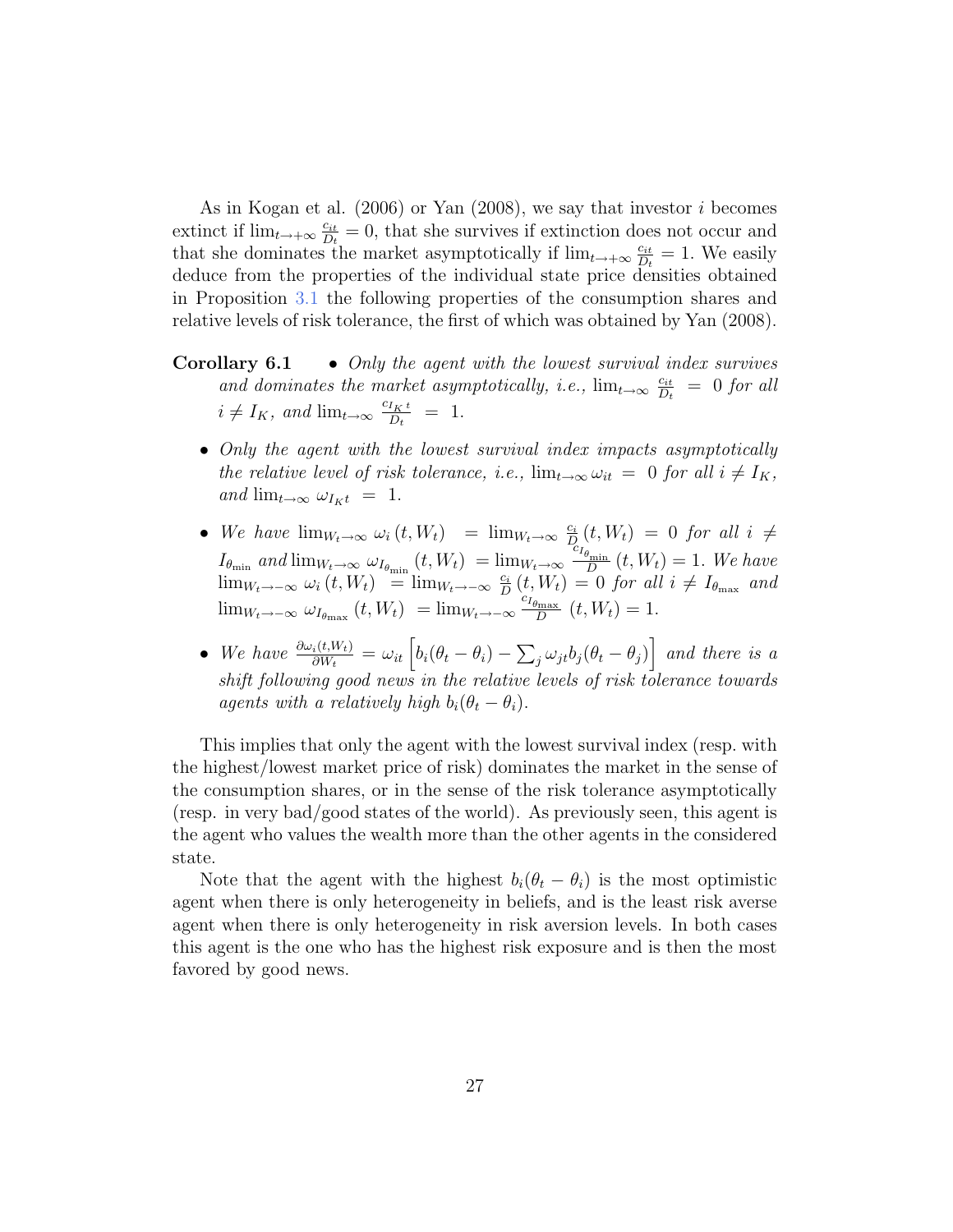## 7 Bond prices

The most striking result of this section is that each part of the (asymptotic) yield curve is dominated by different agents. We first start by considering the long run average discount rate.

As seen in Section 3, in the homogeneous economies the average discount rate between time t and T is the same for all  $(t, T)$  and given by the constant risk free rate. Indeed, we have in the homogeneous economy made of agent i only,  $B_i(t,T) = e^{-(T-t)r_i}$ , and  $Y_i(t,T) = r_i$ . The yield curves, representing, for all time t, the discount rates  $Y_i(t, T)$  as a function of  $T - t$ , are the same for all time t and flat.

In the heterogeneous economy, the yield curves are not flat. The instantaneous discount rate defined by  $\lim_{T\to t} Y(t,T)$  is given by the risk free rate  $r_t$ . The next proposition characterizes the long run discount rate.

Proposition 7.1 The long run average discount rate is determined by the agent with the highest savings motives, i.e., for all t,

$$
\lim_{T \to +\infty} Y(t, T) = r_{I_0}
$$

almost surely under P.<sup>20</sup>

The same reasoning as above holds: when one agent dominates the individual price of an asset then she makes the price of that asset in the heterogeneous economy. As seen in Proposition 3.1, the agent with the highest savings motives dominates the price of the very long term bond because it is most attractive for her. That agent then drives the asymptotic average discount rate. This proposition is the extension, to the setting with three possible sources of heterogeneity (and many agents), of the proposition of Gollier and Zeckhauser (2005) for the case of heterogeneous time preference rates, of Wang (1996) for heterogeneous levels of risk aversion and of Jouini et al. (2010) for heterogeneous beliefs.

In the setting with heterogeneous time preference rates only, the same agent drives the long run discount rate and the long run risk free rate. Indeed, in that case, the agent with the lowest survival index is also the agent with the highest savings motives, namely the most patient agent. Apart from this

<sup>&</sup>lt;sup>20</sup>Note that for a fixed finite t measures P and Q are equivalent, and so the convergence is also Q-almost surely.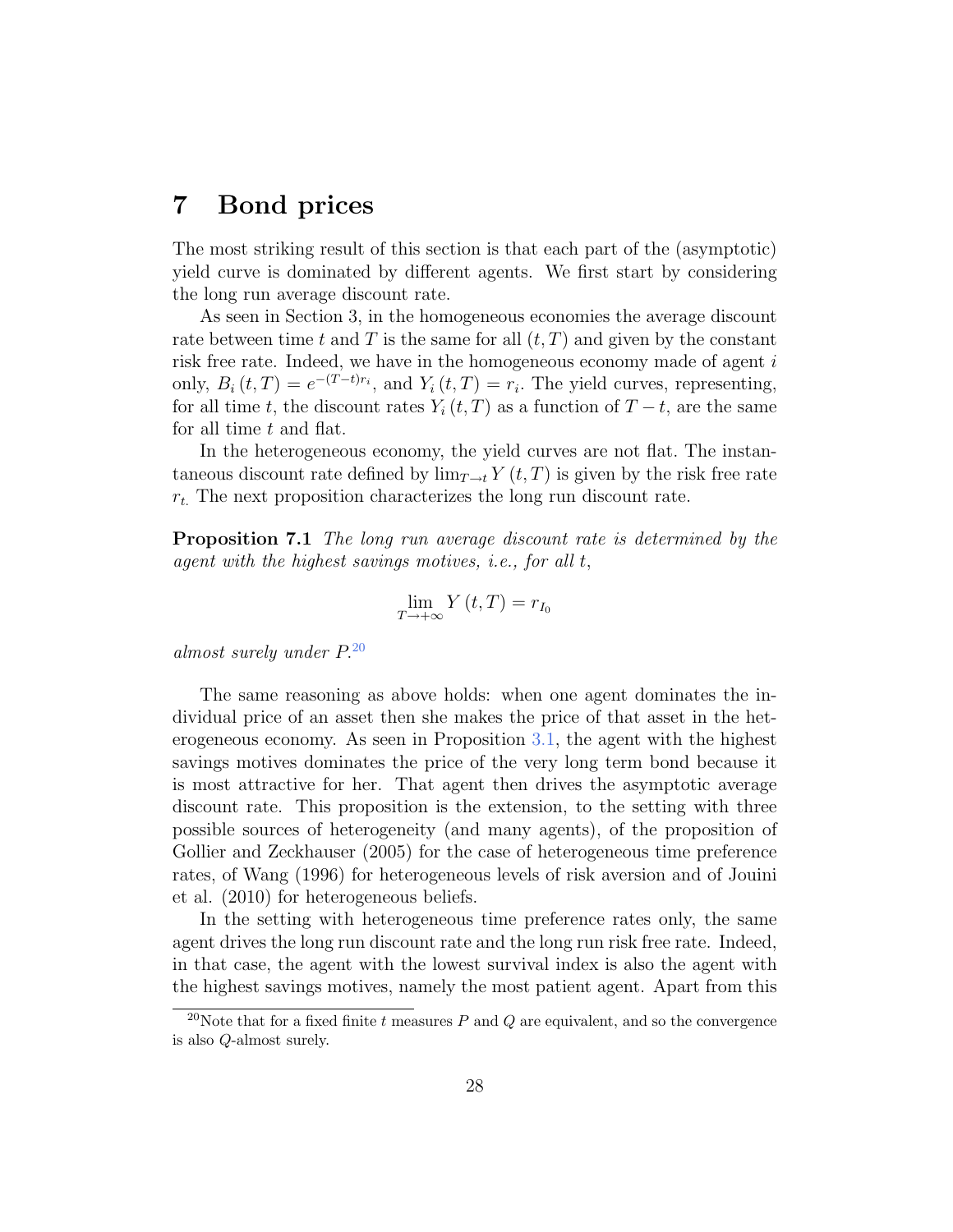setting, it is quite striking that the agent that drives the asymptotic average discount rate differs from the agent that drives the long run risk free rate, even though the discount rate is an average of the risk free rates. Indeed, we have  $Y(t,T) = -\frac{1}{T}$  $\frac{1}{T-t} \log E_t^Q$  $\mathcal{L}_t^Q \left[ \exp - \int_t^T r_s ds \right]$  where  $Q$  is the risk-neutral probability measure, with  $r_s \to r_{I_K}$  while  $Y(t,T) \to_{T \to \infty} r_{I_0}$ . Analogously, we have  $Y(t,T) = -\frac{1}{T}$  $\frac{1}{T-t}\log E_t\left[\frac{M_T}{M_t}\right]$  $M_t$ with  $\frac{M_T}{M_t} \sim \frac{M_{I_K T}}{M_{I_K t}}$  $\frac{M_{I_K T}}{M_{I_K t}}$  while  $Y(t, T) \sim$  $Y_{I_0}\left(t,T\right)$ .

In the case with heterogeneous beliefs only, the risk free rate converges to the rate of the most rational agent whereas the long run discount rate is driven by the most pessimistic agent.

In particular, Proposition 7.1 as well as Corollary 4.1 imply that when  $t$  is large enough, the yield curve representing  $Y(t, T)$  as a function of  $(T - t)$  is driven by the risk free rate of the agent with the lowest survival index (agent  $I_K$ ) at one end of the yield curve, i.e., for small values of  $(T - t)$ , whereas at the other end, i.e., for  $(T - t)$  large enough, it is driven by the risk free rate of the agent with the highest savings motives or equivalently the lowest risk free rate (agent  $I_0$ ). The aim of the remainder of this section is to show that the yield curve is defined stepwise, and that each subinterval is associated with a given agent in the sense that the marginal rate on that subinterval corresponds to the rate in the economy made of that agent only. Moreover, that agent is the agent who most values a given zero coupon bond associated to the subinterval and is characterized by a maximization program involving a weighted average of the savings motives and of the survival index.

In order to show this, we first identify the relevant subintervals, as follows. In the homogeneous economy made of agent i only, the price, seen from date 0, of a zero coupon bond between time t and time T and in state  $\omega$  is given by  $E_t[M_{iT}] = e^{-r_i(T-t)}e^{-\kappa_i t - \theta_i W_t}$ . This implies that for  $\lambda \in [0,1]$ , we have  $E_{\lambda T} [M_{iT}] = e^{-l_i(\lambda)T} e^{-\theta_i W_{\lambda T}}$  where

$$
l_i(\lambda) = [\lambda \kappa_i + (1 - \lambda) r_i] = \left[ \kappa_i - (1 - \lambda) \frac{1}{2} \theta_i^2 \right]
$$

is a weighted average of the survival index and of the risk free rate. Since  $(l_i(\lambda), \lambda \in [0,1])$  is a family of line segments, there exist pairs of values  $((I_j, \lambda_j), j = 1, \cdots, K)$  such that

$$
\min_{i} l_{i}(\lambda) = l_{I_{j}}(\lambda) \text{ for all } \lambda \in (\lambda_{j}, \lambda_{j+1})
$$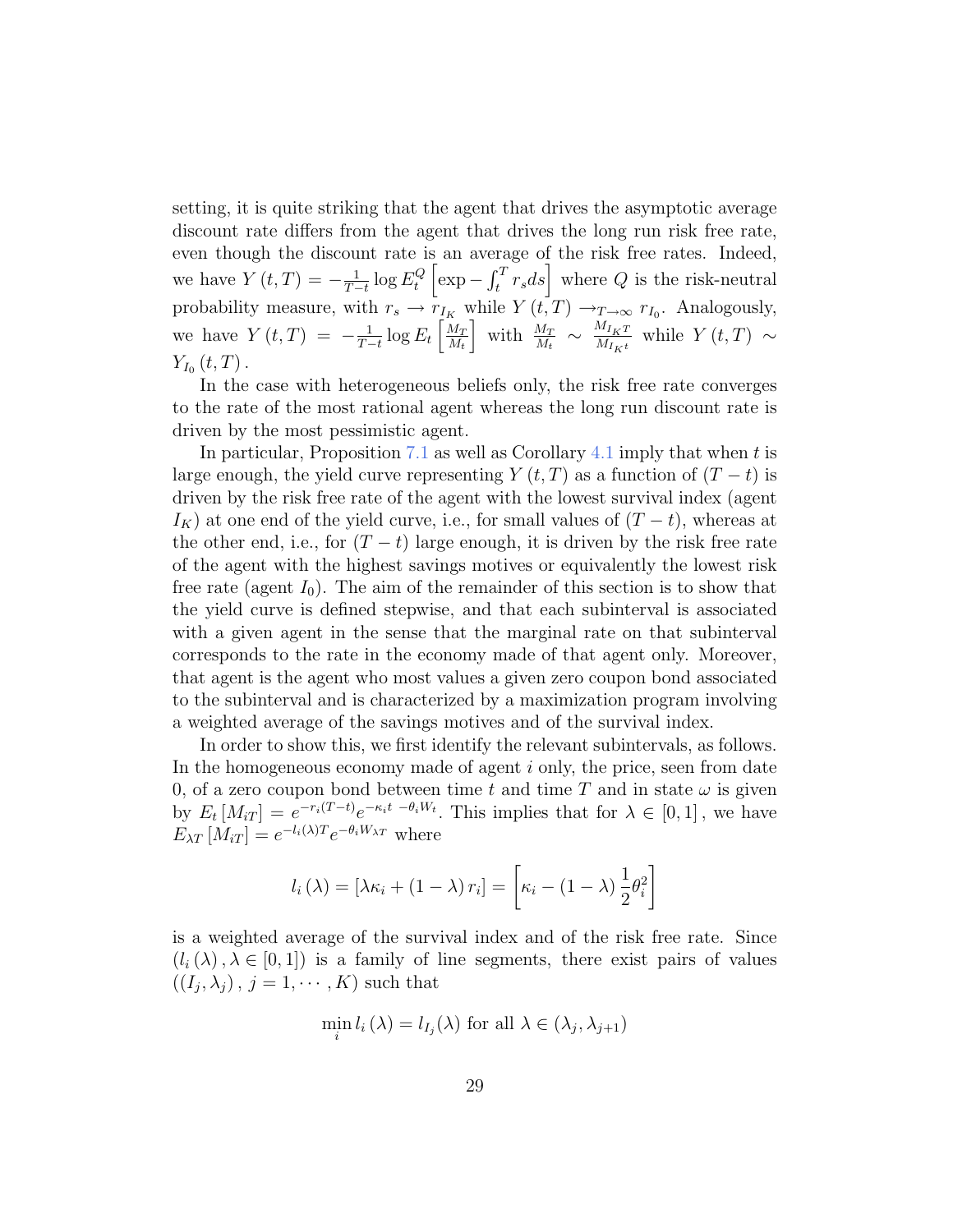where  $\lambda_0 = 0$  and  $\lambda_{K+1} = 1$ . For example, for  $\lambda$  near 0, agent  $I_0$  satisfies  $r_{I_0} = \inf_i r_i$  and for  $\lambda$  near 1, agent  $I_K$  satisfies  $\kappa_{I_K} = \inf_i \kappa_i$ .

Intervals  $(\lambda_j, \lambda_{j+1})$  are exactly those that will determine the stepwise behavior of the yield curve. This is basically due to the following: The index  $l_i(\lambda)$  drives the asymptotic behavior of the price  $E_{\lambda T}$  [ $M_{iT}$ ] in the sense that

$$
\lim_{T \to \infty} \frac{E_{\lambda T} [M_{iT}]}{E_{\lambda T} [M_{I_j T}]} = 0 \text{ for all } i \neq I_j \text{ when } \lambda \in (\lambda_j, \lambda_{j+1})
$$
 (11)

This is due to the fact that the price  $E_t$  [ $M_{iT}$ ] involves both the state price density  $M_{it}$  whose long run behavior is driven by the survival index and the bond price  $B_i(t, T)$ , whose long run behavior is driven by the savings motives. For  $\lambda = 0$ , we retrieve the fact that agent  $I_0$  (with the lowest risk free rate) dominates the prices of the zero coupon bond  $B_i(0,T)$  when T is large enough. For  $\lambda = 1$ , we retrieve the fact that agent  $I_K$  (with the lowest survival index) dominates the state price densities  $M_{iT}$  for T large enough. For  $\lambda \in (0,1)$ , we obtain that agent  $I_j$  (with the lowest index  $l_i(\lambda)$ , mixing the survival index and the savings motives) dominates the prices  $E_{\lambda T}$  [ $M_{iT}$ ] when  $T$  is large enough.

In order to interpret how the agents dominating each subinterval are chosen, consider, for example, the case with heterogeneity in beliefs only. Agent  $I_0$  is then the most pessimistic agent and agent  $I_K$  is the most rational agent. Agent  $I_1$  is the most pessimistic agent once agent  $I_0$  is excluded, agent  $I_2$  is the most pessimistic agent once agents  $I_0$  and  $I_1$  are excluded, etc. Moreover, the intervals  $(\lambda_j, \lambda_{j+1})$  on which  $l_{I_j}(\lambda) = \min_i l_i(\lambda)$  are given by  $\lambda_j = \frac{2\gamma\sigma}{2\gamma\sigma}$  $\frac{2\gamma\sigma}{2\gamma\sigma-(\delta_{I_{j-1}}+\delta_{I_j})}$ . Note that apart from agent  $I_K$  (who might be optimistic or pessimistic) all the agents  $I_j$  (for  $j = 0, ..., K - 1$ ) are pessimistic. This is due to the following: In the case with heterogeneity on the beliefs only, minimizing  $l_i(\lambda)$  amounts to minimizing the average of the survival index and of the risk free rate associated to the  $i$ -th agent. The survival index reaches its minimum for the lowest  $\delta_i$  in absolute value (i.e., for the most rational agent), while the risk free rate increases with  $\delta_i$ . Starting from the most rational agent, it is clear that the only way to possibly decrease  $l_i(\lambda)$ consists in moving in the direction of more pessimism.

We are now in a position to state our main result on the bond prices and the yield curve.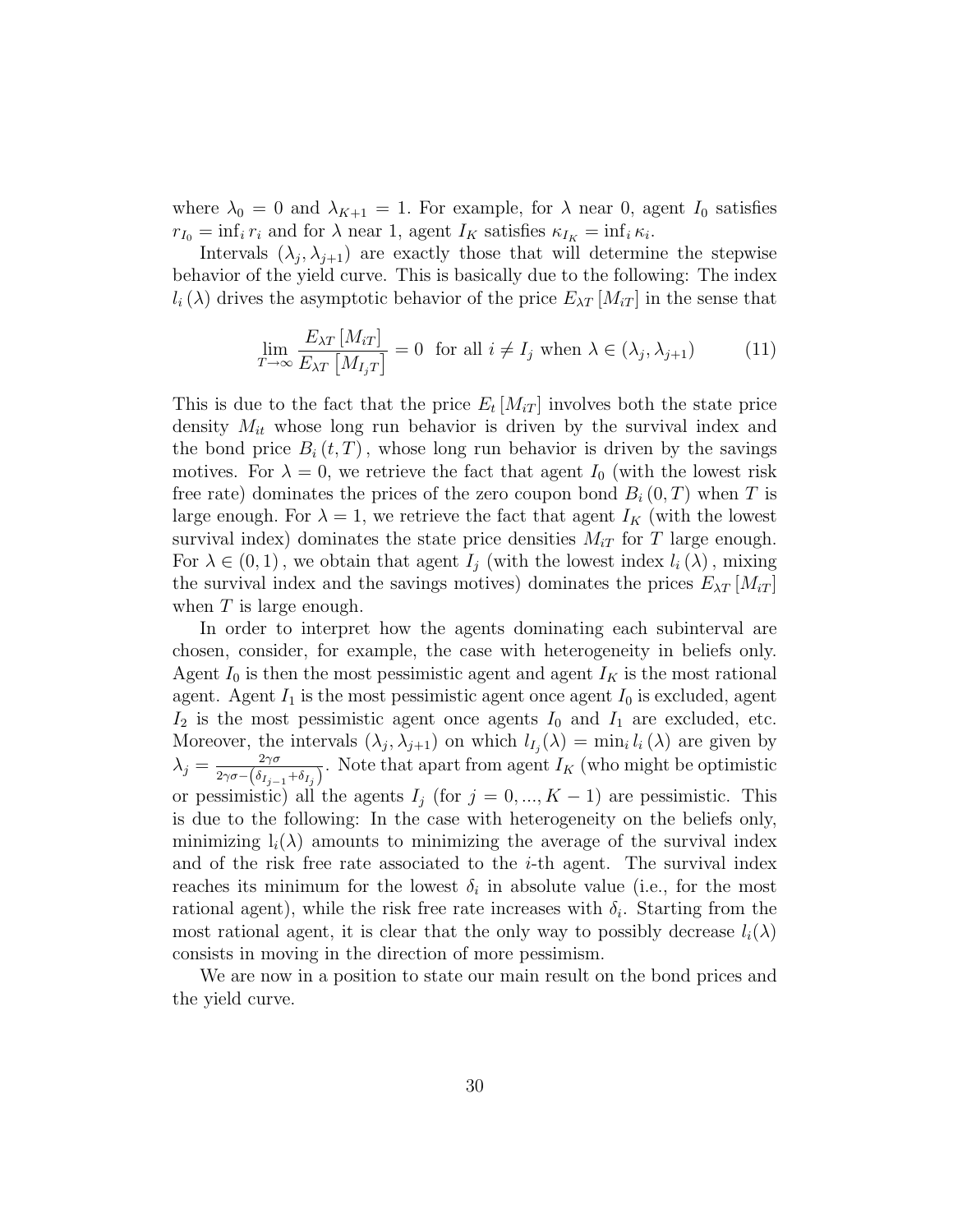**Proposition 7.2** • The bond prices satisfy

$$
E_t\left[M_{\alpha t}\right] \sim c_{I_j 0}^{\gamma_{I_j}} E_t\left[M_{I_j \alpha t}\right] \text{ and } B\left(t, \alpha t\right) \sim \frac{c_{I_j 0}^{\gamma_{I_j}}}{c_{I_K 0}^{\gamma_K}} \frac{E_t\left[M_{I_j \alpha t}\right]}{M_{I_K t}}
$$

for all  $\alpha \in (\frac{1}{\lambda})$  $\frac{1}{\lambda_{j+1}}, \frac{1}{\lambda_{j}}$  $\frac{1}{\lambda_j}$ ) almost surely under P.

• We have, for  $\alpha \in (\frac{1}{\lambda})$  $\frac{1}{\lambda_j}, \frac{1}{\lambda_j}$  $\frac{1}{\lambda_{j-1}}\big),$ 

$$
Y(\alpha) \equiv \lim_{t \to \infty} Y(t, \alpha t) = \frac{1}{\alpha - 1} \left[ \kappa_{I_K} - \alpha l_{I_j} (1/\alpha) \right]
$$

almost surely under P.

on  $\left(\frac{1}{\lambda}\right)$ 

 $\frac{1}{\lambda_{j+1}}, \frac{1}{\lambda_{j}}$  $\frac{1}{\lambda_j}).$ 

and the convergence is uniform on compact subsets of  $(1,\infty)$ . We have  $\lim_{\alpha \to 1} Y(\alpha) = r_{I_K}$  and  $\lim_{\alpha \to \infty} Y(\alpha) = r_{I_0}$ .

• The marginal rates associated to the long run yield curve (the instantaneous forward rates) are given by

$$
\frac{d}{d\alpha}\left[Y(\alpha)(\alpha-1)\right] = r_{I_j}
$$

The above result provides then the shape of the long run yield curve. However, it is important to notice that, asymptotically, yield curves at different dates are obtained through homothetic transformations and not through translations. In other words, for t large enough, all yield curves will have the same shape, but at different scales.

Different segments of the (asymptotic) yield curve are determined by different agents with different characteristics. More precisely, the marginal discount rate for the interval  $\left(\frac{1}{\lambda_{j+1}},\frac{1}{\lambda_j}\right)$  $\frac{1}{\lambda_j}$ ) is determined by agent  $I_j$ .

Intuitively, we can interpret the individual agent interest rate  $r_i$  as the effective agent i's discount rate. The agent with the lowest discount rate is effectively the most patient and therefore determines the long end of the yield curve. On the other hand, the short end of the yield curve is determined by the single surviving agent. As the maturity changes from the short to the long end, the corresponding interest rate changes along the yield curve, switching sequentially between different agent's interest rates. Thus, for each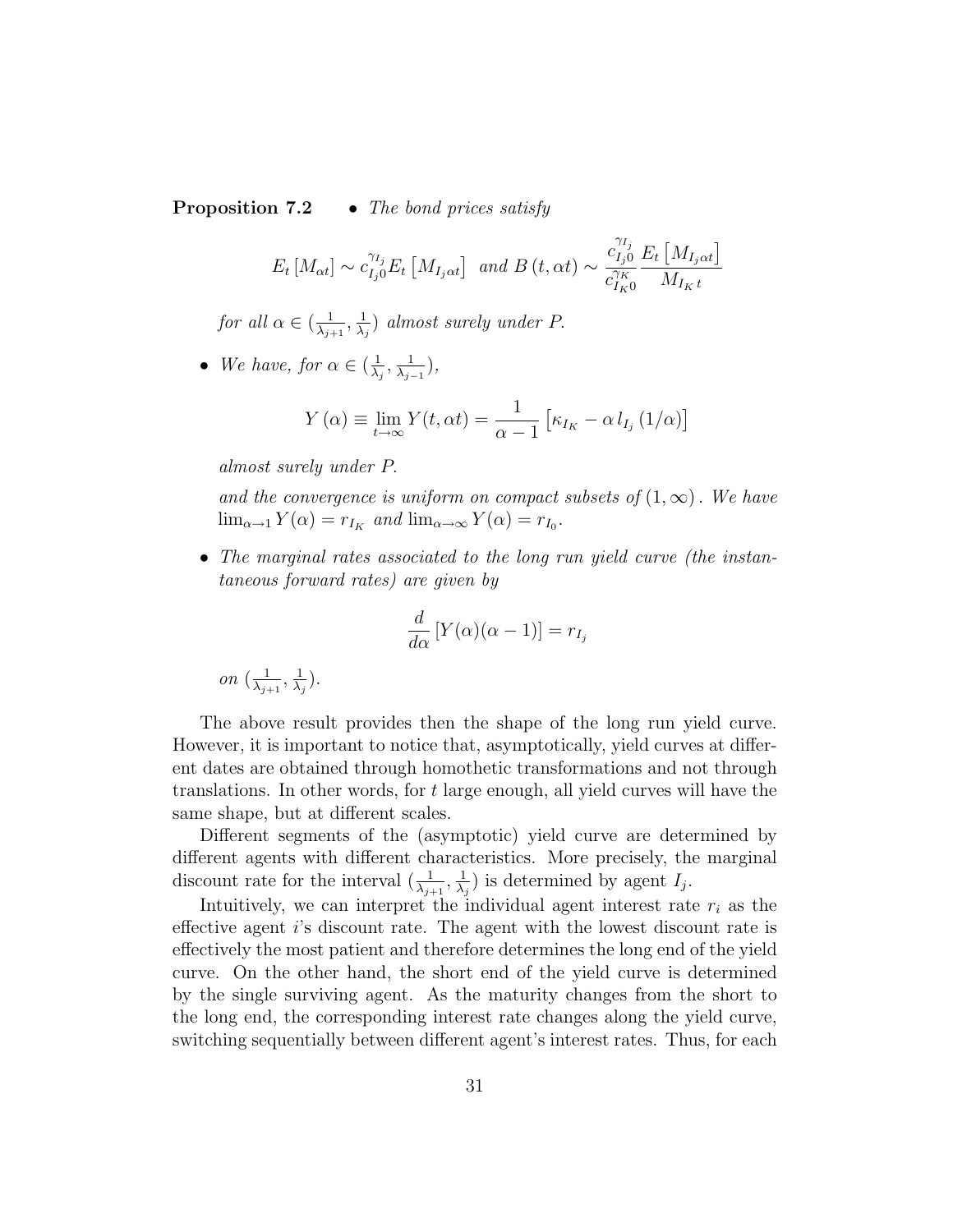particular agent i, Proposition 7.2 provides an explicit expression for the range of maturities that agent is interest rate corresponds to. When there are only two agents in the economy, the short (long) end of the yield curve is determined by the agent with a higher (lower) individual interest rate. However, this is not anymore true when there are more than two agents in the economy because the single surviving agent  $K$  is not necessarily the agent with the lowest individual interest rate.

It is interesting to note that even though only one agent survives in the long term, non-surviving agents might continue to have an impact on the yield curve. One may argue that the impact of agent  $I_j$  is only between  $\left(\frac{1}{\sqrt{1-\epsilon}}\right)$  $\frac{1}{\lambda_{j+1}}t, \frac{1}{\lambda_j}t$  and is then at more and more distant horizons when t increases. However, we can construct examples where non surviving agents impact prices and where this impact does not vanish asymptotically, as illustrated in the following.

**Example 7.1** Assuming heterogeneity in beliefs only, we know that  $r_{I_K}$  corresponds to the risk free rate in the economy populated by the most rational agent and  $r_{I_0}$  corresponds to the risk free rate in the economy populated by the most pessimistic agent only. Let us consider an asset (a growing perpetuity) with a deterministic dividend flow  $d_t = d_0 \exp(\hat{r}t)$  with  $r_{I_0} < \hat{r} < r_{I_K}$ . The price at date t of this asset in the economy populated by agent  $I_K$  only is given by

$$
p_t = d_0 \exp(r_{I_K}t) \int_t^{\infty} \exp((\hat{r} - r_{I_K})s) ds = \frac{d_0}{r_{I_K} - \hat{r}} \exp(\hat{r}t)
$$

in terms of date  $t$  prices. On the other hand, the price  $p'_t$  of this asset in the heterogeneous economy is infinite in terms of date t prices. Indeed, if we denote by  $\bar{r}_s$  the marginal discount rate (from date t point of view) at date s (i.e.  $\bar{r}_s = -\frac{1}{B(t)}$  $B(t,s)$  $\frac{\partial B(t,s)}{\partial s}$ ) we know that  $\bar{r}_s$  is arbitrarily close to  $r_{I_0}$  for s sufficiently large. More precisely, let s be such that  $\bar{r}_v \leq \hat{r} - \varepsilon$  for  $\varepsilon > 0$  and for all  $v \geq s$ . We have

$$
p'_t = d_0 \exp(\hat{r}t) \int_t^{\infty} \exp\left(\int_t^u (\hat{r} - \bar{r}_v) dv\right) du
$$
  
\n
$$
\geq d_0 \exp(\hat{r}t) \exp\left(\int_t^s (\hat{r} - \bar{r}_v) dv\right) \int_s^{\infty} \exp\left(\int_s^u (\hat{r} - \bar{r}_v) dv\right) du
$$

and it is easy to see that the last integral is infinite and so is  $p'_t$ .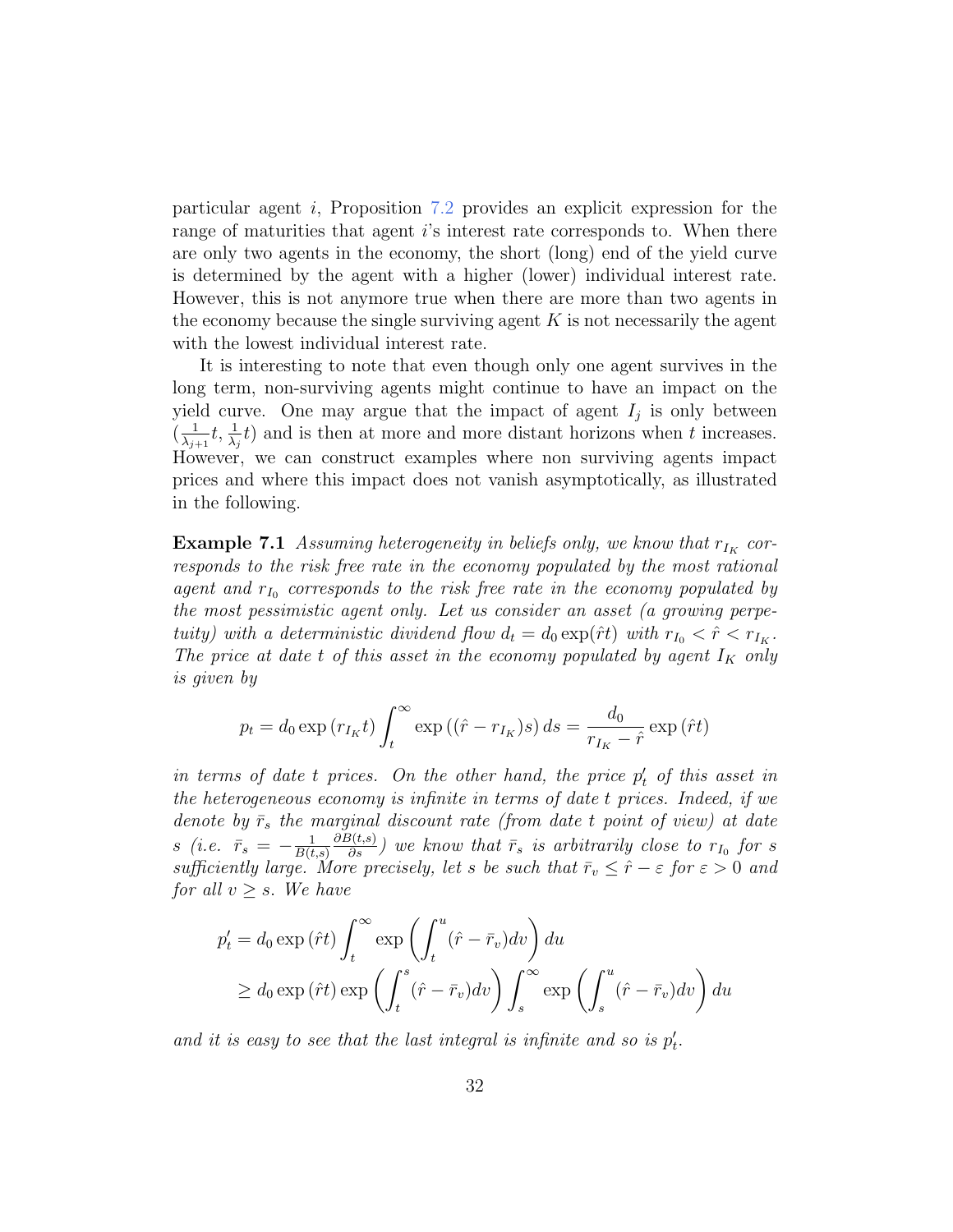We will now state the last result of this section that provides an intuitive link between survival and the long run bond price impact of Proposition 7.2. In order to state it, we need some definitions.

Recall that the T-forward measure  $Q<sup>T</sup>$  is defined by

$$
dQ^T = \frac{e^{-\int_0^T r_s ds}}{\beta(0, T)} dQ.
$$

Consequently,

$$
E_t^{Q^T}[X] = \frac{E_t[M_T X]}{E_t[M_T]}
$$

for any random variable X.

We will say that an agent *i* survives with respect to the family of measures  ${Q^T}$  for  $t = \lambda T$  if

$$
\limsup_{T \to \infty} E_{\lambda T}^{Q^T} [c_{iT} D_T^{-1}] > 0 \tag{12}
$$

with positive P-probability. We have the following result.

Proposition 7.3 An agent i survives with respect to the family of T-forward measures for  $t = \lambda T$  if and only if

$$
l_i(\lambda) = \min_j l_j(\lambda).
$$

Consequently, agent i has an impact on the bond price  $B(\lambda T, T)$  if and only he survives with respect to  $Q^T$ .

The result of Proposition 7.3 is very intuitive. As we mention above, the segment of the yield curve determined by agent i corresponds to the maturities for which the long-run discount rate coincides with the individual rate of agent i. Survival with respect to the family of T-forward measures precisely means that the effective discount rate of the agent corresponds to the maturity of the forward measure. It is also interesting to note that the market price of risk  $\theta_t^T$  under the T-forward measure coincides with the Tforward expectation of the true market price of risk,

$$
\theta_t^T = E_t^{Q^T} [\theta_T]. \tag{13}
$$

In particular, it follows from (12) that

$$
\lim_{T \to \infty} \theta_{\lambda T}^T = \lim_{T \to \infty} E_{\lambda T}^{Q^T} [\theta_T] = \theta_{I(j)}
$$

for  $j \in (\frac{1}{\lambda})$  $\frac{1}{\lambda_{j+1}}, \frac{1}{\lambda_{j+1}}$  $\frac{1}{\lambda_j}$ ) almost surely under P.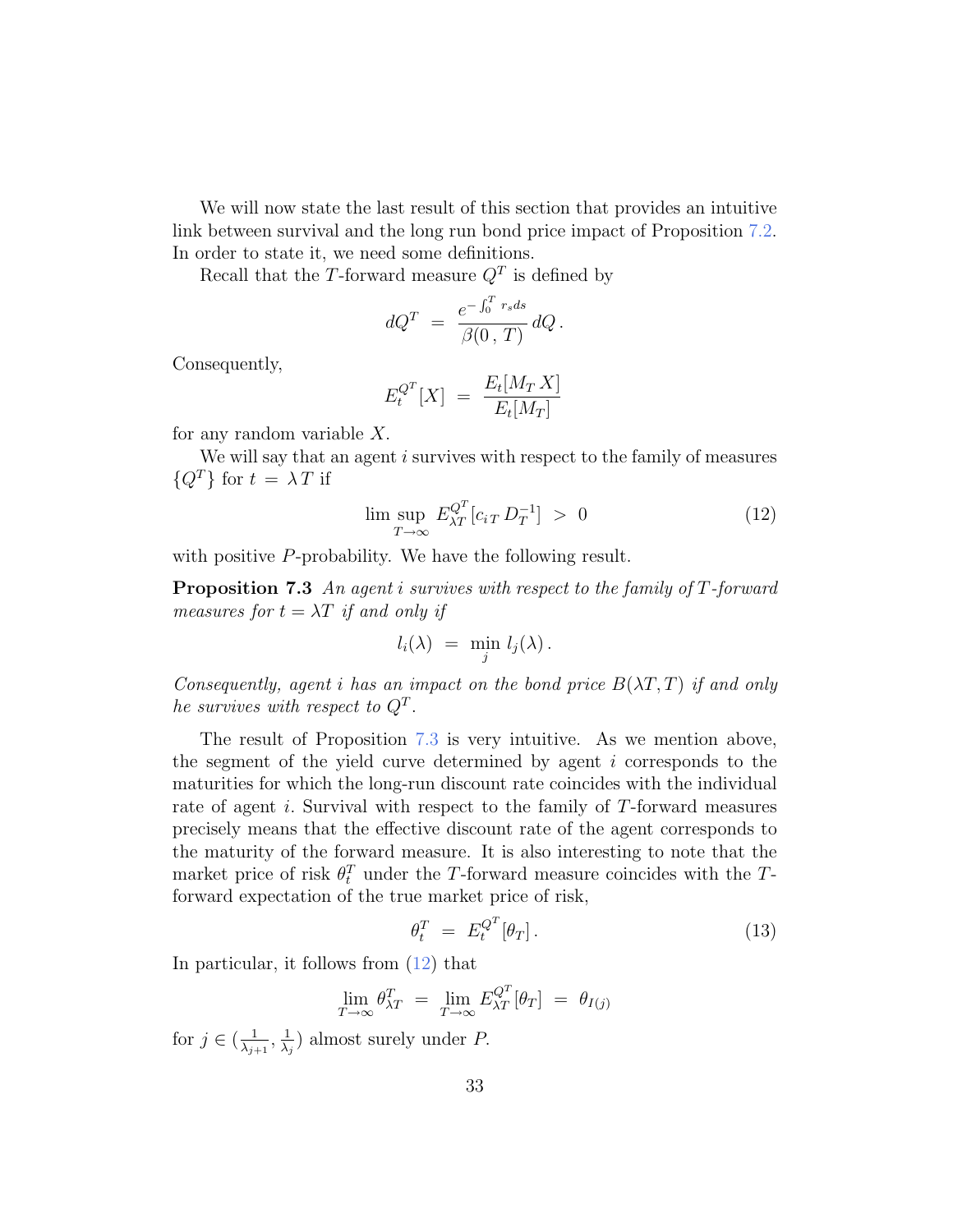### 7.1 Examples

**Example** Suppose that there are two agents with parameters  $(\gamma_1, \rho_1, \delta_1)$  $(5, 0.95, 0.5)$  and  $(\gamma_2, \rho_2, \delta_2) = (2.5, 0.98, -1)$ . That is, agent 2 is less risk averse, more impatient and pessimistic. In this case, a direct calculation shows that agent 1 is the single surviving agent with  $r_1 \approx 1.1$  whereas  $r_2 =$  $0.93 < r_1$  and hence agent 2 will dominate the upper end of the yield curve. Our asymptotic results predict that the yield curve  $Y(t, \tau)$  should be close to  $r_1$  in the short end, and close to  $r_2$  in the long end. Figure 1 below illustrates how the yield curve evolves with the natural state variable, the consumption ratio  $c_{1t}/c_{2t}$ . Clearly, the whole yield curve should become flat at the level  $r_1$  (respectively,  $r_2$ ) when consumption ratio is sufficiently high (respectively, sufficiently low). We see that this is indeed true, but the process is much slower for the short end than for the long end of the curve. Namely, the yield curve gets almost flat and close to  $r<sub>2</sub>$  for maturities above 30 years already when  $c_{10}/c_{20}$  is less than 0.25. By contrast, when  $c_{10}/c_{20}$  equals 4, the yield curve shows absolutely no signs of convergence to its long run value of  $r_1$ , and even for  $c_{10}/c_{20} = 100$  it starts significantly deviating from  $r_1$  for long maturities, approaching  $r_2$ . Interestingly enough, for moderate values of the consumption ratio  $c_{10}/c_{20}$ , the short end of the yield curve is strictly above the maximal individual rate  $r_1$ .

In view of Proposition 7.3, it is instructive to understand the relationship between survival and price impact in this example economy. To this end, we provide the plot of the drift of  $log(c_{1t}/c_{2t})$  under different measures as a function of  $c_{1t}/c_{2t}$  in Figure 2 below. These drifts are computed in Appendix  $B<sup>21</sup>$ 

As we can see from this figure, the drift of the ratio under the physical measure  $P$  is essentially flat and always positive. This stands in perfect agreement with the fact that only agent 1 survives under P. Thus, on average, the quotient  $c_{1t}/c_{2t}$  will be always growing exponentially fast even for very low levels of  $c_{1t}/c_{2t}$ . The behavior is drastically different under the risk neutral measure Q and the T-forward measure  $Q<sup>T</sup>$  with  $T = 50$ . By Proposition 7.3, agent 2 should be the only one surviving under  $Q<sup>T</sup>$  when T is large, and so we expect the drift of  $log(c_{1t}/c_{2t})$  to be negative when  $c_{1t}/c_{2t}$  is not too large. This theoretical prediction is in perfect agreement with Figure 2. Indeed, the drift is negative for  $c_{1t}/c_{2t} < 17$ . However, the drift exhibits an unexpected pattern and is first decreasing in  $c_{1t}/c_{2t}$ , and only then starts increasing and

 $21$ We thank the anonymous referee for suggesting us to make this very intuitive plot.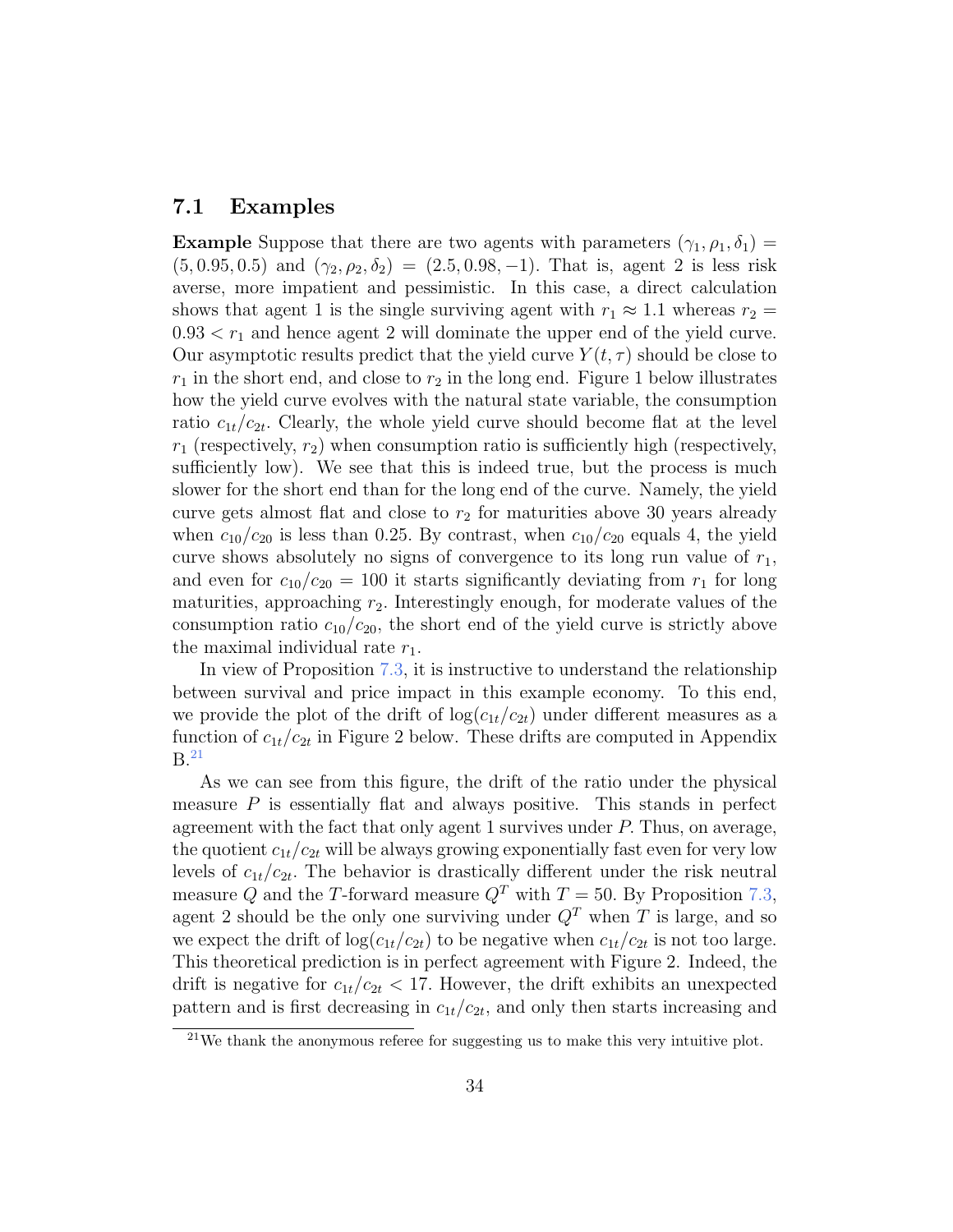

Figure 1: Yield curve for different values of the consumption ratio  $c_1/c_2$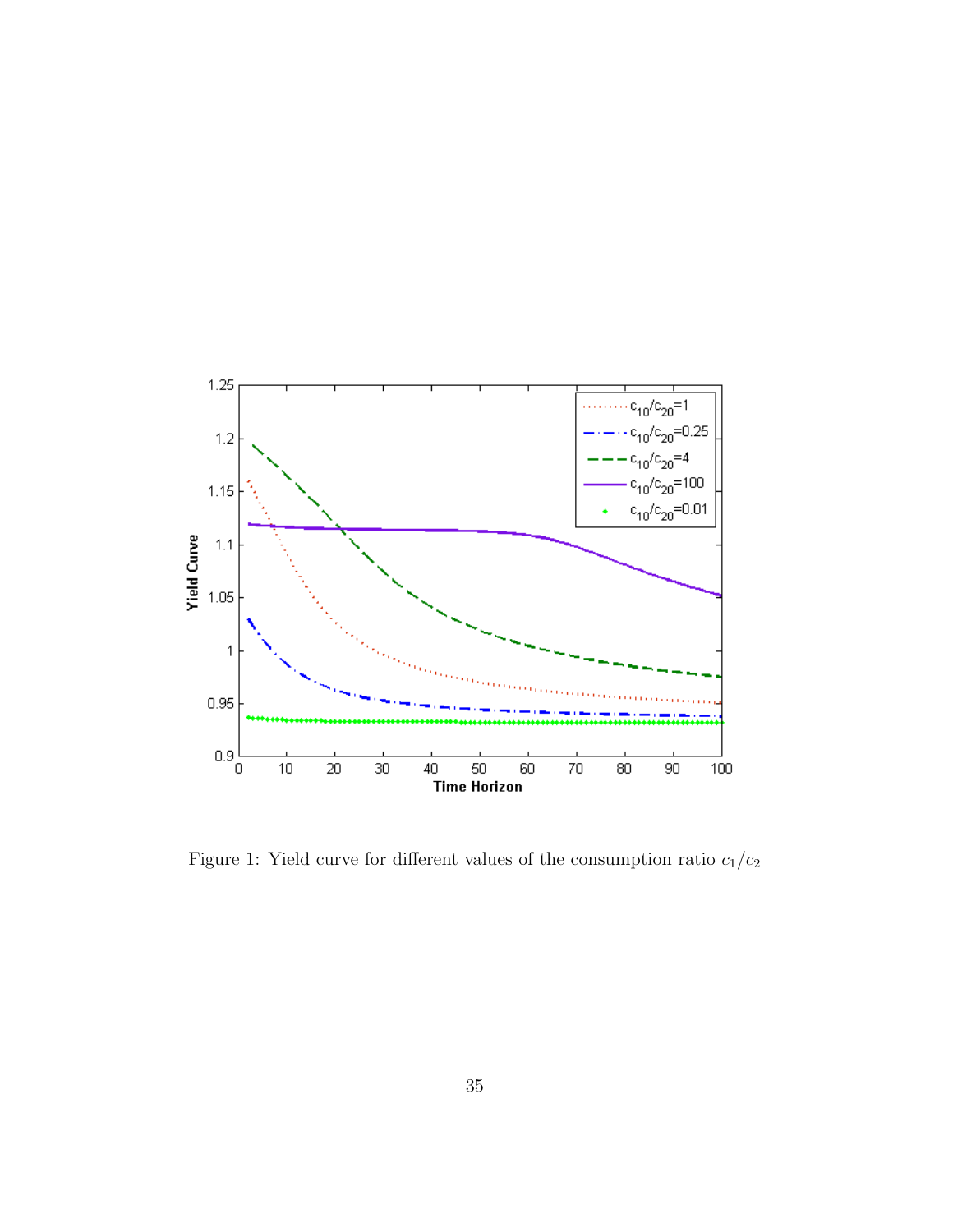

Figure 2: The drift of the log consumption ratio  $\log(c_{1t}/c_{2t})$  as a function of the consumption ratio  $c_{1t}/c_{2t}$ .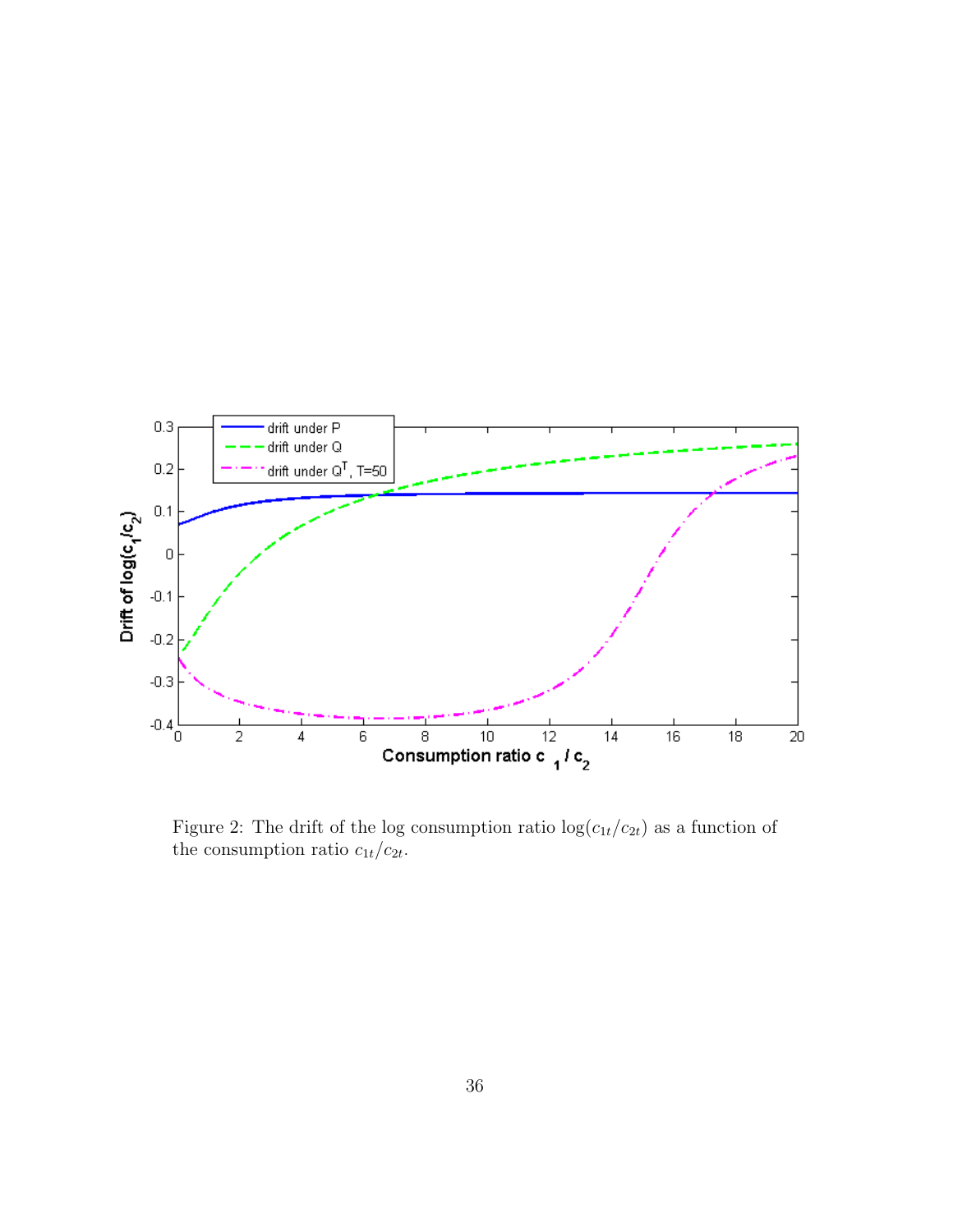gets positive. The reason is that, naturally, the difference between the drift under P and the drift under  $Q<sup>T</sup>$  is determined by the market price of risk  $\theta_t^T$  given by (13). Since agent 2 is quite pessimistic, we have  $\theta_2 < 0 < \theta_1$ . For moderate values of  $c_{1t}/c_{2t}$ , agent 2 dominates the economy and we have  $\theta_t^T \approx \theta_2 < 0$ , whereas  $\theta_t^T \approx \theta_1$  for large values of  $c_{1t}/c_{2t}$ . Therefore,  $\theta_t^T$  changes sign when  $c_{1t}/c_{2t}$  increases and starts converging to  $\theta_1$ , pushing the drift up.

The behavior of the drift under the risk neutral measure is different: it is always increasing in  $c_{1t}/c_{2t}$ , but, as the drift under  $Q<sup>T</sup>$ , it is negative for small values of  $c_{1t}/c_{2t}$ . The behavior of the drift under Q is different from that under  $Q<sup>T</sup>$  because the market price of risk  $\theta_t$  increases linearly from the value  $\theta_2$  at  $c_{1t}/c_{2t} = 0$  to the value  $\theta_1$  for large  $c_{1t}/c_{2t}$ , whereas  $\theta_t^T$  stays approximately equal to  $\theta_2$  for moderate values of  $c_{1t}/c_{2t}$ , and only then starts converging to  $\theta_1$ . Note finally that, as in (1)-(2), the measures P and Q are equivalent when restricted to  $\mathcal{F}_t$ , but they are mutually singular for  $t = \infty$ . Indeed, since  $\theta_t \to \theta_1$  a.s. under P, the measure Q is supported on the paths of  $W_t$  such that  $W_t/t \sim \theta_1$  as  $t \to \infty$ .

Note that Figure 2 suggests that both agents 1 and 2 may happen to survive under Q. Quite remarkably, this is indeed true and it is possible to explicitly characterize the long run behavior of the economy under Q, as is shown by the following proposition.

Define

$$
\zeta_1 = \gamma_2(b_2 - b_1)\theta_1^2 + \gamma_2(b_2\delta_2 - b_1\delta_1)\theta_1 + \kappa_2 - \kappa_1
$$
  
\n
$$
\zeta_2 = \gamma_1(b_2 - b_1)\theta_2^2 + \gamma_1(b_2\delta_2 - b_1\delta_1)\theta_2 + \kappa_2 - \kappa_1
$$

A direct (but tedious) calculation shows that

$$
\zeta_1 - \zeta_2 = (\theta_1 - \theta_2)^2 > 0.
$$

**Proposition 7.4** Let  $n = 2$ . The following is true:

- If  $\zeta_1 > \zeta_2 > 0$  then only agent 1 survives in the long run under Q, that is  $c_{1t}/c_{2t} \rightarrow +\infty$  almost surely under Q;
- If  $0 > \zeta_1 > \zeta_2$  then only agent 2 survives in the long run under Q, that is  $c_{1t}/c_{2t} \rightarrow 0$  almost surely under Q;
- If  $\zeta_1 > 0 > \zeta_2$  then, for Q almost every path, we have either  $\lim_{T \to \infty} c_{1T}/c_{2T} =$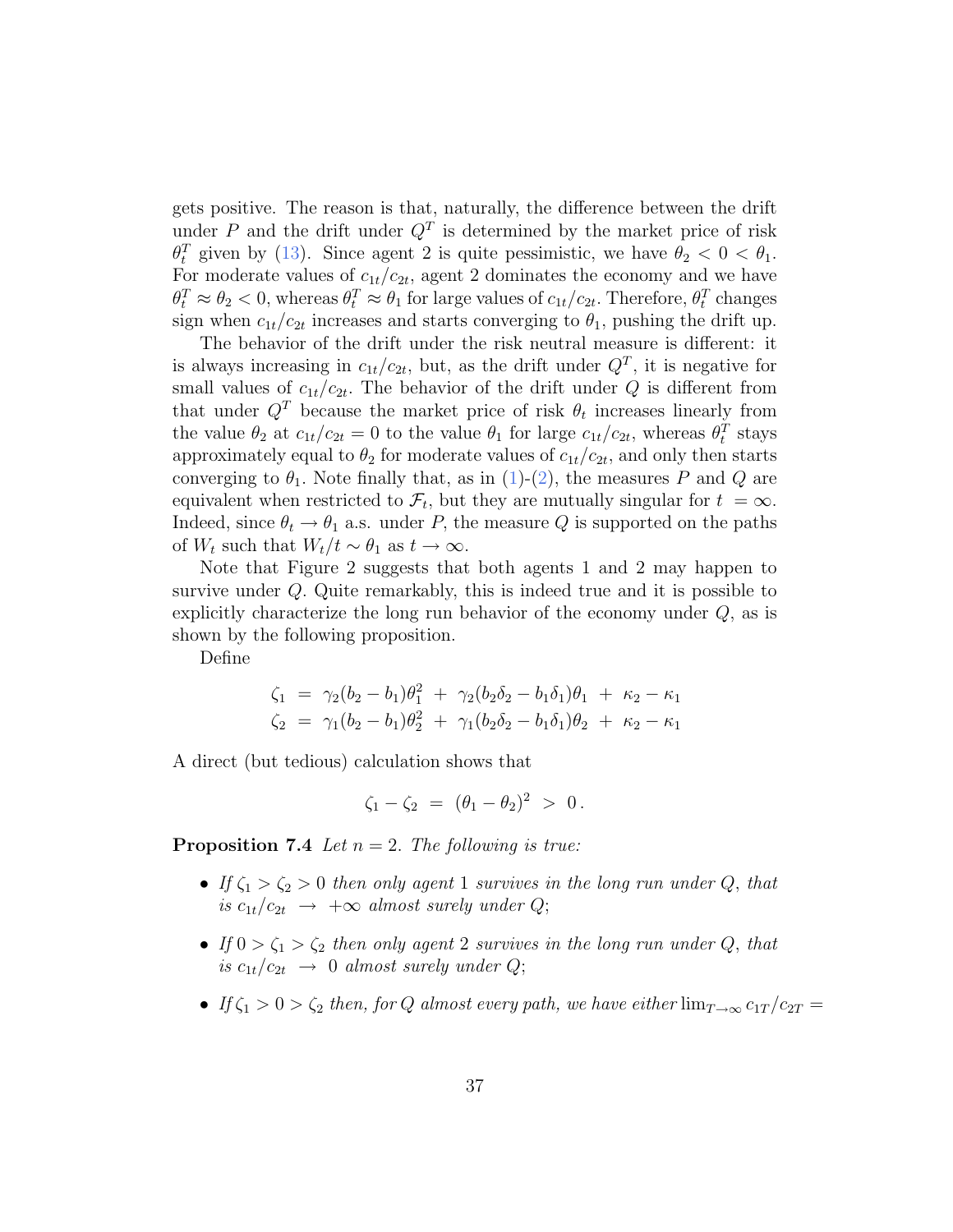$+\infty$  or  $\lim_{T\to\infty} c_{1T}/c_{2T} = 0$  and

$$
Q\left[\lim_{T \to \infty} c_{1T}/c_{2T} = +\infty | \mathcal{F}_t\right] = \phi(c_{1t}/c_{2t})
$$
  
\n
$$
Q\left[\lim_{T \to \infty} c_{1T}/c_{2T} = 0 | \mathcal{F}_t\right] = 1 - \phi(c_{1t}/c_{2t})
$$
\n(14)

where

$$
\phi(x) = \frac{\int_{-\infty}^{x} \exp\left(-2 \int_{0}^{\xi} \frac{b(y)dy}{\sigma^2(y)}\right) d\xi}{\int_{-\infty}^{+\infty} \exp\left(-2 \int_{0}^{\xi} \frac{b(y)dy}{\sigma^2(y)}\right) d\xi}
$$

with

$$
b(y) = b_2\kappa_2 - b_1\kappa_1 + (b_1 - b_2)r(y) - 0.5(b_1 - b_2)\theta^2(y) - \theta(y)(b_1\delta_1 - b_2\delta_2)
$$

and

$$
\sigma(y) = (b_1 - b_2)\theta(y) + (b_1\delta_1 - b_2\delta_2)
$$

and

$$
\theta(y) = \sum_{i=1}^{2} \theta_i \omega_i(y) , r(y) = \sum_{i=1}^{2} \omega_i(y) r_i + \frac{1}{2} \sum_{i=1}^{2} (1 - b_i) (\theta_i - \theta(y))^2 \omega_i(y)
$$

with

$$
\omega_1(y) = \frac{b_1 e^y}{b_1 e^y + b_2} , \ \omega_2(y) = 1 - \omega_1(y) .
$$

The result of Proposition 7.4 is quite remarkable: it shows that, for an open set of parameters, it is possible that both agents survive in the long run with positive probability, even though they never survive simultaneously. Furthermore, the corresponding state prices (14) depend on the consumption allocation  $(c_{1t}, c_{2t})$ . This fact may have very important economic consequences, as is illustrated by the following example: consider the price  $F_{t,T}$  of a futures contract whose payoff is some function  $f(r_T)$ , of the short rate  $r_T$ at maturity. Then,

$$
F_{t,T} = E_t^Q[f(r_T)].
$$

When  $T \to \infty$ , formula (14) implies

$$
F_{t,T} \rightarrow \phi(c_{1t}/c_{2t})f(r_1) + (1 - \phi(c_{1t}/c_{2t}))f(r_2).
$$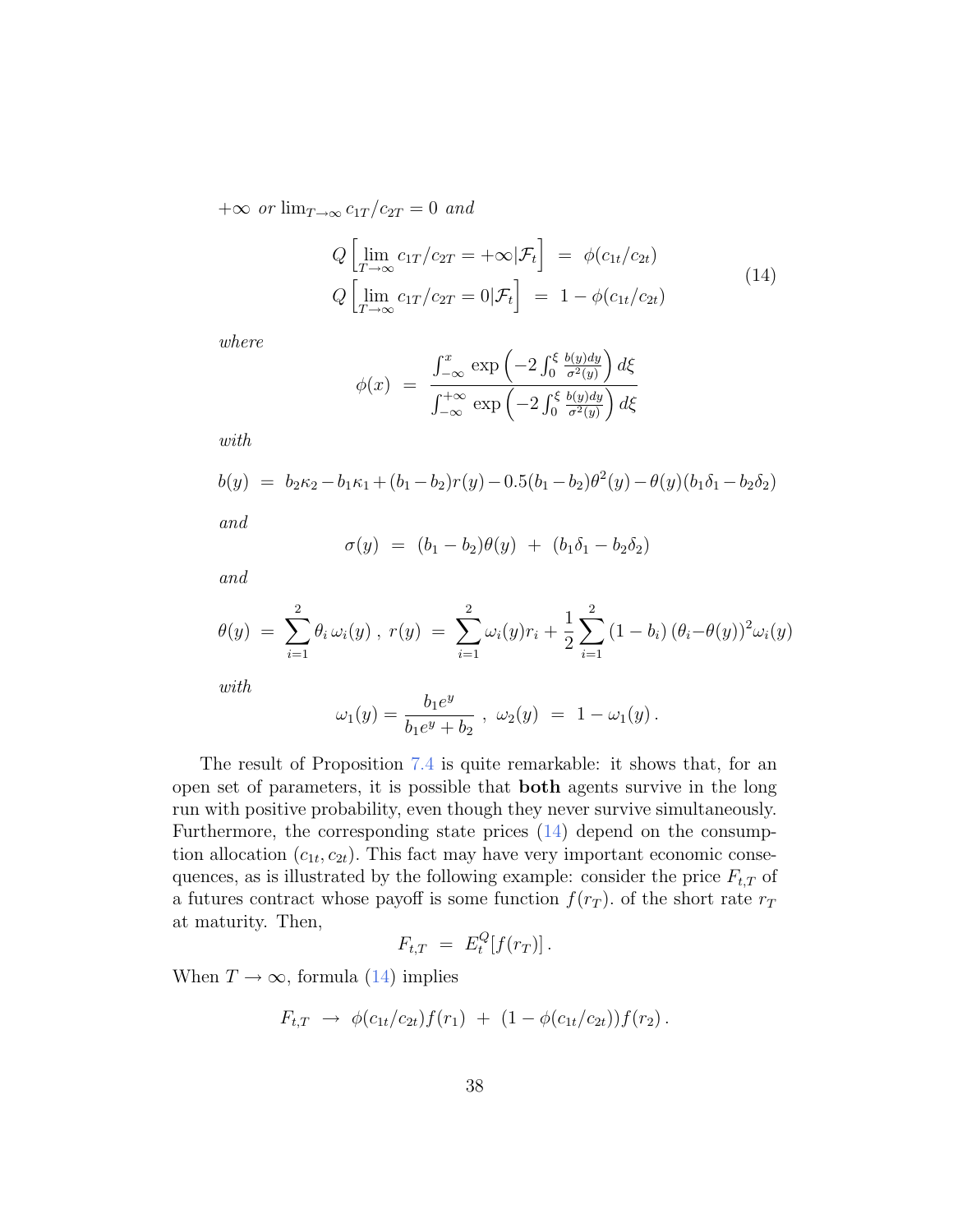In particular, the price of a futures contract  $F_{0,T}$  with even a very long maturity will depend on the initial consumption allocation, which in turn depends in a very non-trivial way on the initial endowments of the agents. Since, generally speaking, equilibrium allocations may be non-unique, this also means that the long-run long run behavior may also be non-unique. To the best of our knowledge, this is a new phenomenon that has never been shown for this class of models before.

**Example.** In the case where only  $\rho$  varies, i.e.,  $U = [\rho_{\min}, \rho_{\max}] \times {\{\gamma\}} \times {\{\delta\}}$ , we have

$$
(\rho(\lambda), \gamma(\lambda), \delta(\lambda)) = (\rho_{\min}, \gamma, \delta)
$$

and the long run term structure is constant. The whole long run yield curve is associated to the lowest level of impatience.

**Example.** Consider now the case where only  $\gamma$  varies. More precisely, suppose  $U = {\rho} \times [\gamma_{\min}, \gamma_{\max}] \times {\delta}.$  It is shown in Appendix that for the case where the economy is shrinking,  $\mu < \sigma^2/2$ , the whole yield curve (which is flat in this case) is associated to a single agent (the most riskaverse agent with  $\gamma = \gamma_{\text{max}}$ , or the least risk-averse agent with  $\gamma = \gamma_{\text{min}}$ , depending on how large is  $\gamma_{\text{max}}$ ). When the economy is growing, if the highest risk aversion is large enough, the yield curve is determined for short horizons by the agent with the lowest level of risk aversion (i.e.,  $\gamma = \gamma_{\rm min}$ ) and for long horizons by the agent with the highest level of risk aversion (i.e.,  $\gamma = \gamma_{\text{max}}$ ). We have then two different habitats and the more distant one in time is associated to a higher level of risk aversion than the less distant one. As noted by Wang (1996), long term bonds are more attractive to more risk averse agents as hedging instruments against future downturns of the economy. Indeed, the more risk averse investors are more averse to low levels of future consumption. Consequently they exert a stronger influence on their equilibrium price. However,  $\gamma_{\text{max}}$  should be large enough with respect to  $\gamma_{\rm min}$ , for this phenomenon to occur. If not, we may have an inversion :  $\gamma_{\rm max}$ determines the short term rates and  $\gamma_{\text{min}}$  the long term ones.

## 8 Conclusions

We study equilibrium in a complete financial market, populated by CRRA agents who differ in risk aversion, in beliefs on the growth of the economy, and in time preference rates. We show that the market price of risk is a risk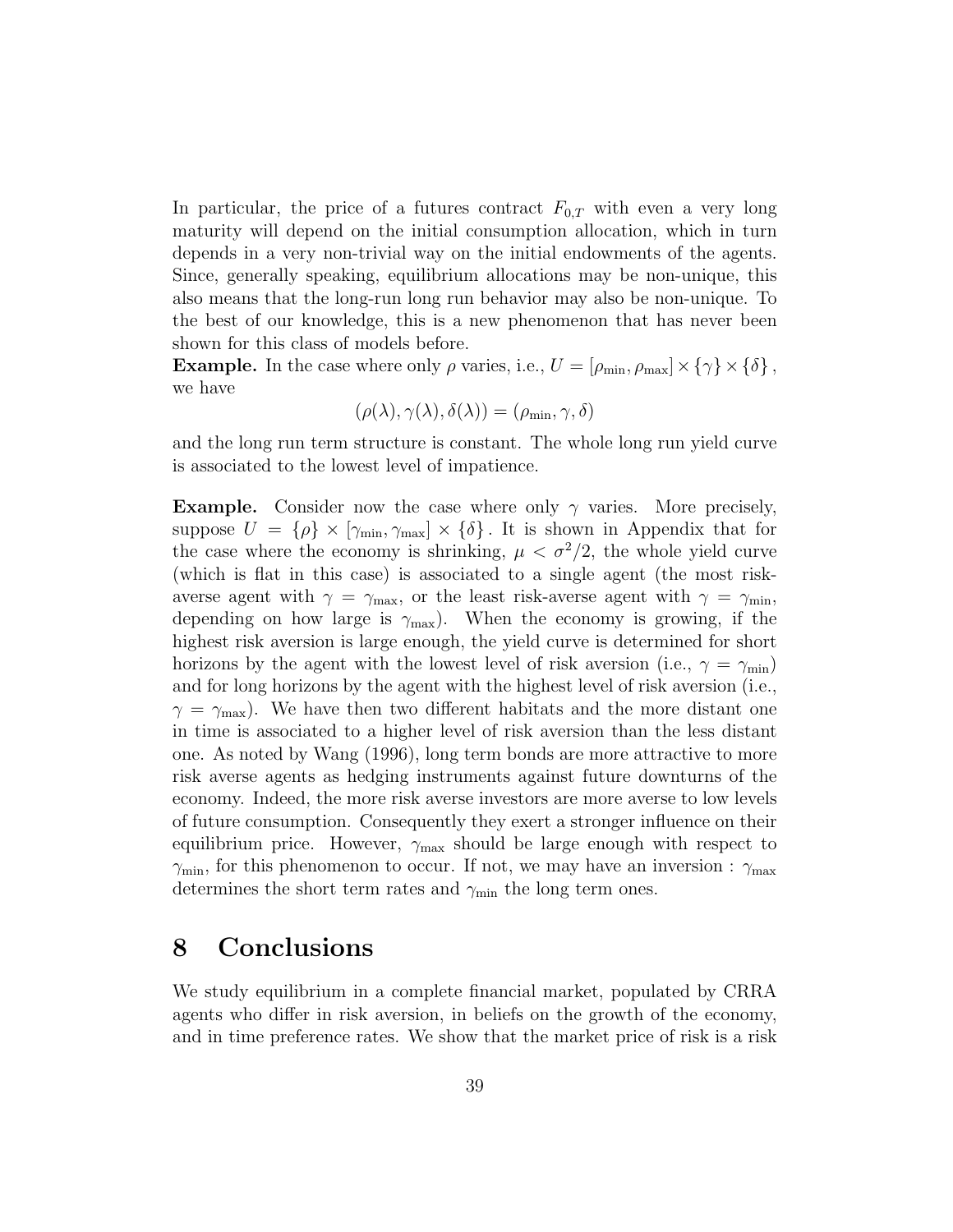tolerance-weighted average of the market prices of risk that would arise in the agent-corresponding homogeneous economies, while this is not true for the risk-free rate. In the long run, as time increases, these two quantities converge to those of the homogeneous economy corresponding to the surviving agent, which is the one with the lowest survival index. We obtain analogous results for the price-dividend ratio and price volatility. On the other hand, we construct examples in which the (asymptotic) price of an asset is not necessarily the one that would arise in the homogeneous economy corresponding to the surviving agent, thus illustrating the long-term impact of non-surviving agents. In our model the market price of risk is always decreasing in the level of the aggregate endowment, in agreement with empirical observations. The average discount rate and the long run risk free rate may differ from each other, and we show, more generally, that each part of the (asymptotic) yield curve is dominated by different agents. Moreover, the two agents driving the short end and the long end of the yield curve may differ from the agent who drives the long run risky returns. Furthermore, the long run risk premium may be higher than the instantaneous risk premium. Additionally, we obtain results on the agents' optimal portfolios, and results on long run behavior of the state price density, agents' consumption shares and agents' risk tolerances, both as time increases and as aggregate wealth takes extreme values. In future work, it would be of interest to see how our results extend to economies with non-CRRA agents, with more general aggregate dividend process, and with agents who update their beliefs on the growth of economy.

## A Appendix

The following lemma provides an expression of the state price density M as well as bounds on  $M$  in terms of the state price densities in homogeneous economies. It is a direct analog of Lemma A-1 from Cvitanic and Malamud (2010).

**Lemma A.1** 1. Letting  $F(a_1, ..., a_n)$  be the function defined as the unique solution to  $\sum_{i=1}^{N} F^{-b_i} a_i^{b_i} = 1$ , we have  $M = F(c_{10}^{\gamma_1} M_1, ..., c_{N0}^{\gamma_N} M_N)$ .

2. Let  $\Gamma \geq 1$  be such that  $\Gamma b_i > 1$  for all i and  $\gamma \leq 1$  be such that  $\gamma b_i \leq 1$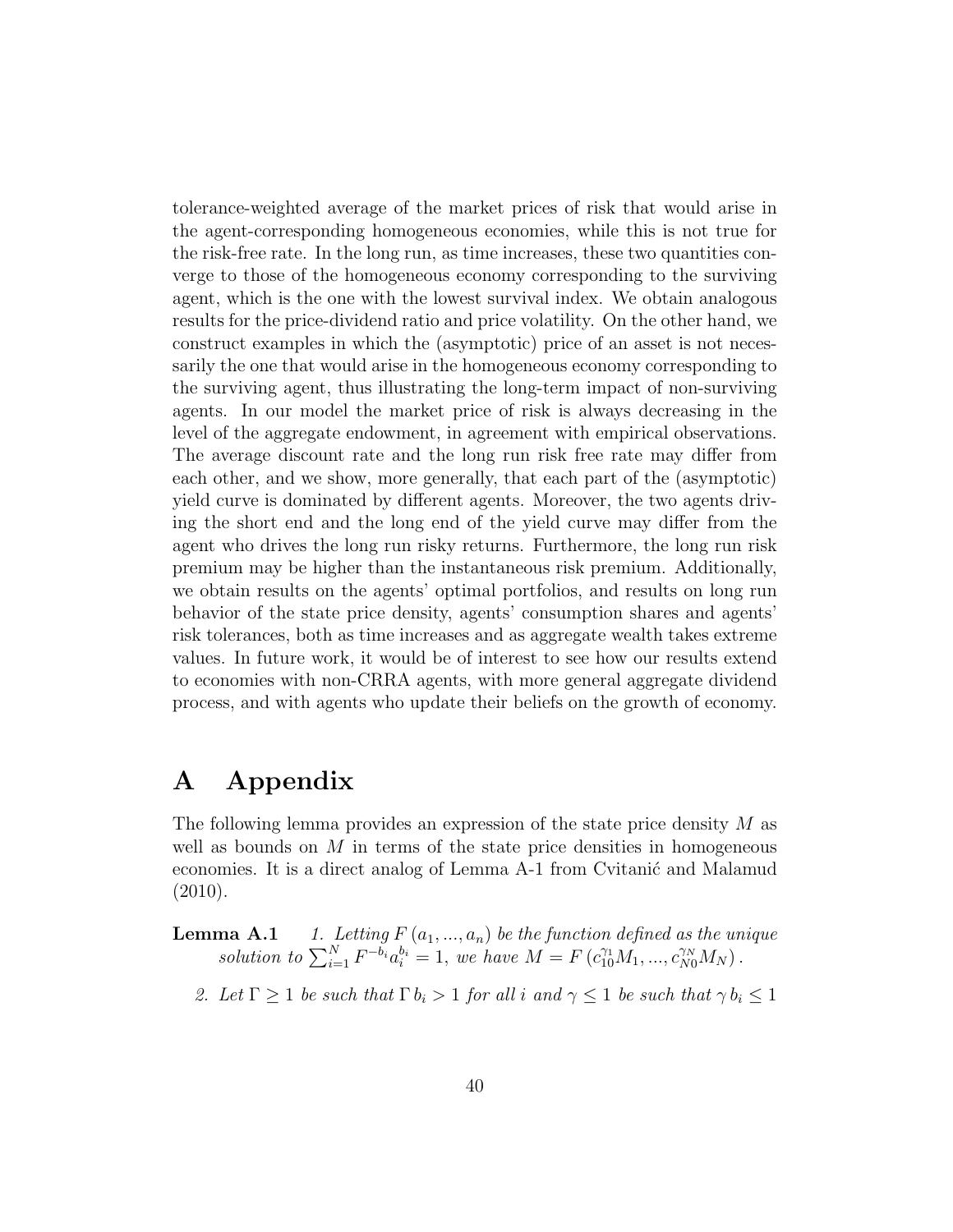for all  $i$ . Then,

$$
\left(\sum_{i=1}^{N} c_{i0}^{\gamma_i/\gamma} M_i^{1/\gamma}\right)^{\gamma} \le M \le \left(\sum_{i=1}^{N} c_{i0}^{\gamma_i/\Gamma} M_i^{1/\Gamma}\right)^{\Gamma}.
$$
 (15)

### Proof of Lemma A.1

In the setting with heterogeneous agents, the first-order conditions of the agents optimization programs  $(O_{iM})$  give us the existence of Lagrange multipliers  $\lambda_i$  such that, for all i, the equilibrium state price density satisfies

$$
M_t = \lambda_i e^{-\rho_i t} Z_{it} c_{it}^{-\gamma_i}.
$$
\n(16)

.

.

Since prices are in terms of date 0 consumption goods, we have  $M_0 = 1$  and  $\lambda_i = c_{i0}^{\gamma_i}.$ 

Let

$$
b_i = 1/\gamma_i
$$

denote the relative risk tolerance. The optimal consumption of investor  $i$  is given by

$$
c_{it} = e^{-\rho_i b_i t} M_t^{-b_i} Z_{it}^{b_i} c_{i0} = (c_{i0}^{\gamma_i} M_{it})^{b_i} D_t M_t^{-b_i}
$$

In equilibrium we require that

$$
\sum_{i=1}^{n} c_{it} = D_t
$$

or equivalently

$$
\sum_{i} \left( c_{i0}^{\gamma_i} M_{it} \right)^{b_i} M_t^{-b_i} = 1. \tag{17}
$$

Let  $F(a_1, \dots, a_n)$  be the function defined as the unique solution to

$$
\sum_{i} F^{-b_i} a_i^{b_i} = 1.
$$
\n(18)

Then, a direct consequence of the equilibrium equation is that

$$
M = F(c_{10}^{\gamma_1} M_1, \cdots, c_{N0}^{\gamma_1} M_N).
$$

Let  $\Gamma \geq 1$  be such that  $\Gamma b_i > 1$  for all i and  $\gamma \leq 1$  be such that  $\gamma b_i \leq 1$ for all *i*. We have  $\sum_i (c_{i0}^{\gamma_i} M_{it})^{b_i} M_t^{-b_i} = 1$  which gives  $(c_{i0}^{\gamma_i} M_{it}) M_t^{-1} \le 1$  and

$$
\sum_{i} \left( c_{i0}^{\gamma_i} M_{it} \right)^{\frac{1}{\Gamma}} M_t^{-\frac{1}{\Gamma}} \ge 1 \ge \sum_{i} \left( c_{i0}^{\gamma_i} M_{it} \right)^{\frac{1}{\gamma}} M_t^{-\frac{1}{\gamma}}
$$

The bounds on  $M_t$  follow from there.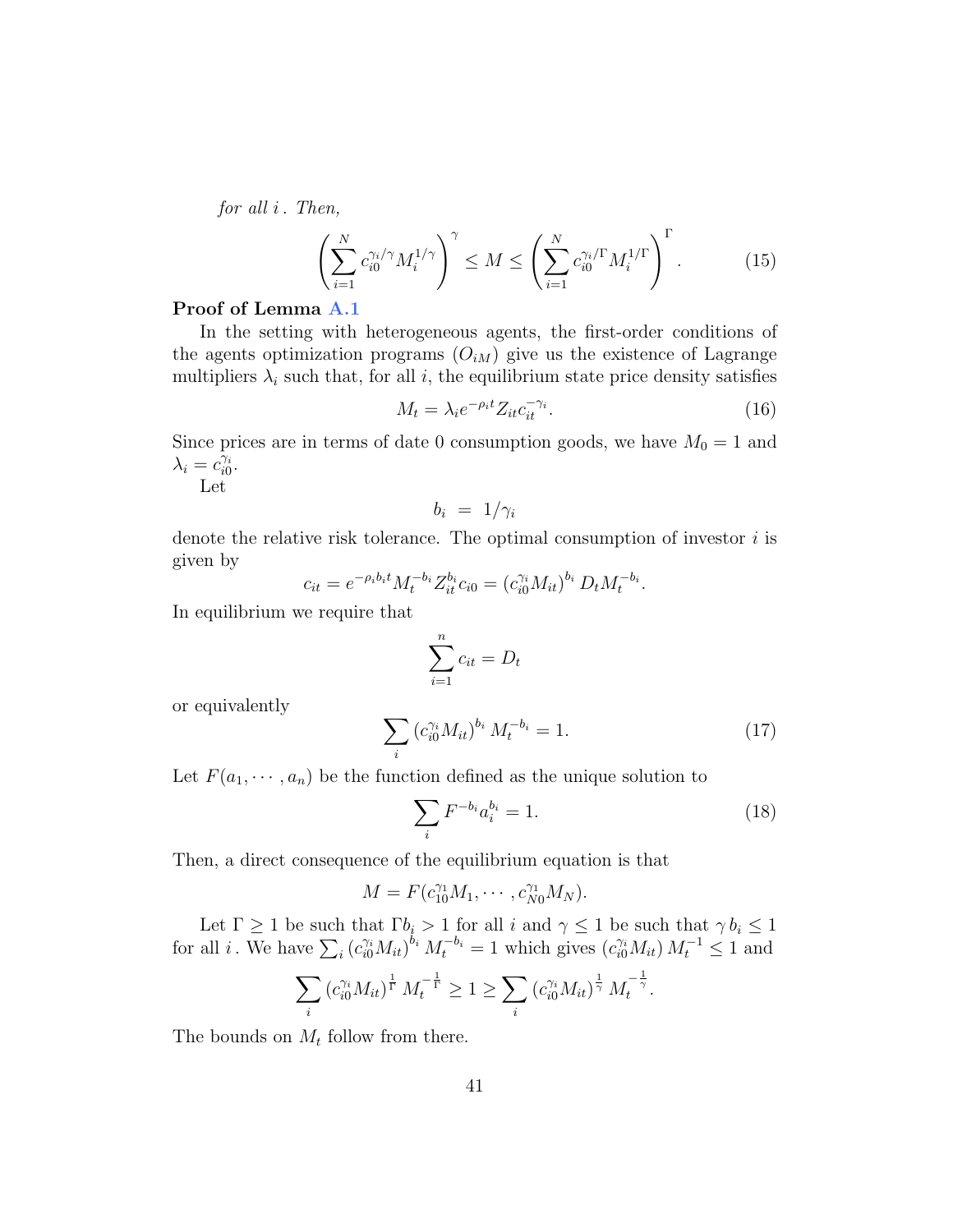## B Proofs for Section 4

### Proof of Proposition 4.1

Assume that  $M$  can be written in the representation

$$
dM_t = M_t(-r_t dt - \theta_t dW_t).
$$

The risk free rate is then given by  $r_t$  and the market price of risk is given by  $\theta_t$ . Since

$$
M_t = F(c_{10}^{\gamma_1} M_{1t}, \cdots, c_{N0}^{\gamma_N} M_{Nt})
$$

we have,

$$
dM_t = \sum_i c_{i0}^{\gamma_i} F_{a_i} dM_{it} + \frac{1}{2} \sum_{i,j} c_{i0}^{\gamma_i} c_{j0}^{\gamma_j} F_{a_i a_j} d\langle M_{it}, M_{jt} \rangle.
$$
 (19)

By definition,

$$
dM_{it} = M_{it} \left( -r_i dt - \theta_i dW_t \right) \tag{20}
$$

and the formula

$$
\theta_t = \sum_{i=1}^N \omega_{it} \theta_i,
$$

follows directly. As far as the risk free rate is concerned, we have

$$
d\langle M_{it}, M_{jt}\rangle = M_{it} M_{jt} \theta_i \theta_j dt. \tag{21}
$$

which with  $(52)$  leads to

$$
r_{t} = \sum_{i=1}^{N} \omega_{it} r_{i} - \left(\sum_{i=1}^{N} \theta_{i} \omega_{it}\right) \left(\sum_{j=1}^{N} \theta_{j} (1 - b_{j}) \omega_{jt}\right) + \frac{1}{2} \left(\sum_{k=1}^{N} (1 - b_{k}) \omega_{kt}\right) \left(\sum_{i=1}^{N} \theta_{i} \omega_{it}\right)^{2} + \frac{1}{2} \sum_{i=1}^{N} (1 - b_{i}) \theta_{i}^{2} \omega_{it}.
$$

### Proof of Corollary 4.1

The first point is immediate.

Using the inequality

$$
a^2 + b^2 \ge 2ab,
$$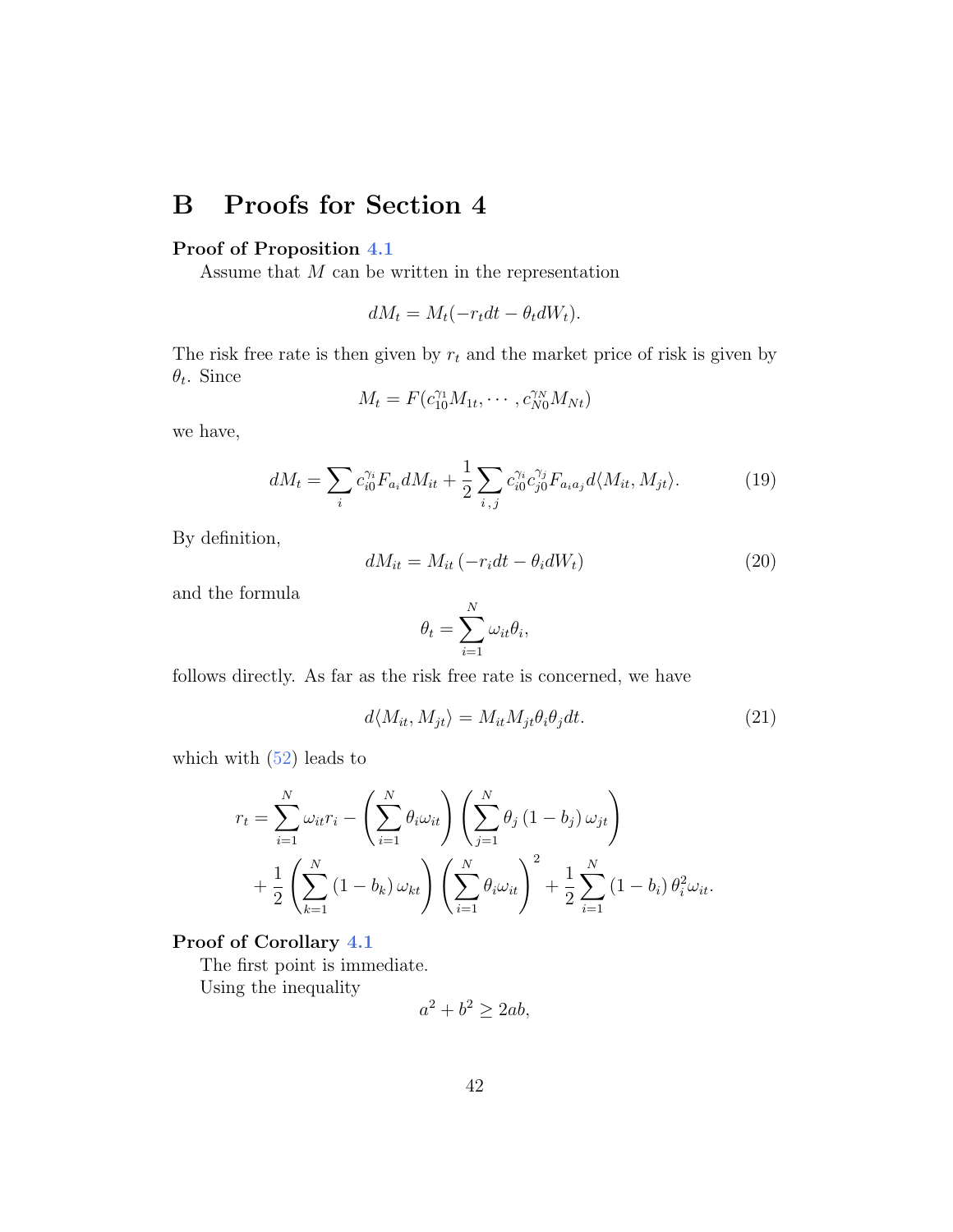we get

$$
\frac{1}{2}\left(\sum_{k}|1-b_{k}|\omega_{kt}\right)\left(\sum_{i}\theta_{i}\omega_{it}\right)^{2} + \frac{1}{2}\sum_{i}|1-b_{i}|\theta_{i}^{2}\omega_{it}
$$
\n
$$
\geq \left(\sum_{k}|1-b_{k}|\omega_{kt}\right)^{1/2}\left(\sum_{i}\theta_{i}\omega_{it}\right)\left(\sum_{i}|1-b_{i}|\theta_{i}^{2}\omega_{it}\right)^{1/2}.\tag{22}
$$

Now, applying the Cauchy-Schwarz inequality

$$
\left(\sum_{i} x_i^2\right)^{1/2} \left(\sum_{i} y_i^2\right)^{1/2} \ge \sum_{i} x_i y_i
$$

to

$$
x_i = |1 - b_i|^{1/2} \theta_i \omega_{it}^{1/2}
$$
 and  $y_i = |1 - b_i|^{1/2} \omega_{it}^{1/2}$ 

we get the first or the second inequality depending on the sign of the  $(1 - b_i)$ s. The limits are obtained from the behavior of the  $\omega_i$  s in extreme states of the world.

The long run results are immediate from Corollary 6.1.

Proof of Corollary 4.2

We have,

$$
\omega_{it}=c_{i0}^{\gamma_i}M_{it}F^{-1}F_{a_i}
$$

and therefore

$$
\frac{d\omega_{it}(W_t)}{dW_t}
$$
\n
$$
= c_{i0}^{\gamma_i} \left( \frac{dM_{it}}{dW_t} F^{-1} F_{a_i} - M_{it} F^{-2} F_{a_i} \sum_j c_{j0}^{\gamma_j} F_{a_j} \frac{dM_{jt}}{dW_t} + M_{it} F^{-1} \sum_j c_{j0}^{\gamma_j} F_{a_i a_j} \frac{dM_{jt}}{dW_t} \right)
$$
\n
$$
= -\omega_{it} b_i \theta_i + \omega_{it} \theta_t - \omega_{it} \sum_j \omega_{jt} (1 - b_j) \theta_j - \omega_{it} (1 - b_i) \theta_t + \omega_{it} \theta_t \sum_k (1 - b_k) \omega_{kt}.
$$
\n(23)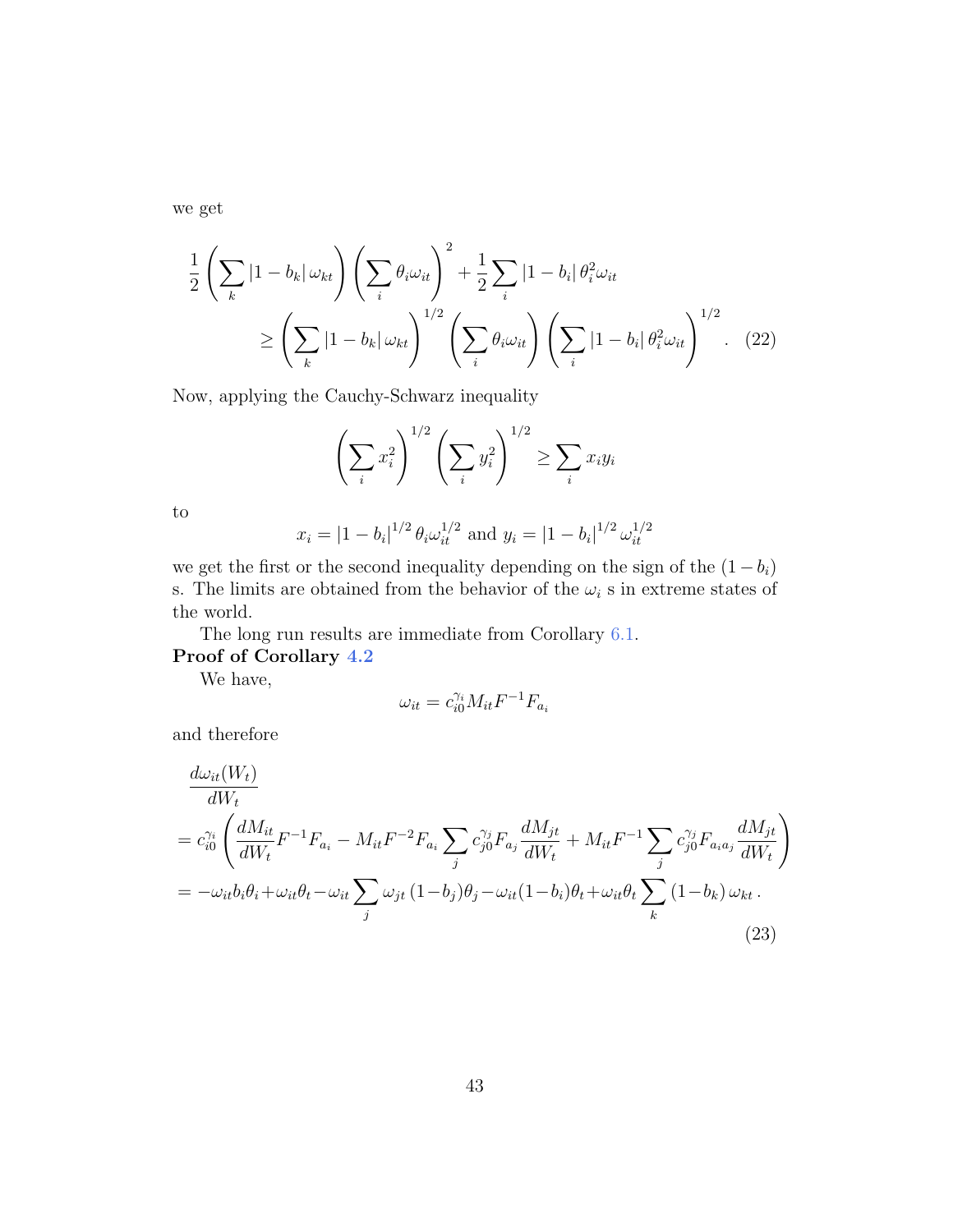Therefore,

$$
\frac{d\theta_t}{dW_t} = \sum_i \theta_i \frac{d\omega_{it}(W_t)}{dW_t}
$$
  
= 
$$
\sum_i \omega_{it} b_i \tilde{\gamma}_i (\gamma_i \sigma - \theta_i + \theta_t - \theta_t \sum_i \omega_{it} b_i (\gamma_i \sigma - \theta_i + \theta_t))
$$
  
= 
$$
-\sum_i \omega_{it} b_i \theta_i^2 + 2\theta_t \sum_i \omega_{it} b_i \theta_i - \theta_t^2 \sum_i \omega_{it} b_i.
$$

Applying the inequality  $a^2 + b^2 \ge 2|ab|$  to

$$
a^2 = \sum_i \omega_{it} b_i \theta_i^2, b^2 = \theta_t^2 \sum_i \omega_{it} b_i
$$

together with the Cauchy–Schwarz inequality

$$
\left(\sum_i \omega_{it} b_i \theta_i^2 \sum_i \omega_{it} b_i\right)^{1/2} \geq \sum_i \omega_{it} b_i |\theta_i|
$$

which is what had to be proved Proof of Corollary 4.3

$$
\frac{dr_t}{dW_t} = \frac{d}{dW_t} \Big[ \sum_i \omega_i r_i - \theta_t \left( \sum_j \theta_j (1 - b_j) \omega_{jt} \right) + \frac{1}{2} \left( \sum_k (1 - b_k) \omega_{kt} \right) \theta_t^2 + \frac{1}{2} \sum_i (1 - b_i) \theta_i^2 \omega_{it} \Big] \tag{24}
$$

Given  $X = (x_1, \ldots, x_N)$ , denote

$$
\mathcal{E}(x) = \sum_{i} \omega_{it} x_i
$$

Since the weights sum up to one, this is an expectation on  $\{1, \dots, n\}$  and we can also define  $\text{Cov}_{\omega}$  and  $\text{Var}_{\omega}.$  Let

$$
R = (r_i)_{i=1,\dots,N}
$$
,  $\beta = (b_i)_{i=1,\dots,N}$  and  $\Theta = (\theta_i)_{i=1,\dots,N}$ .

Then, a direct but tedious calculation implies that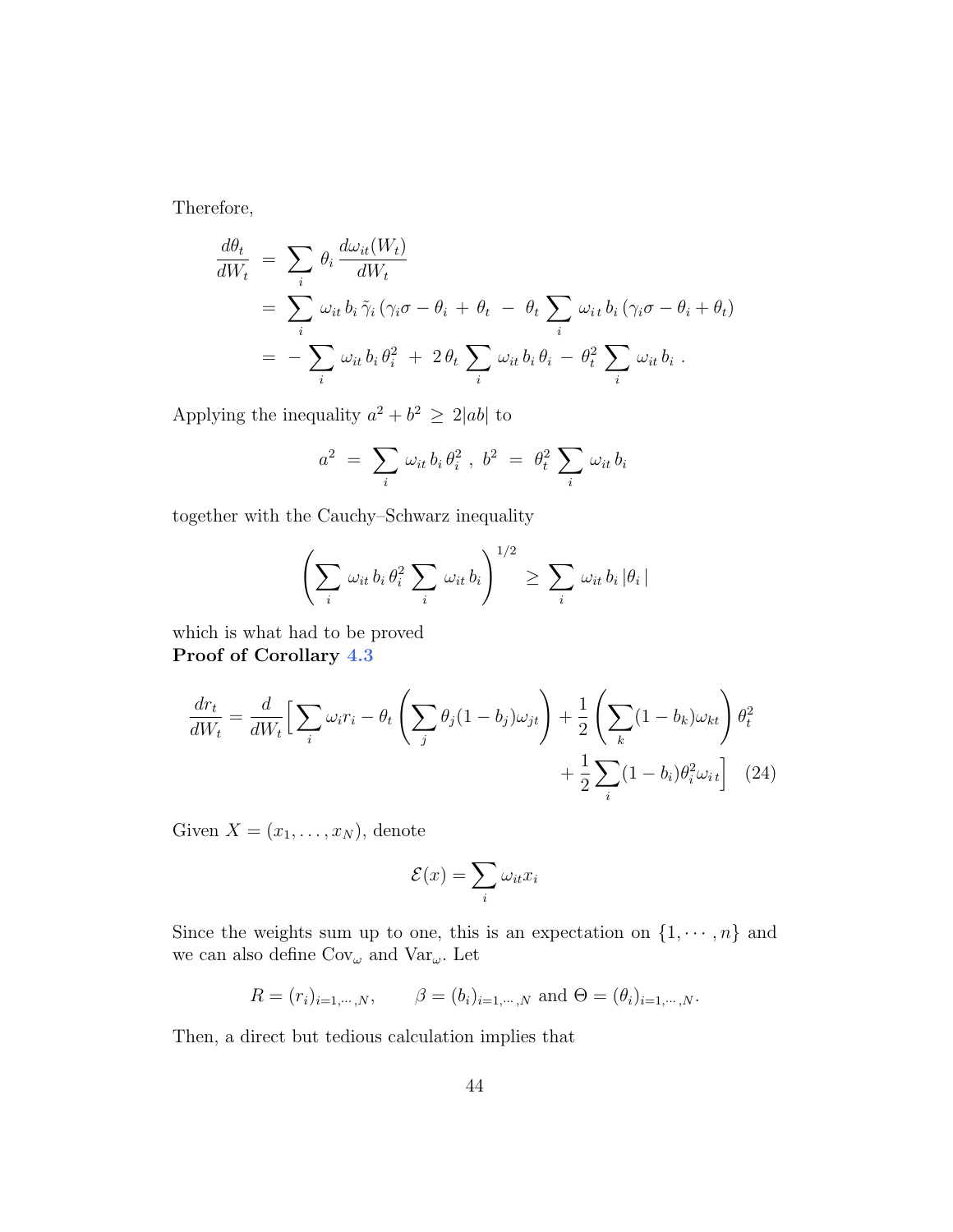$$
\frac{dr_t}{dW_t} = -\text{Cov}_{\omega}(\beta\Theta, R) + \mathcal{E}(\Theta)\text{Cov}_{\omega}(\beta, R) \n+ \mathcal{E}(\Theta)\text{Cov}_{\omega}(\beta\Theta, \Theta) - \mathcal{E}(\Theta)\text{Var}(\beta\Theta) - \mathcal{E}(\Theta)^2\text{Cov}_{\omega}(\Theta, \beta) + \mathcal{E}(\Theta)^2\text{Cov}_{\omega}(\Theta\beta, \beta) \n+ \frac{1}{2}\mathcal{E}(\Theta)^2(\text{Cov}_{\omega}(\Theta\beta, \beta) - \mathcal{E}(\Theta)\text{Var}_{\omega}(\beta)) \n+ \frac{1}{2}(\text{Cov}_{\omega}(\beta(\beta-1)\Theta^2, \Theta) + \text{Cov}_{\omega}(\Theta, \beta)\mathcal{E}((1-\beta)\Theta^2) \n+ \text{Cov}_{\omega}(\beta, \Theta)\Big(2\mathcal{E}(\Theta)\mathcal{E}(\beta\Theta) - \mathcal{E}(\Theta^2)\mathcal{E}(\beta) - \mathcal{E}(\beta\Theta^2)\Big)
$$

In particular, if risk aversion is homogeneous (that is,  $\beta = (b, \dots, b)$ ) then we get

$$
\frac{dr_t}{dW_t} = -b \text{Cov}_{\omega}(\Theta, R) + b(b-1) \frac{1}{2} \text{Cov}_{\omega}(\Theta^2, \Theta)
$$

$$
= -\text{Cov}_{\omega}(-b\sigma(\delta_i) + 0.5b(b-1)(\delta_i^2) - b\rho_i, (\delta_i)) \quad (25)
$$

and the claim follows.

## C Proofs for Section 5

### Proof of Proposition 5.1

1. We can rewrite the defining identity for the stock price as

$$
\int_0^t M_\tau D_\tau d\tau + S_t M_t = E_t \left[ \int_0^\infty M_\tau D_\tau d\tau \right].
$$

Thus,

$$
M_t D_t dt + d(S_t M_t) = \gamma_t dB_t
$$

for an adapted process  $\gamma_t$  given by

$$
\gamma_t = E_t \left[ \int_t^\infty \mathcal{D}_t \left( M_\tau D_\tau \right) d\tau \right]
$$

where  $D$  denotes the Malliavin derivative<sup>22</sup>. Using Ito's formula, we get

$$
\gamma_t = S_t M_t (-\theta_t + \sigma_t^S).
$$

 $22$ For a general presentation of Malliavin derivatives and Malliavin calculus we refer to Nualart (1995). We also refer to Detemple et al. (2005) for specific applications in financial models.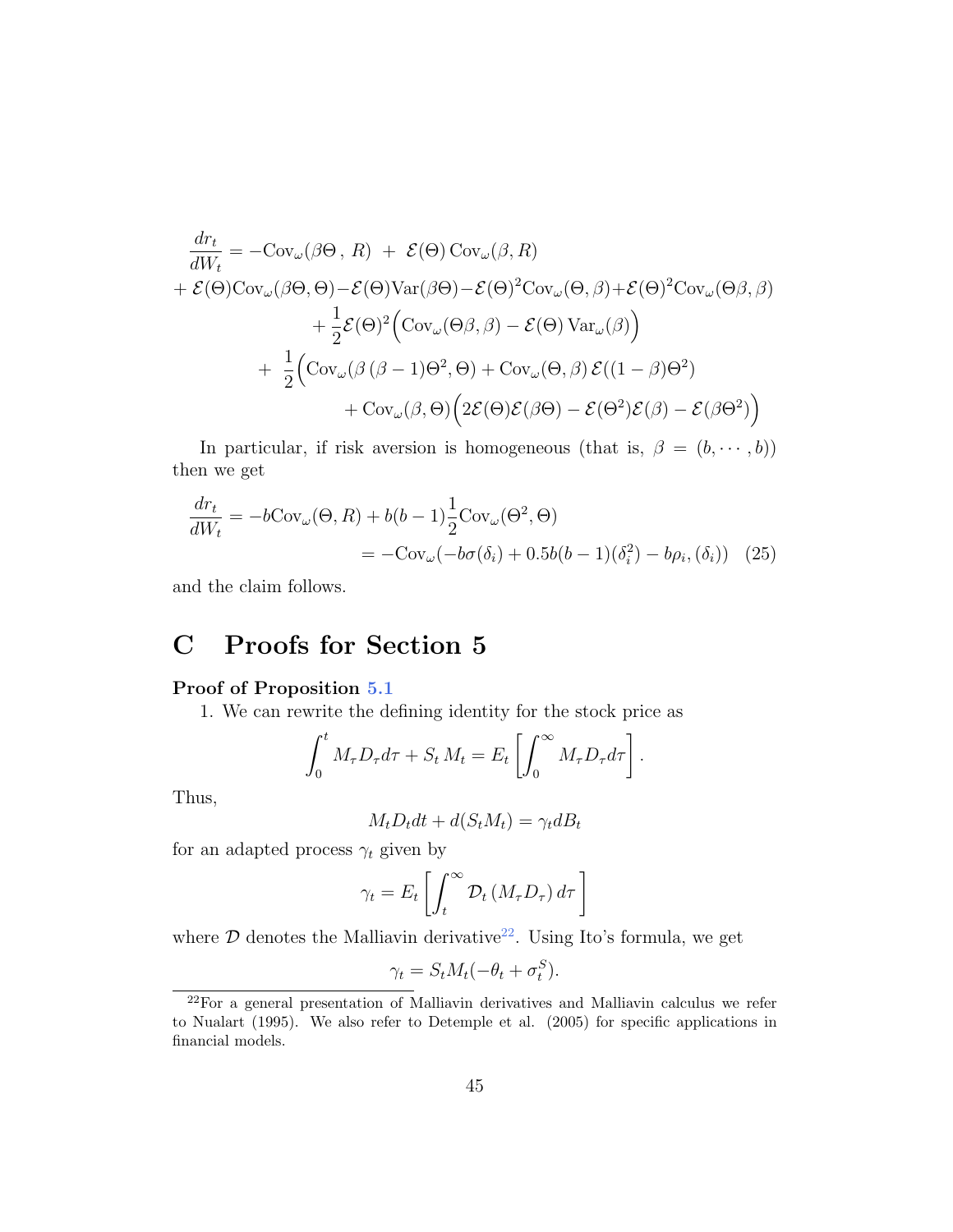Let us now calculate  $\gamma_t$ . We have

$$
\mathcal{D}_t(M_\tau D_\tau)=\mathcal{D}_t(M_\tau)D_\tau+M_\tau\sigma D_\tau
$$

and

$$
\mathcal{D}_t(M_\tau)=\mathcal{D}_t(F(c_{10}^{\gamma_1}M_{1\tau},\cdots,c_{N0}^{\gamma_N}M_{N\tau}))=\sum_i c_{i0}^{\gamma_1}F_{a_i}\mathcal{D}_t(M_{i\tau})=-M_\tau\theta_\tau.
$$

Thus,

$$
\gamma_t = E_t \left[ \int_t^\infty (\sigma - \theta_\tau) M_\tau D_\tau d\tau \right]
$$

which gives  $\sigma_t^S$ . The derivation of the upper and lower bounds is straightforward.

2. Since

$$
\theta_t = \sum_i \omega_{i\,t}\theta_i,
$$

we get

$$
\frac{E_t[\theta_{t+u}M_{t+u}D_{t+u}]}{E_t[M_{t+u}D_{t+u}]} - \theta_{I_K} = \sum_{i \neq I_K} \theta_i \frac{E_t[\omega_{i,t+u}M_{t+u}D_{t+u}]}{E_t[M_{t+u}D_{t+u}]}.
$$

By  $(50)$ , we get

$$
\omega_{i,t+u} \le \frac{b_i}{\min_i b_i} c_{i,t+u} D_{t+u}^{-1} \le e^{-\psi_i(t+u) + \eta_i W_{t+u}}
$$
\n(26)

for some  $\psi_i > 0$ . Now, the same argument as in the proof of Proposition 7.2 (based on Lemma A.1) implies that

$$
\lim_{t \to \infty} \frac{E_t[e^{-\psi_i(t+u) + \eta_i W_{t+u}} M_{t+u} D_{t+u}]}{E_t[e^{-\psi_i(t+u) + \eta_i W_{t+u}} M_{t+u}^{I_K} D_{t+u}]} = 1
$$

and from the law of large numbers we have

$$
\lim_{t \to \infty} \frac{E_t[e^{-\psi_i(t+u) + \eta_i W_{t+u}} M_{t+u} D_{t+u}]}{E_t[M_{t+u} D_{t+u}]} = 0
$$

for all  $i \neq I_K$ . With (26), this leads to

$$
\frac{E_t[\theta_{t+u}M_{t+u}D_{t+u}]}{E_t[M_{t+u}D_{t+u}]} \to \theta_{I_K}.\tag{27}
$$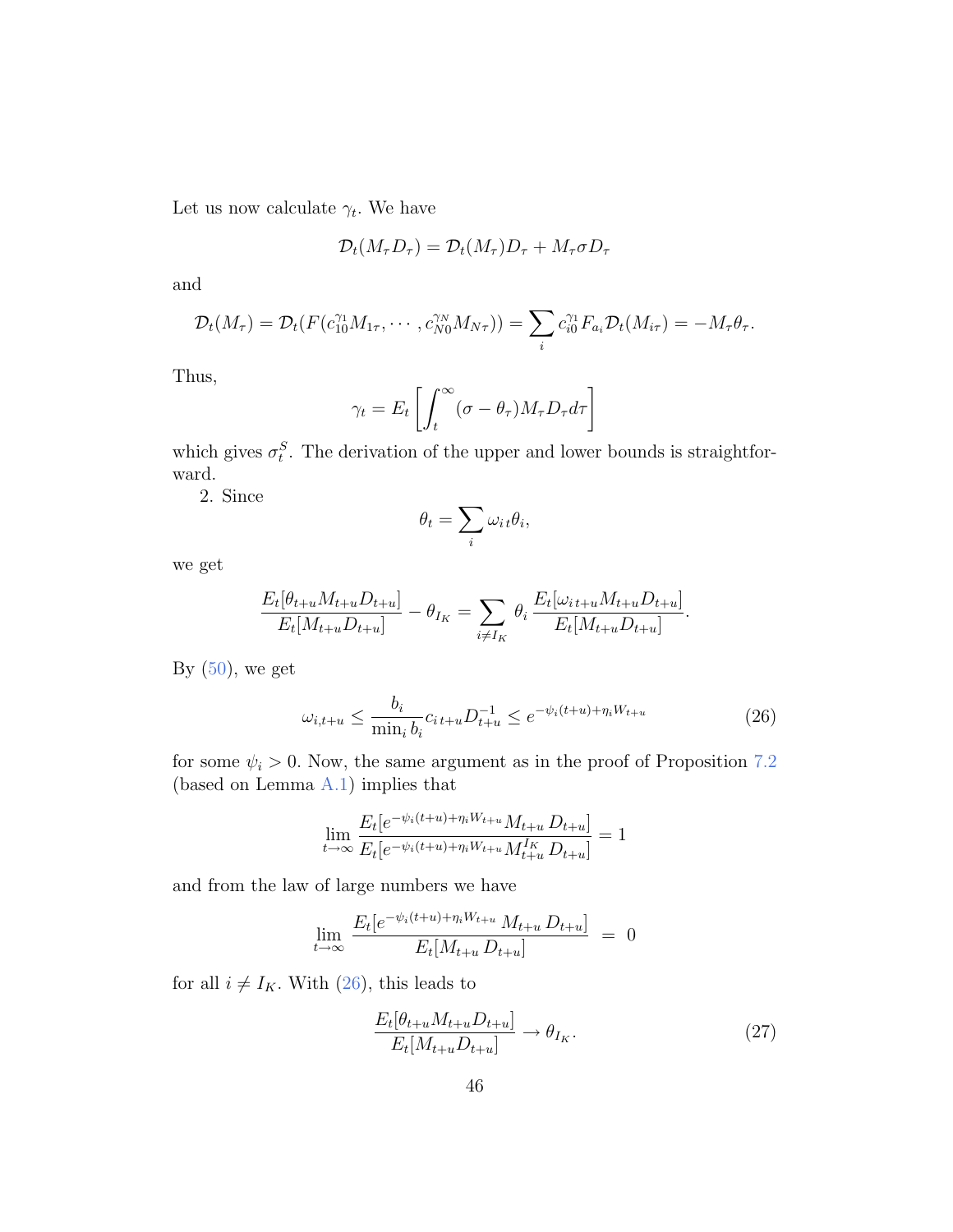and then to

$$
\lim_{t \to \infty} \sigma_t^S = \sigma.
$$

3. We have

$$
\frac{S_t}{D_t} = E_t \left[ \int_t^{\infty} \frac{M_{\tau} D_{\tau}}{M_t D_t} d\tau \right].
$$

Note we can rewrite the aggregate consumption condition as

$$
1 = \sum_{i=1}^{N} \left(\frac{M_{\tau}}{M_{t}}\right)^{-b_{i}} \left(\frac{M_{i\tau}}{M_{it}}\right)^{b_{i}} (c_{it} D_{t}^{-1})
$$
(28)

Then, the same argument as in the proof of Lemma A.1 gives us

$$
\left(\sum_{i} \left( (c_{it} D_t^{-1})^{\gamma_i} \frac{M_{i\tau}}{M_{it}} \right)^{1/\gamma} \right)^{\gamma} \le \frac{M_{\tau}}{M_t} \le \left( \sum_{i} \left( (c_{it} D_t^{-1})^{\gamma_i} \frac{M_{i\tau}}{M_{it}} \right)^{1/\Gamma} \right)^{\Gamma} \tag{29}
$$

for  $\Gamma \geq 1$  such that  $\Gamma b_i > 1$  for all i and for  $\gamma \leq 1$  such that  $\gamma b_i \leq 1$  for all i. Similarly, we have

$$
\left(\sum_{i} \left( (c_{it} D_t^{-1})^{\gamma_i} E_t \left[ \frac{D_\tau M_{i\tau}}{D_t M_{it}} \right] \right)^{1/\gamma} \right)^{\gamma} \le E_t \left[ \frac{D_\tau M_\tau}{D_t M_t} \right]
$$
\n
$$
\le \left(\sum_{i} \left( (c_{it} D_t^{-1})^{\gamma_i} E_t \left[ \frac{D_\tau M_{i\tau}}{D_t M_{it}} \right] \right)^{1/\Gamma} \right)^{\Gamma} \tag{30}
$$

Since all finite dimensional norms are equivalent, there exist constants  $K_1$  >  $K_2>0$  such that

$$
K_2 \sum_i (c_{it} D_t^{-1})^{\gamma_i} E_t \left[ \frac{D_\tau M_{i\tau}}{D_t M_{it}} \right] \le E_t \left[ \frac{D_\tau M_\tau}{D_t M_t} \right] \le K_1 \sum_i (c_{it} D_t^{-1})^{\gamma_i} E_t \left[ \frac{D_\tau M_{i\tau}}{D_t M_{it}} \right].
$$
\n(31)

Pick now an  $\epsilon > 0$  and let  $T > 0$  be so large that

$$
\sum_{i} \left(\frac{S}{D}\right)_{i} e^{-T\left(\frac{S}{D}\right)_{i}^{-1}} < \epsilon
$$

then by  $(31)$  we have

$$
E_t \left[ \int_{t+T}^{\infty} \frac{M_{\tau} D_{\tau}}{M_t D_t} d\tau \right] \le K_1 \epsilon
$$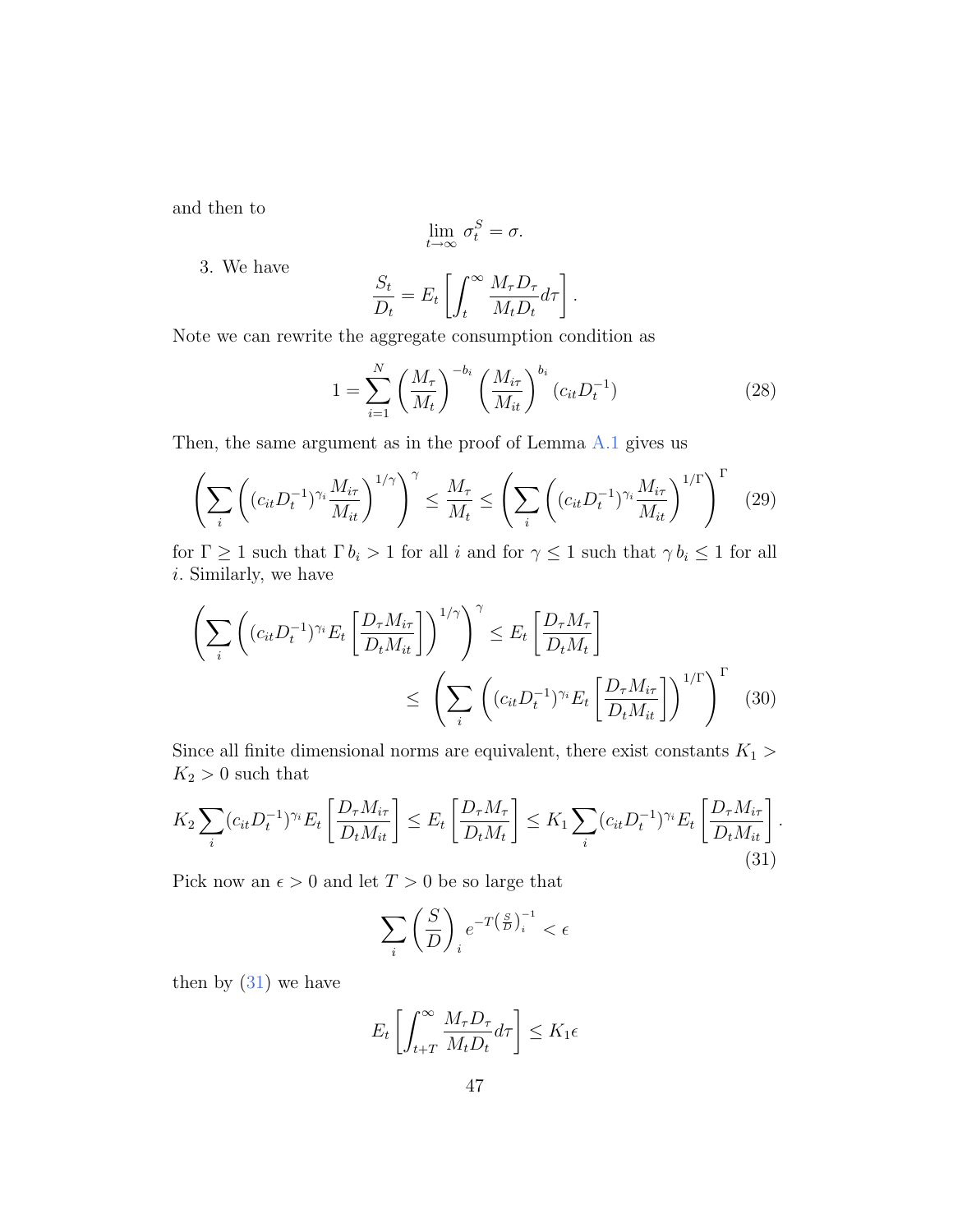for all  $t > 0$ . Now, the same argument as in the proof of Proposition 7.2 implies that, for any  $\theta > 0$ ,

$$
E_t \left[ \frac{D_{t+\theta} M_{t+\theta}}{D_t M_t} \right] \to e^{-\theta \left( \frac{S}{D} \right)_{I_K}^{-1}}.
$$

Consequently, because of uniform boundedness, guaranteed by (31), we can interchange limit and integration and we have

$$
E_t \left[ \int_0^T \frac{D_{t+\theta} M_{t+\theta}}{D_t M_t} d\theta \right] \to \int_0^T e^{-\theta \left( \frac{S}{D} \right)_{I_K}^{-1}} d\theta.
$$

Since  $\epsilon > 0$  is arbitrary and T can be made arbitrarily large, we are done.

4. After some algebraic manipulations, we have

$$
\frac{S_t}{D_t} = E_t \left[ \int_t^{+\infty} e^{-\int_0^t \zeta_s ds} \frac{N_{t+\tau}}{N_t} d\tau \right]
$$

where

$$
\zeta_t = r_t + \theta_t \sigma - \mu
$$

is the risk-adjusted discount rate and

$$
N_t = e^{-0.5 \int_0^t (\theta_s - \sigma)^2 ds - \int_0^t (\theta_s - \sigma) dW_s}
$$

is an exponential martingale. Thus,  $N_t$  is a density process of a measure  $d\nu$ and, under this measure, we can rewrite

$$
\frac{S_t}{D_t} = E_t^{\nu} \left[ \int_t^{+\infty} e^{-\int_t^{\tau} \zeta_s ds} d\tau \right].
$$

Lemma 1 in Mele (2007) implies that  $\frac{S_t}{D_t}$  is increasing (decreasing) if and only if  $\zeta_t$  is decreasing (increasing).

Furthermore, if  $g$  is such that

$$
\frac{S_t}{D_t} = g(t, W_t)
$$

then, by the Ito formula,

$$
\sigma_t^S = \sigma + \frac{\partial g/\partial W_t}{g}
$$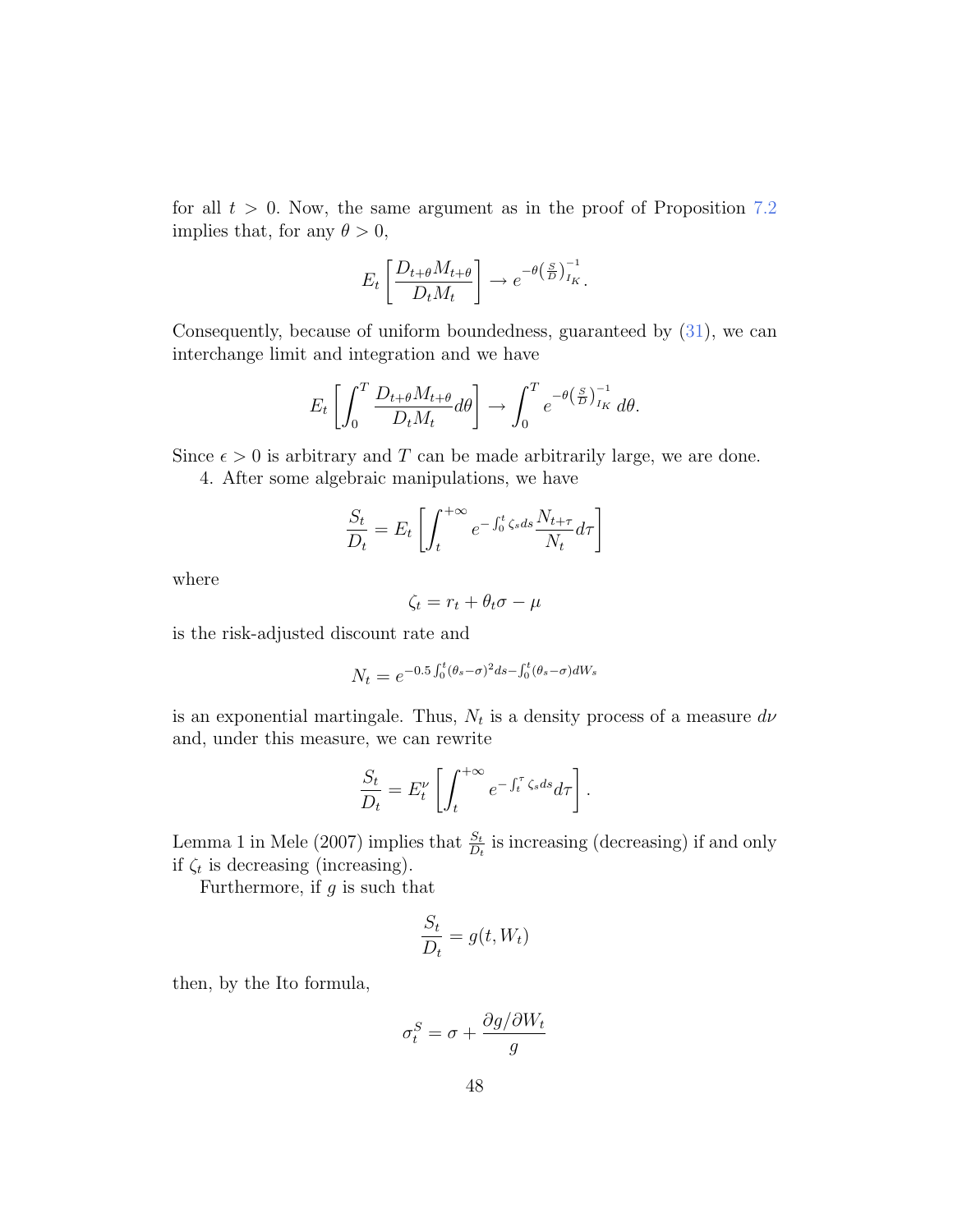and hence excess volatility is positive if and only if g is monotone increasing. Thus, we need to check monotonicity of the risk-adjusted discount rate  $\zeta_t$ .

We have

$$
\frac{\partial \zeta_t}{\partial W_t} = \frac{\partial r_t}{\partial W_t} + \frac{\partial \theta_t}{\partial W_t} \sigma
$$

and

$$
\frac{\partial \theta_t}{\partial W_t} = -2b \operatorname{Var}^{\omega_i}(\delta_i)
$$

and hence we need that

$$
\text{Cov}^{\omega_i} (b\sigma \delta_i + 0.5b(1 - b)\delta_i^2 + b\rho_i, \delta_i) - 2b\sigma \text{ Var}^{\omega_i}(\delta_i)
$$
  
= 
$$
\text{Cov}^{\omega_i} (0.5b(1 - b)\delta_i^2 + b\rho_i - b\sigma \delta_i, \delta_i).
$$
 (32)

#### Proof of Proposition 5.2

Introduce a new measure  $dP^{(\alpha)}$  such that its restriction on  $\mathcal{F}_T$  is given by

$$
dP_T^{(\alpha)}\ =\ \frac{D_T^\alpha}{E[D_T^\alpha]}\,dP_T
$$

where  $P_T$  is the physical measure. Under the measure  $dP^{(\alpha)}$ ,  $W_t$  has drift  $\sigma \alpha$ ,  $dW_t = dW_t^{(\alpha)} + \sigma^2 \alpha dt$ , and  $D_t$  has a drift  $\mu + \sigma^2 \alpha$ . By the Kolmogorov extension theorem, we can extend this measure to the set of infinite paths. Then, we can rewrite the expression for  $R(t, T)$  as

$$
R(t,T) = \frac{E_t[D_T]}{D_t} \frac{D_t}{S_t} E_t^{(1)} \left[ \frac{S_T}{D_T} e^{\int_t^T D_s S_s^{-1} ds} \right]
$$
(33)

By  $(31)$  we have,

$$
L_2 \equiv K_2 n^{-\max_i \gamma_i} \min_i S_i \le \frac{S_t}{D_t} \le K_1 \sum_i S_i \equiv L_1.
$$

Consequently,  $S_t/D_t$  is uniformly bounded both from zero and infinity and hence

$$
\mu + \left( \log(L_2/L_1) + \log E_t^{(1)} \left[ e^{\int_t^T D_s S_s^{-1} ds} \right] \right)
$$
  
\n
$$
\leq \liminf_{T \to \infty} (T - t)^{-1} \log R(t, T)
$$
  
\n
$$
\leq \mu + (T - t)^{-1} \left( \log(L_1/L_2) + \log E_t^{(1)} \left[ e^{\int_t^T D_s S_s^{-1} ds} \right] \right) (34)
$$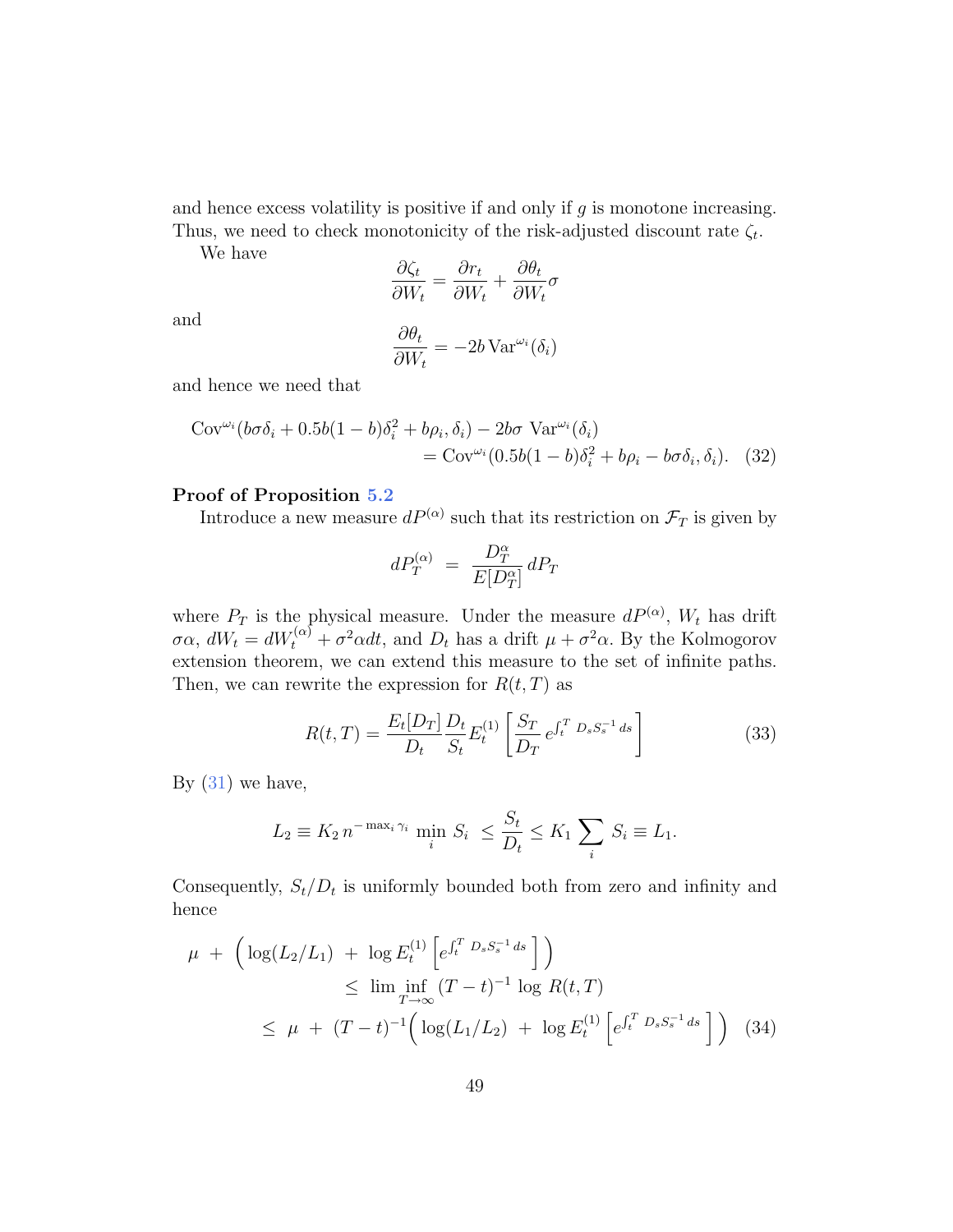and thus

$$
\mu + \liminf_{T \to \infty} (T - t)^{-1} \log E_t^{(1)} \left[ e^{\int_t^T D_s S_s^{-1} ds} \right]
$$
  
\n
$$
\leq \liminf_{T \to \infty} (T - t)^{-1} \log R(t, T) \leq \limsup_{T \to \infty} (T - t)^{-1} \log R(t, T)
$$
  
\n
$$
\leq \mu + \limsup_{T \to \infty} (T - t)^{-1} \log E_t^{(1)} \left[ e^{\int_t^T D_s S_s^{-1} ds} \right].
$$
 (35)

The optimal consumption of agent  $i$  can be rewritten as

$$
c_{it} = e^{-\rho_i^{(\alpha)} b_i t} M_t^{-b_i} (Z_{it}^{(\alpha)})^{b_i} c_{i0}
$$

where

$$
\rho_i^{(\alpha)} = \rho_i - \delta_i \sigma^2 \alpha \quad \text{and} \quad Z_{it}^{(\alpha)} = e^{\delta_i W_t^{(\alpha)} - \frac{1}{2} \delta_i^2 t}.
$$

Thus, under this new measure everything looks the same, apart from the fact that agents have different discount rates. Note that the stock price is still calculated under the original, physical measure, but we can rewrite it as

$$
\frac{S_t}{D_t} = \frac{1}{M_t D_t} E_t \left[ \int_t^{\infty} M_\tau D_\tau d\tau \right] = \frac{1}{M_t D_t} \int_t^{\infty} E_t [D_\tau^{\alpha}] \frac{E_t [M_\tau D_\tau^{1-\alpha} D_t^{\alpha}]}{E_t [D_\tau^{\alpha}]} d\tau
$$

$$
= \frac{1}{M_t D_t} \int_t^{\infty} E_t [D_\tau^{\alpha}] E_t^{(\alpha)} [M_\tau D_\tau^{1-\alpha}] d\tau \quad (36)
$$

We define agent  $A(\alpha)$  as (being the analog of agent  $I_K)$ 

$$
(\rho_A^{(\alpha)} + \gamma_A(\mu + \sigma^2 \alpha - 0.5\sigma^2) + 0.5\delta_A^2) = \min_i (\rho_i^{(\alpha)} + \gamma_i(\mu + \sigma^2 \alpha - 0.5\sigma^2) + 0.5\delta_i^2)
$$
\n(37)

By Corollary 6.1, under the measure  $P^{(\alpha)}$ , we have

$$
M_t \sim c_{I_K 0}^{\gamma_{A(\alpha)}} e^{-\rho_{A(\alpha)} t} Z_{A(\alpha)t} D_t^{-\gamma_{A(\alpha)}}.
$$

Similarly, in complete analogy with the proof of Proposition 5.1,

$$
E_t^{(\alpha)} \left[ M_{t+u} D_{t+u}^{1-\alpha} \right] \sim E_t^{(\alpha)} \left[ M_{t+u}^{(\alpha)} D_{t+u}^{1-\alpha} \right]
$$

under  $P^{(\alpha)}$  and we obtain that

$$
\lim_{t \to \infty} \frac{S_t}{D_t} = S_{A(\alpha)} \qquad P^{(\alpha)} - a.s.
$$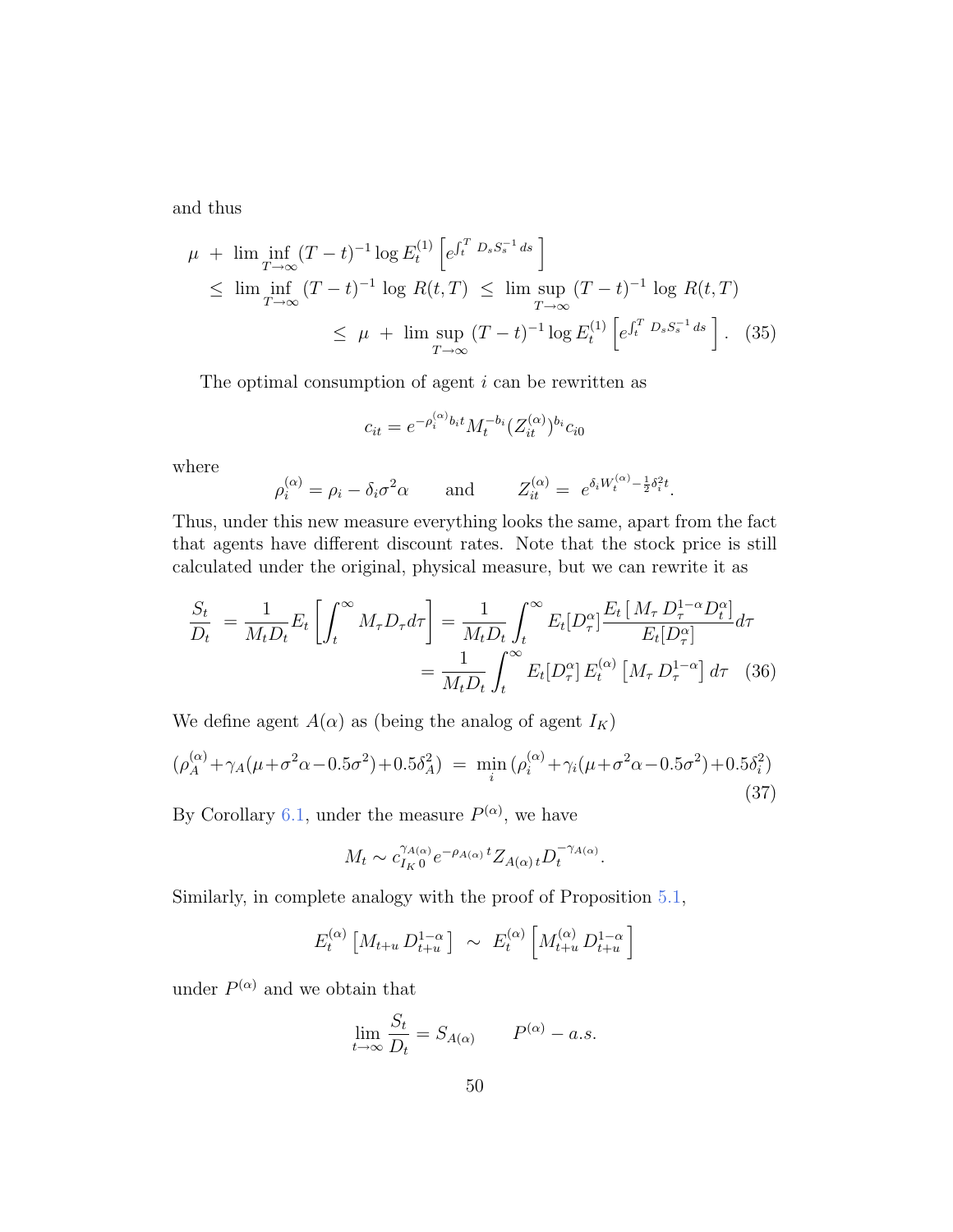by the same argument as in the proof of Proposition 5.1.

Now, Jensen's inequality implies

$$
\log E_t \left[ S_T e^{\int_t^T D_s S_s^{-1} ds} \right] = \log E_t [D_T^{\alpha}] + \log \frac{E_t \left[ D_T^{\alpha} D_T^{-\alpha} S_T e^{\int_t^T D_s S_s^{-1} ds} \right]}{E_t [D_T^{\alpha}]}
$$
  
\n
$$
= \log E_t [D_T^{\alpha}] + \log E_t^{\alpha} \left[ \left( D_T^{1-\alpha} \frac{S_T}{D_T} e^{\int_t^T D_s S_s^{-1} ds} \right) \right]
$$
  
\n
$$
\ge E_t^{\alpha} [\log(S_T/D_T)] + \int_t^T E_t^{(\alpha)} [(D_s/S_s)] ds + E_t^{(\alpha)} [\log(D_T^{1-\alpha})] + \log E_t [D_T^{\alpha}]
$$
  
\n(38)

We have

$$
\log E_t[D_T^{\alpha}] = E_t[e^{\alpha((\mu - 0.5\sigma^2)T + \sigma W_T)}]
$$
  
= 
$$
\log \left(e^{\sigma \alpha W_t} e^{0.5(1-\lambda)T\alpha^2 \sigma^2 + T\alpha(\mu - 0.5\sigma^2)}\right)
$$
  
= 
$$
\sigma \alpha W_t + T\alpha \left(\mu + 0.5\sigma^2((1-\lambda)\alpha - 1)\right)
$$
 (39)

and

$$
E_t^{(\alpha)}[\log(D_T^{1-\alpha})] = E_t^{\alpha}[\log(e^{(1-\alpha)((\mu+(\alpha-0.5)\sigma^2)T+\sigma W_T^{(\alpha)})}]
$$
  
= (1-\alpha)((\mu+(\alpha-0.5)\sigma^2)T + (1-\alpha)\sigma(W\_t - \sigma^2\alpha \lambda T) (40)

Since  $S_T/D_T$  converges to  $S_{A(\alpha)} P^{(\alpha)}$  –almost surely, a slight modification of the proof of Proposition 5.1 implies that in fact

$$
\lim_{T \to \infty} (1 - \lambda)^{-1} T^{-1} \int_{\lambda T}^{T} E_{\lambda T}^{(\alpha)}[(D_s/S_s)] ds = S_{A(\alpha)}^{-1}
$$

and

$$
\lim_{T \to \infty} T^{-1} E_t^{\alpha} [\log(S_T/D_T)] = 0.
$$

and, by the law of large numbers,

$$
\lim_{T \to \infty} T^{-1} \log S_t = \lim_{T \to \infty} \log D_t = \lambda (\mu - 0.5\sigma^2).
$$

Hence,

$$
\liminf_{T \to \infty} T^{-1} \log R(t, T) \ge -\lambda (\mu - 0.5\sigma^2) + \alpha (\mu + 0.5\sigma^2 ((1 - \lambda)\alpha - 1)) + (1 - \alpha) ((\mu + (\alpha - 0.5)\sigma^2) + (1 - \lambda) S_{A(\alpha)}^{-1} (41))
$$
\n(41)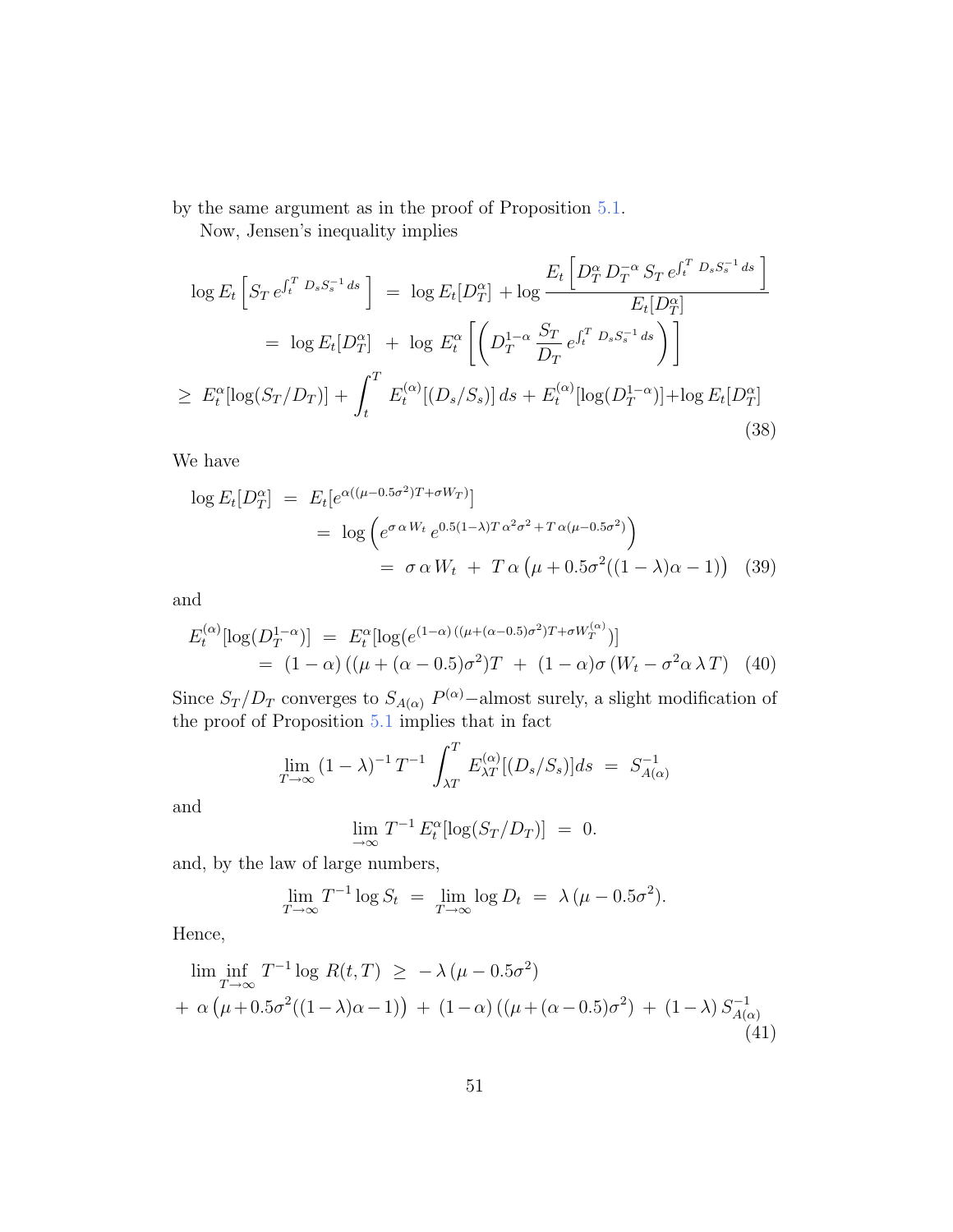### Proof of Proposition 5.3

1. By the budget constraint, the wealth is given by the present value of future consumption, that is

$$
M_t w_{it} = E_t \left[ \int_t^{\infty} M_\tau c_{i\tau} d\tau \right] = c_{i0} E_t \left[ \int_t^{\infty} e^{-\rho_i b_i \tau} M_\tau^{1-b_i} e^{b_i (\delta_i W_\tau - \frac{1}{2} \delta_i^2 \tau)} d\tau \right].
$$

Similarly to what we did with the stock price (Proof of Proposition  $(5.1)$ , we get that

$$
\int_0^t M_\tau c_{i\tau} d\tau + M_t w_{it} = E_t \left[ \int_0^\infty M_\tau c_{i\tau} d\tau \right]
$$

is a martingale and hence

$$
M_t c_{it} dt + w_{it} dM_t + M_t dw_{it} + d\langle M_t, w_{it} \rangle = \gamma_t dW_t
$$

where, by the Clark-Ocone formula,

$$
\gamma_t = E_t \left[ \mathcal{D}_t (M_\tau c_{i\tau}) d\tau \right].
$$

By the Ito's formula,

$$
\gamma_t = w_{it} M_t(-\theta_t + \sigma_t \pi_{it})
$$

Now, by the rules for Malliavin derivatives,

$$
\mathcal{D}_{t}(M_{\tau}c_{i\tau}) = \mathcal{D}_{t} \left( e^{-\rho_{i}b_{i}\tau} M_{\tau}^{1-b_{i}} e^{b_{i}(\delta_{i} W_{\tau} - \frac{1}{2}\delta_{i}^{2}\tau)} \right)
$$
\n
$$
= (1 - b_{i})e^{-\rho_{i}b_{i}\tau} M_{\tau}^{-b_{i}} \mathcal{D}_{t}(M_{\tau}) e^{b_{i}(\delta_{i} W_{\tau} - \frac{1}{2}\delta_{i}^{2}\tau)} + e^{-\rho_{i}b_{i}\tau} M_{\tau}^{1-b_{i}} b_{i} \delta_{i} e^{b_{i}(\delta_{i} W_{\tau} - \frac{1}{2}\delta_{i}^{2}\tau)}
$$
\n
$$
= -(1 - b_{i})e^{-\rho_{i}b\tau} M_{\tau}^{-b_{i}} \theta_{\tau} M_{\tau} e^{b_{i}(\delta_{i} W_{\tau} - \frac{1}{2}\delta_{i}^{2}\tau)} + e^{-\rho_{i}b_{i}\tau} M_{\tau}^{1-b_{i}} b_{i} \delta_{i} e^{b_{i}(\delta_{i} W_{\tau} - \frac{1}{2}\delta_{i}^{2}\tau)}
$$
\n
$$
= (b_{i}\delta_{i} + (b_{i} - 1)\theta_{\tau}) M_{\tau} c_{i\tau} \quad (42)
$$

Thus,

$$
\gamma_t = E_t \left[ \int_t^\infty (b_i \delta_i + (b_i - 1)\theta_\tau) M_\tau c_{i\tau} d\tau \right]
$$

and we get

$$
\sigma_t \pi_{it} = \theta_t + \frac{E_t \left[ \int_t^{\infty} (b_i \delta_i + (b_i - 1)\theta_\tau) M_\tau c_{i\tau} d\tau \right]}{E_t \left[ \int_t^{\infty} M_\tau c_{i\tau} d\tau \right]}.
$$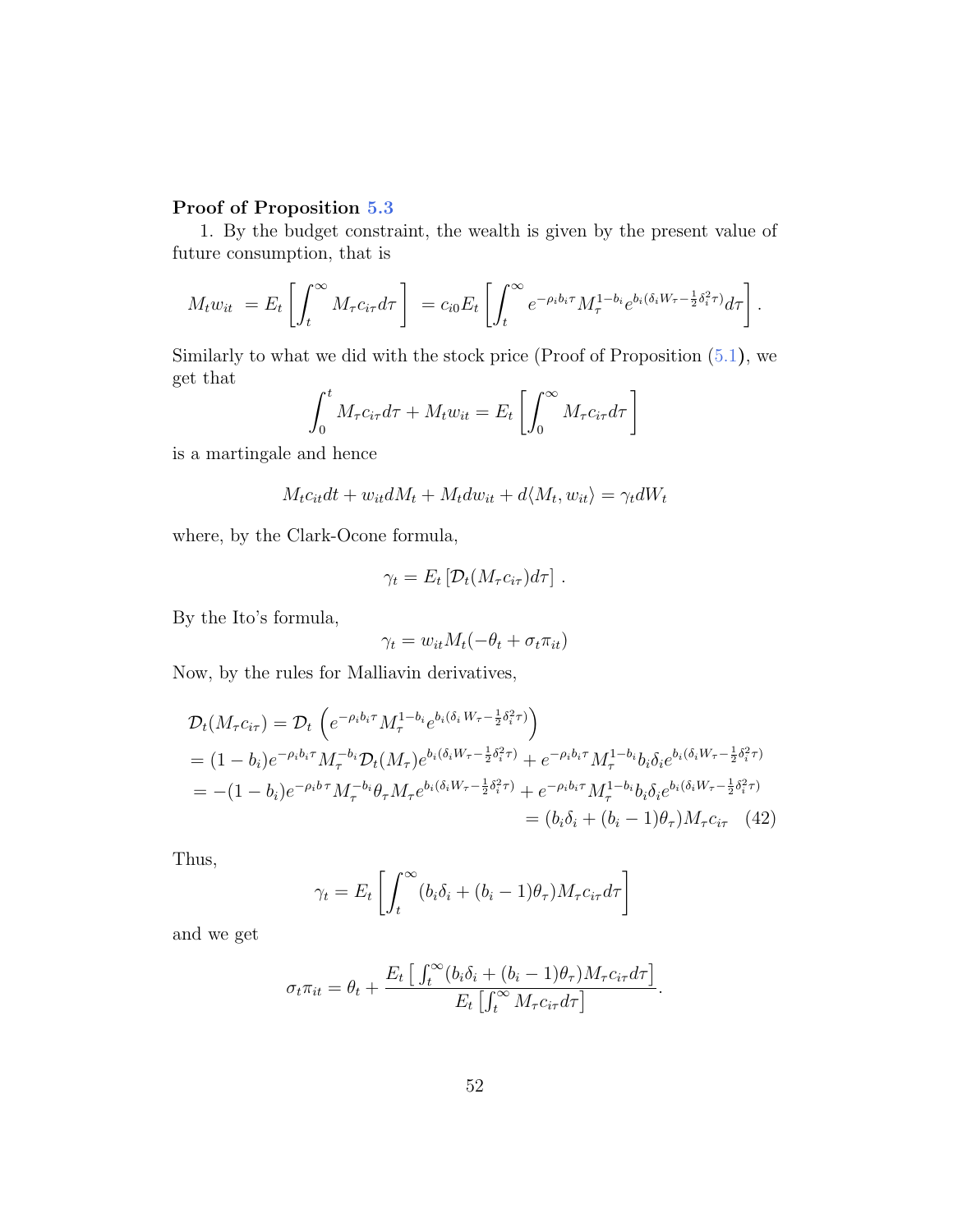2. Suppose now that  $\gamma_i > 1$ . Let  $\Gamma \geq 1$  be such that  $\Gamma b_j/(1 - b_i) > 1$ for all j and  $\gamma \leq 1$  be such that  $\gamma b_j/(1-b_i) \leq 1$  for all j. Then, the same argument as in the proof of Lemma A.1 gives us

$$
\left(\sum_{j} \left(c_{j0}^{\gamma_j(1-b_i)} E_t[e^{-\rho_j(1-b_i)T} Z_{jT}^{1-b_i} Z_{iT}^{b_i} D_T^{-\gamma_j(1-b_i)}]\right)^{1/\gamma}\right)^{\gamma} \leq E_t[M_T^{1-b_i} Z_{iT}^{b_i}]
$$
\n
$$
\leq \left(\sum_{j} \left(c_{j0}^{\gamma_j(1-b_i)} E_t[e^{-\rho_j(1-b_i)T} Z_{jT}^{1-b_i} Z_{iT}^{b_i} D_T^{-\gamma_j(1-b_i)}]\right)^{1/\Gamma}\right)^{\Gamma}.
$$
\n(43)

Denote

$$
c_{it}^{(I_K)} = e^{-\rho_i b_i \tau} (M_{\tau}^{(I_K)})^{-b_i} Z_{it}^{b_i}.
$$

Note that

$$
\frac{E_t[M_{t+u}^{(I_K)} c_{it+u}^{I_K}]}{M_t^{(I_K)} c_{it}^{(I_K)}}
$$
\n
$$
= e^{-(\rho_i b_i + \rho_{I_K}(1 - b_i))u} E_t \left[ \left( \left( \frac{D_{t+u}}{D_t} \right)^{-\gamma_{I_K}} \frac{Z_{I_K t+u}}{Z_{I_K t}} \right)^{1 - b_i} \left( \frac{Z_{it+u}}{Z_{it}} \right)^{b_i} \right] (44)
$$

is independent of t.

By Lemma A.1, we have

$$
M_t c_{it} \sim M_t^{(I_K)} c_{it}^{(I_K)}.
$$

and a direct application of (43) and the same argument as in the proof of Proposition 7.2 implies that

$$
E_t[M_{t+u} c_{it+u}] \sim E_t[M_{t+u}^{(I_K)} c_{it+u}^{(I_K)}].
$$

By the same argument as in the proof of (27) (but based on the bounds of 43), we get that

$$
\lim_{t \to \infty} \frac{E_t[\omega_{j,t+u} D_{t+u}^{-1} M_{t+u} c_{i,t+u}]}{E_t[M_{t+u} c_{i,t+u}]} \to 0
$$

and in complete analogy with the proof of  $(27)$ , we obtain

$$
E_t[\theta_{t+u}M_{t+u}c_{it+u}] \sim \theta^{(I_K)}E_t[M_{t+u}c_{it+u}].
$$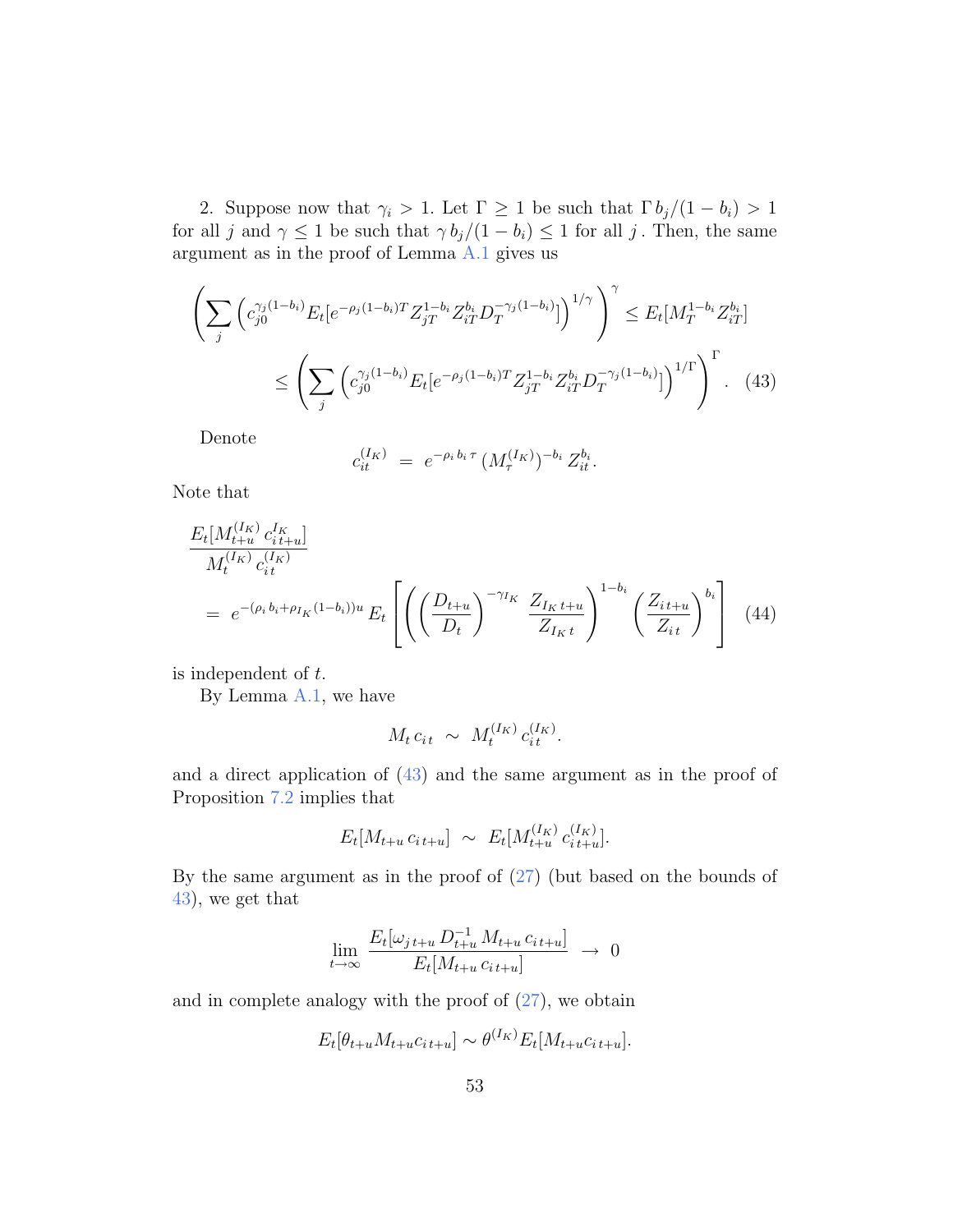and from there

$$
\lim_{t \to \infty} \frac{E_t[\theta_{t+u} M_{t+u} c_{i,t+u}]}{M_t c_{i,t}} = \theta^{(I_K)} \frac{E_t[M_{t+u}^{(I_K)} c_{i,t+u}^{(I_K)}]}{M_t^{(I_K)} c_{i,t}^{(I_K)}}
$$

and

$$
\lim_{t \to \infty} \frac{E_t[M_{t+u} c_{it+u}]}{M_t c_{it}} = \frac{E_t[M_{t+u}^{(I_K)} c_{it+u}^{(I_K)}]}{M_t^{(I_K)} c_{it}^{(I_K)}}.
$$

Now, let us prove that

$$
\lim_{t \to \infty} \int_0^\infty \frac{E_t[\theta_{t+u} M_{t+u} c_{it+u}]}{M_t c_{it}} du = \theta^{(I_K)} \int_0^\infty \frac{E_t[M_{t+u} c_{it+u}^{(I_K)}]}{M_t c_{it}^{(I_K)}} du
$$

and

$$
\lim_{t \to \infty} \frac{W_{it}}{c_{it}} = \lim_{t \to \infty} \int_0^\infty \frac{E_t[M_{t+u} c_{it+u}]}{M_t c_{it}} du = \int_0^\infty \frac{E_t[M_{t+u} c_{it+u}^{(I_K)}]}{M_t c_{it}^{(I_K)}} du
$$

By the Lebesgue dominated convergence theorem, it suffices to show that there exists an integrable function  $g(u)$  such that

$$
\frac{E_t[M_{t+u} c_{it+u}]}{M_t c_{it}} = E_t \left[ \left( \frac{M_{t+u}}{M_t} \right)^{1-b_i} \left( e^{-\rho u} \frac{Z_{it+u}}{Z_{it}} \right)^{b_i} \right] \le g(u).
$$

By (29) and using the fact that for  $\alpha > 0$ , there exists a constant  $K > 0$ such that

$$
\left(\sum_{i} x_{i}\right)^{\alpha} \leq K \sum_{i} x_{i}^{\alpha},
$$

we have

$$
\left(\frac{M_{\tau}}{M_{t}}\right)^{1-b_{i}}\left(e^{-\rho_{i}(\tau-t)}\frac{Z_{i\tau}}{Z_{it}}\right)^{b_{i}}\leq K\sum_{j}e^{-\rho_{j}(\tau-t)(1-b_{i})}\left(\frac{Z_{j\tau}}{Z_{jt}}\left(\frac{D_{\tau}}{D_{t}}\right)^{-\gamma_{j}}\right)^{1-b_{i}}\left(e^{-\rho_{i}(\tau-t)}\frac{Z_{i\tau}}{Z_{it}}\right)^{b_{i}}.\tag{45}
$$

Now, using the Young inequality

$$
x^{1-b_i}y^{b_i} \le (1-b_i)x + b_iy
$$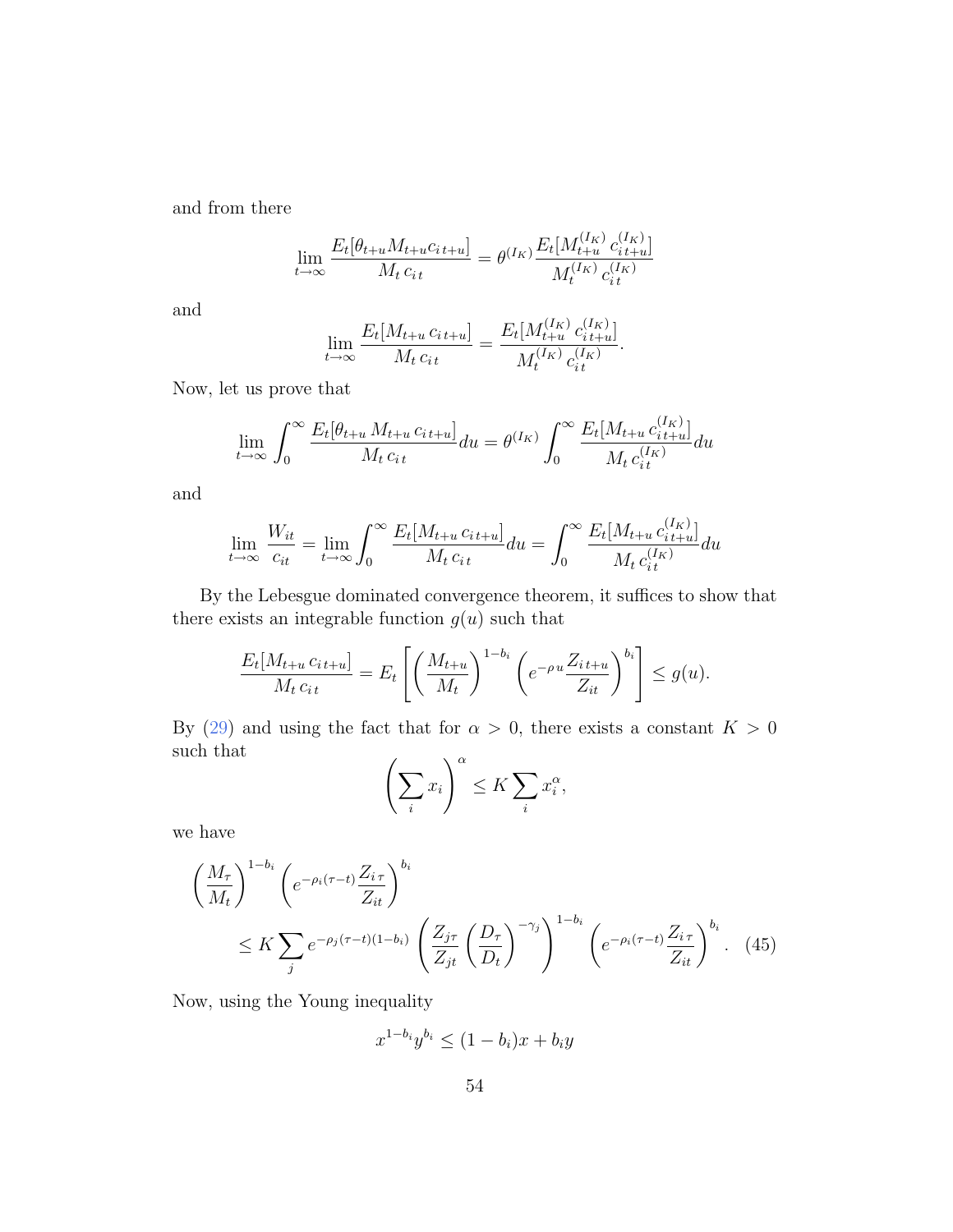we get that

$$
e^{-\rho_j(\tau-t)(1-b_i)} \left(\frac{Z_{j\tau}}{Z_{jt}} \left(\frac{D_{\tau}}{D_{t}}\right)^{-\gamma_j}\right)^{1-b_i} \left(e^{-\rho_i(\tau-t)} \frac{Z_{i\tau}}{Z_{it}}\right)^{b_i}
$$
  

$$
= \left(e^{-\rho_j(\tau-t)} \left(\frac{Z_{j\tau}}{Z_{jt}} \left(\frac{D_{\tau}}{D_{t}}\right)^{1-\gamma_j}\right)^{1-b_i} \left(e^{-\rho_i(\tau-t)} \frac{Z_{i\tau}}{Z_{it}} \left(\frac{D_{\tau}}{D_{t}}\right)^{1-\gamma_i}\right)\right)^{b_i}
$$
  

$$
\leq K \left(e^{-\rho_i(\tau-t)} \frac{Z_{i\tau}}{Z_{it}} \left(\frac{D_{\tau}}{D_{t}}\right)^{1-\gamma_i} + e^{-\rho_j(\tau-t)} \frac{Z_{j\tau}}{Z_{jt}} \left(\frac{D_{\tau}}{D_{t}}\right)^{1-\gamma_j}\right) (46)
$$

and hence

$$
\frac{E_t[M_{t+u}c_{i\cdot t+u}]}{M_t c_{i\cdot t}} \le K \sum_j e^{-u S_i^{-1}}
$$

which is integrable by the assumption that  $S_i > 0$ . As a direct consequence, we have  $(I_{\infty})$ 

$$
\lim_{t\to\infty}\,\pi_{it}\;=\;\frac{\delta_i\;+\;\theta^{(I_K)}}{\sigma\,\gamma_i}.
$$

3. We define

$$
f(t, W_t) = E_t \left[ \int_t^{\infty} e^{-\rho_i b_i (\tau - t)} \frac{Z_{i\tau}^{b_i} M_{\tau}^{1 - b_i}}{Z_{i t}^{b_i} M_t^{1 - b_i}} \right].
$$

Then, the wealth  $w_{it}$  of agent  $i$  satisfies

$$
w_{it} = Z_{it}^{b_i} M_t^{-b_i} e^{-\rho_t} f(t, W_t).
$$

An applucation of Ito's formula implies that

$$
\pi_{it}\sigma_t = \delta_i b_i + \theta_t b_i + \frac{(d/dW_t)f(t, W_t)}{f(t, W_t)}
$$

and hence

$$
\pi_{it}^{\text{hedging}} = \sigma_t^{-1} \frac{(d/dW_t) f(t, W_t)}{f(t, W_t)}.
$$

To determine the sign of the hedging portfolio, we need to check whether  $\boldsymbol{f}$ is monotone increasing.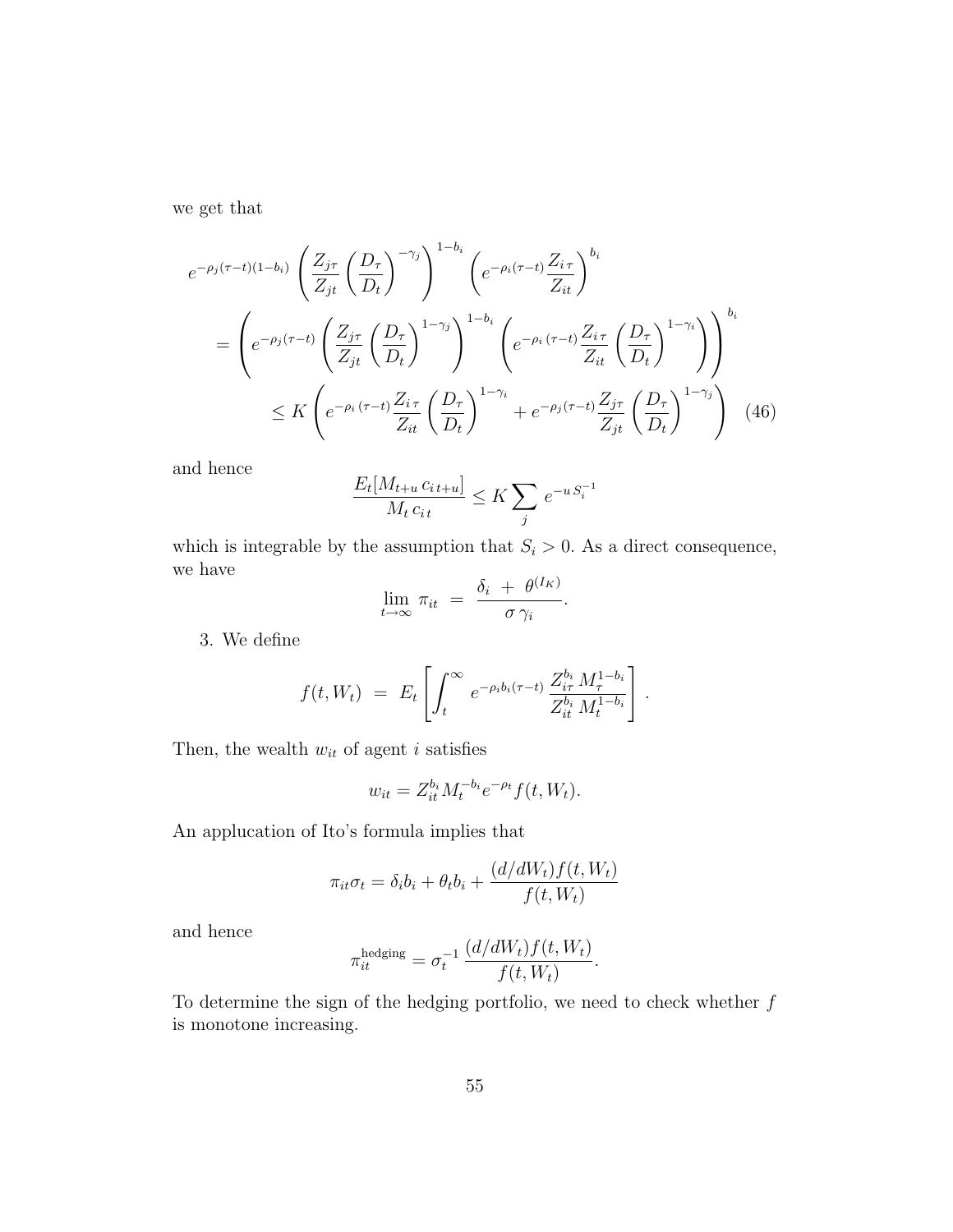We have

$$
E_{t} \left[ \int_{t}^{\infty} e^{-\rho_{i} b_{i} (\tau - t)} \frac{Z_{i\tau}^{b_{i}} M_{\tau}^{1 - b_{i}}}{Z_{i t}^{b_{i}} M_{t}^{1 - b_{i}}} \right]
$$
  
=  $E_{t} \left[ e^{-\rho_{i} b_{i} (\tau - t) - 0.5 b_{i} \delta_{i}^{2} (\tau - t) + \delta_{i} b_{i} (W_{\tau} - W_{t}) - (1 - b_{i}) \int_{t}^{\tau} (r_{s} + 0.5\theta_{s}^{2}) ds + \int_{t}^{\tau} (\delta_{i} b_{i} + (b_{i} - 1)\theta_{s}) dW_{s}} \right]$   
=  $E_{t}^{P_{i}} \left[ \int_{t}^{\infty} e^{-\int_{t}^{\tau} \zeta_{is} ds} d\tau \right]$  (47)

where  $P_i$  is a new measure with density process

$$
\frac{dP_i}{dP} = e^{-\int_0^t (\delta_i b_i + (b_i - 1)\theta_s)^2 ds + \int_t^{\tau} (\delta_i b_i + (b_i - 1)\theta_s) dW_s}
$$

and

$$
\zeta_{it} = \rho_i b_i + 0.5b_i \delta_i^2 + (1 - b_i)r_t + 0.5(1 - b_i)\theta_t^2 - 0.5(\delta_i b_i + (b_i - 1)\theta_t)^2
$$
  
=  $\rho_i b_i + 0.5b_i(1 - b_i)\delta_i^2 + (1 - b_i)r_t + 0.5(1 - b_i)b_i \theta_t^2 + \delta_i b_i(1 - b_i)\theta_t$  (48)

Thus, it all reduces to checking monotonicity of

$$
\zeta_i(W_t) = r_t + \frac{1}{2}b_i\theta_t^2 + \delta_i b_i \theta_t
$$

Suppose that risk aversion is homogeneous. Then, the derivative of  $\zeta_i$  is given by

$$
Cov^{\omega_i}(b\sigma\delta_i + \frac{1}{2}b(1-b)\delta_i^2 + b\rho_i, \delta_i) - 2b^2(\theta_t + \delta_i) \operatorname{Var}^{\omega_i}(\delta_i)
$$

Thus, we get the result (using the fact that  $\theta_t \in [\min_j \theta_j, \max_j \theta_j]).$ 

## D Proofs for Section 6

### Proof of Proposition 6.1

We easily get from Equation (17) that

$$
\min_{1 \le i \le N} M_i \le M \le \max_{1 \le i \le N} M_i. \tag{49}
$$

The second point is immediate. Note that  $F(a_1, \dots, a_N) > F(a'_1, \dots, a'_N)$ whenever  $a_i > a'_i$  for  $i = 1, \dots N$ . The state price density  $M_t$  is then decreasing in  $W_t$  whenever all the state price densities  $M_{it}$  are decreasing in  $W_t$  for  $i = 1, \dots N$ . The long run results are immediate.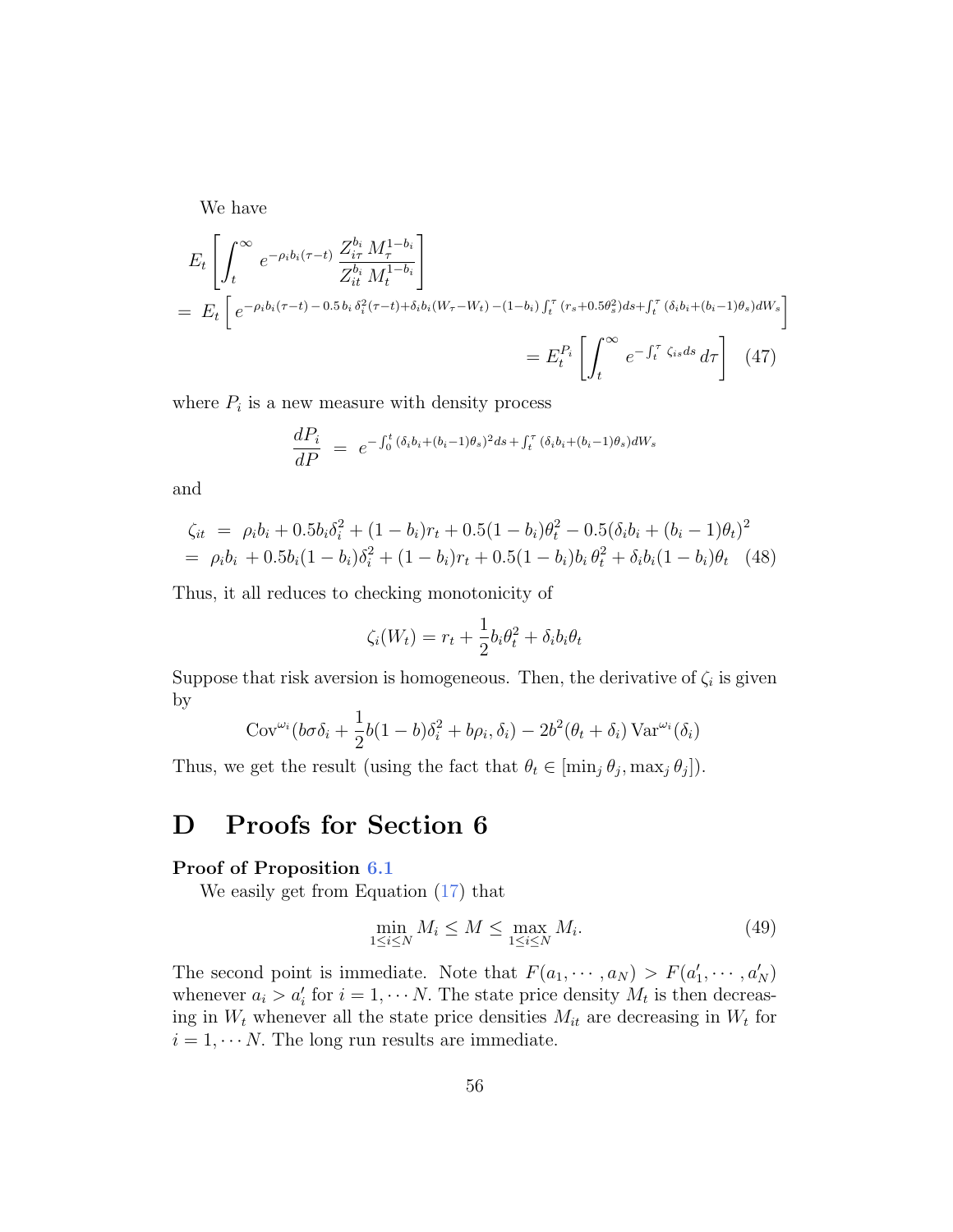### Proof of Corollary 6.1

By Lemma A.1,  $M_t \geq c_{I_K}^{\gamma_{I_K}}$  $\tilde{C}_{I_K0}^{\gamma_{I_K}} e^{-\rho_{I_K}t} Z_{I_Kt} D_t^{-\gamma_{I_K}}$ . Let, for each  $k, \tilde{\gamma}_k = \gamma_k \delta_k \sigma^{-1}$ . Then, for  $i \neq I_K$ 

$$
c_{it}D_t^{-1} = e^{-\rho_i b_i t} M_t^{-b_i} Z_{it}^{b_i} c_{i0} \le e^{-\rho_i b_i t} \left( c_{I_K 0}^{\gamma_{I_K}} e^{-\rho_{I_K} t} Z_{I_K t} D_t^{-\gamma_{I_K}} \right)^{-b_i} Z_{it}^{b_i} c_{i0} D_t^{-1}
$$

$$
= \left( \frac{e^{-\rho_i t} c_{i0}^{\gamma_i} Z_{it}}{e^{-\rho_{I_K} t} c_{I_K 0}^{\gamma_{I_K}} Z_{I_K t}} D_t^{\gamma_{I_K} - \gamma_i} \right)^{b_i} = e^{b_i (\kappa_{I_K} - \kappa_i) t + b_i (\gamma_{I_K} - \gamma_i) \sigma W_t} . \tag{50}
$$

By definition,  $\kappa_{I_K} - \kappa_i < 0$  and therefore  $c_{it} D_t^{-1}$  converges to zero by the law of large numbers. Since  $\sum_i c_i = D$ , we have  $\lim_{t\to\infty} c_{I_Kt} D_t^{-1} = 1$ . The limits when  $W_t$  goes to  $+\infty$  or  $-\infty$  result directly from Corollary 6.1.

Recall that the relative level of risk tolerance is given by  $\omega_{it} \equiv \frac{b_i c_{it}}{\sum_{j=1}^{N} b_j c_{jt}}$ . Differentiating the equation  $\sum_{i=1}^{N} F^{-b_i} a_i^{b_i} = 1$ , we get  $F_{a_i} (c_{10}^{\gamma_1} M_1, ..., c_{N0}^{\gamma_N} M_N) =$ <br> $\frac{M_t}{\gamma_1}$ , thence the relative level of risk tolerance can be written in the form  $\frac{M_t}{c_{i0}^{ij}M_i}\omega_{it}$  hence the relative level of risk tolerance can be written in the form

$$
\omega_{it}=c_{i0}^{\gamma_i}M_iF^{-1}F_{a_i}
$$

and then

$$
\frac{d\omega_{it}(W_t)}{dW_t} = c_{i0}^{\gamma_i} \frac{dM_{it}}{dW_t} F^{-1} F_{a_i} - c_{i0}^{\gamma_i} M_i F^{-2} F_{a_i} \sum_j F_{a_j} c_{j0}^{\gamma_j} \frac{dM_{jt}}{dW_t} + c_{i0}^{\gamma_i} M_i F^{-1} \sum_j F_{a_i a_j} c_{j0}^{\gamma_j} \frac{dM_{jt}}{dW_t}.
$$
 (51)

If we differentiate the formula

$$
\sum_{k} F^{1-b_k} a_k^{b_k} - F = 0
$$

with respect to  $a_i$  and then with respect to  $a_j$ , we get

$$
F_{a_i a_j} = ((1 - b_j) + (1 - b_i)) \omega_{it} \omega_{jt} M_t (c_{i0}^{\gamma_i} M_{it} c_{j0}^{\gamma_j} M_{jt})^{-1}
$$

$$
- M_t^{-1} \sum_k (1 - b_k) \omega_{kt} F_{a_i} F_{a_j} + \delta_{ij} (b_i - 1) (c_{i0}^{\gamma_i} M_{it})^{-2} M_t \omega_{it} \quad (52)
$$

where  $\delta_{ij}$  is equal to 1 for  $i = j$  and to 0 for  $i \neq j$ . Replacing in (51) and recombining the different terms leads to

$$
\frac{d\omega_{it}(W_t)}{dW_t} = \omega_{it} \left[ b_i(\theta_t - \theta_i) - \sum_j \omega_{jt} b_j(\theta_t - \theta_j) \right]. \tag{53}
$$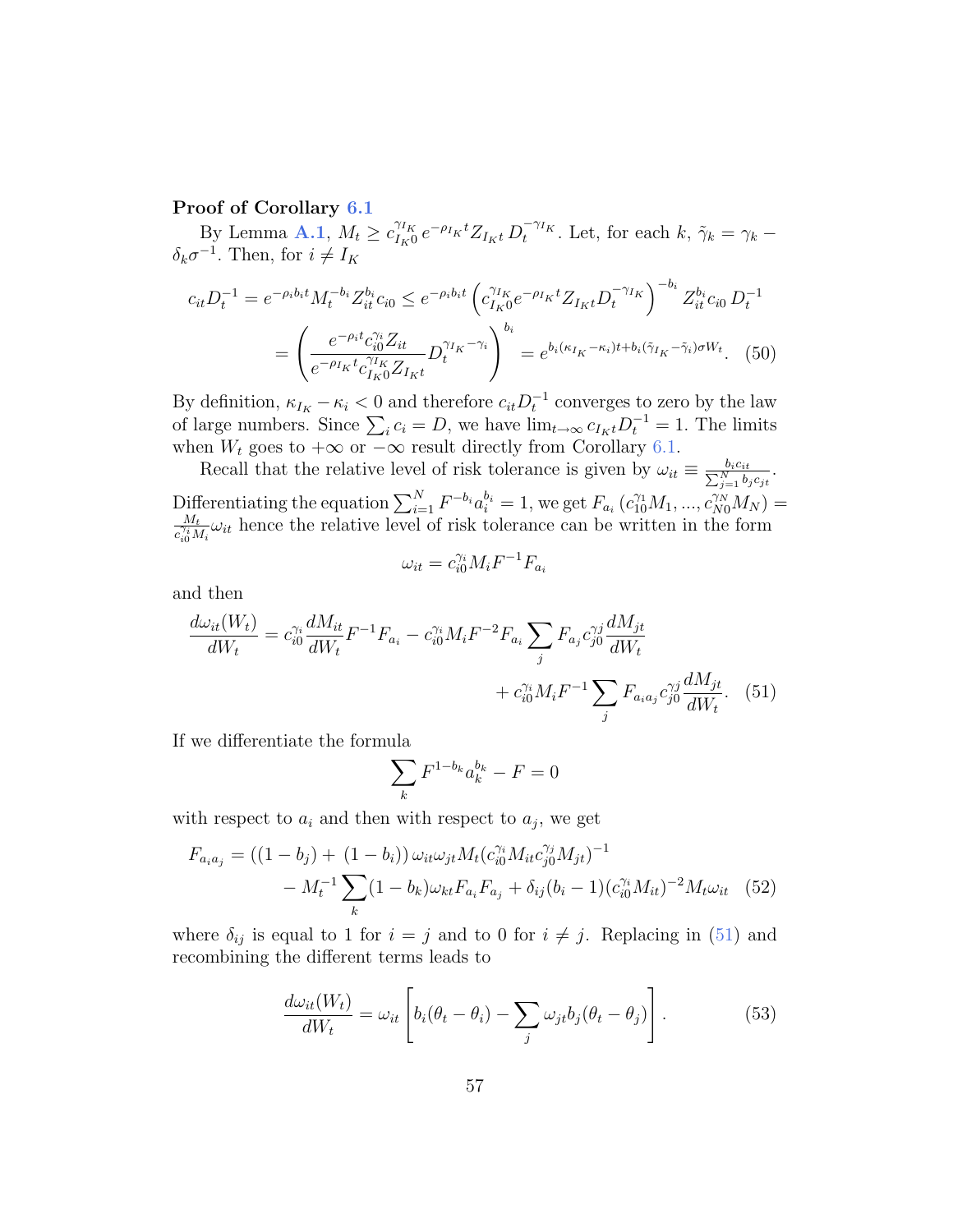### E Proofs for Section 7

### Proof of Proposition 7.1

We have  $E_t\left[M_{iT}\right] = \exp(-r_i(T-t) - \kappa_i t - \theta_i W_t)$ . We obtain as a corollary to Equation (15) that

$$
\left(\sum_{i=1}^{N} c_{i0}^{\gamma_i/\gamma} E_t \left[M_{iT}\right]^{1/\gamma}\right)^{\gamma} \le E_t \left[M_T\right] \le \left(\sum_{i=1}^{N} c_{i0}^{\gamma_i/\Gamma} E_t \left[M_{iT}\right]^{1/\Gamma}\right)^{\Gamma} \tag{54}
$$

From this we obtain  $\lim_{T\to\infty}\frac{1}{T}$  $\frac{1}{T} \ln E_t \left[ M_T \right] = r_{I_0}$  and since  $B(t,T) = \frac{1}{M_t} E_t \left[ M_T \right],$ we get

$$
\lim_{T \to \infty} Y(t,T) = r_{I_0}.
$$

### Proof of Proposition 7.2

For  $\lambda \in (\lambda_{i-1}, \lambda_i)$  and  $t = \lambda T$  we have

$$
\lim_{T \to \infty} \frac{E_t[M_{iT}]}{E_t[M_{I_jT}]} \to 0
$$

for  $i \neq I_j$ . The long run behavior of  $E_t[M_{\alpha t}]$  for  $\alpha \in \left(\frac{1}{\lambda_i}\right)$  $\frac{1}{\lambda_{j+1}}, \frac{1}{\lambda_{j}}$  $\lambda_j$  derives directly from there and from Equation (54). By definition,  $B(t, T)$  is equal to  $\frac{1}{M_t} E_t [M_T]$  which gives the long run behavior of  $B(t, \alpha t)$ .

Since  $\frac{B_t}{t}$  converges to 0 almost surely we have, for  $\alpha \in (\frac{1}{\lambda})$  $\frac{1}{\lambda_j}, \frac{1}{\lambda_j}$  $\frac{1}{\lambda_{j-1}}\big),$ 

$$
\lim_{t \to \infty} Y(t, \alpha t) = \frac{1}{\alpha - 1} [\kappa_{I_K} - \alpha l_{I_j} (1/\alpha)]
$$

and the long run instantaneous forward rate at date  $\alpha t$  seen from date t is given by  $r_{I_j}$ .

As far as the uniform convergence is concerned, note that

$$
\frac{d}{d\alpha}Y(t,\alpha t) = \frac{t}{(\alpha t - t)^2} \ln B(t, \alpha t) - \frac{1}{\alpha t - t} \frac{\frac{d}{d\alpha}B(t, \alpha t)}{B(t, \alpha t)}.
$$

Let  $\tilde{P}$  be the equivalent martingale measure, corresponding to  $M_t$ . We have  $B(t, \alpha t) = E_t^{\tilde{P}} \left[ \exp - \int_t^{\alpha t} r_s ds \right]$  and  $\frac{d}{d\alpha} B(t, \alpha t) = E_t^{\tilde{P}} \left[ -tr_{\alpha t} \exp - \int_t^{\alpha t} r_s ds \right]$ . If we denote by  $Q_t$  the probability defined by its density  $\frac{dQ_t}{dP} = \frac{\exp - \int_t^{\alpha t} r_s ds}{E[\exp - \int_t^{\alpha t} r_s ds]}$  $E[exp - \int_t^{\alpha t} r_s ds]$ then we have  $\frac{d}{d\alpha}Y(t, \alpha t) = \frac{1}{(\alpha - 1)} \left( -Y(t, \alpha) + E_t^{Q_t} [r_{\alpha t}] \right)$ .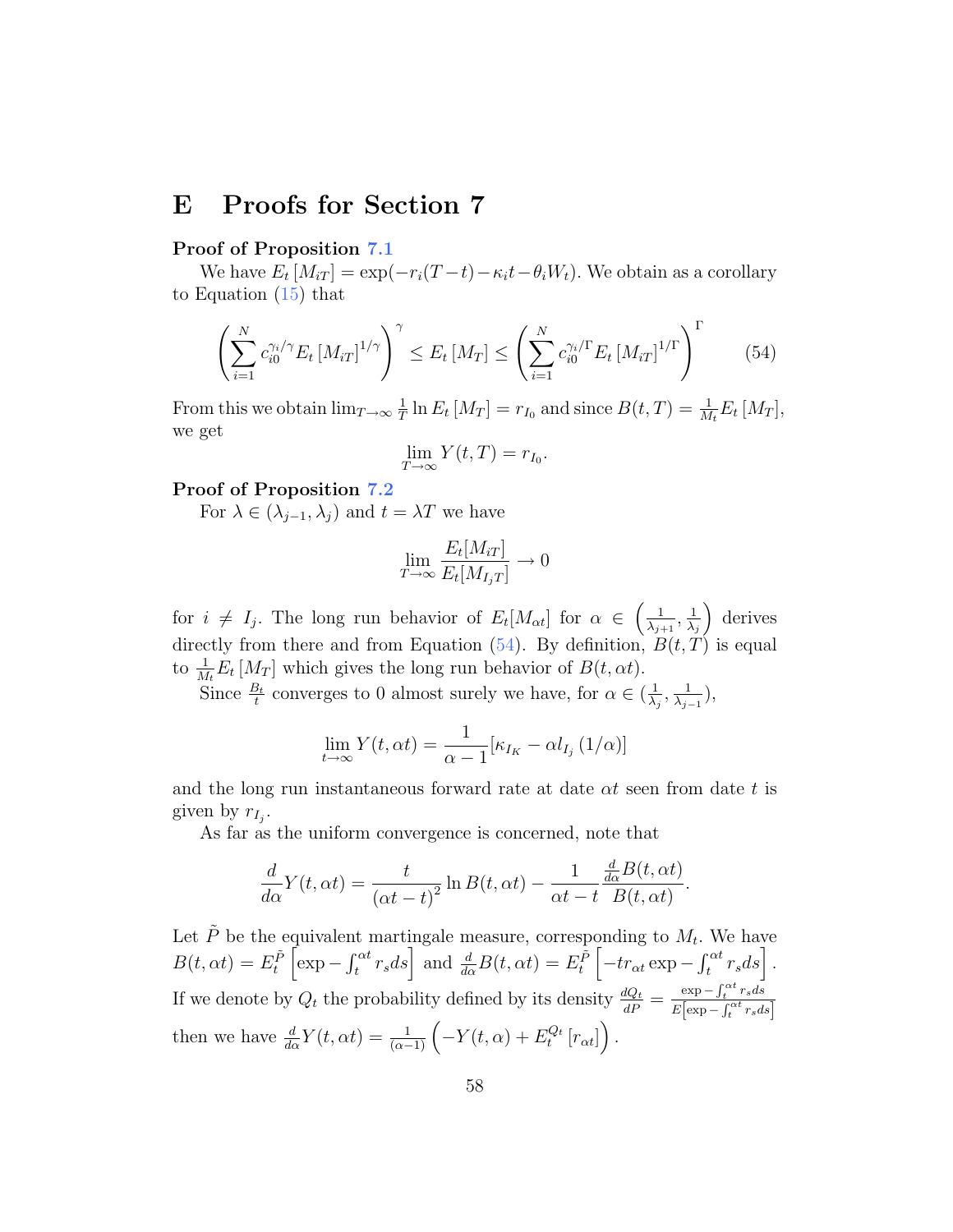We also have

$$
\left(\sum_{i} c_{i0}^{\gamma_i/\gamma}\right)^{\frac{1}{\gamma}} \exp\left[(\alpha t - t) \min_{i} l_i(0)\right]
$$
  
\n
$$
\leq B(t, \alpha t) \leq \left(\sum_{i} c_{i0}^{\gamma_i/\Gamma}\right)^{\frac{1}{\Gamma}} \exp\left[(\alpha t - t) \max_{i} l_i(0)\right]
$$
  
\n
$$
\frac{1}{t - \alpha t} \frac{1}{\gamma} \ln\left(\sum_{i} c_{i0}^{\gamma_i/\gamma}\right) - \max_{i} l_i(0)
$$
  
\n
$$
\leq Y(t, \alpha t) \leq \frac{1}{t - \alpha t} \frac{1}{\Gamma} \ln\left(\sum_{i} c_{i0}^{\gamma_i/\Gamma}\right) - \min_{i} l_i(0)
$$

which gives us that  $\frac{1}{\alpha-1}Y(t, \alpha t)$  is bounded on the compact subsets of  $(1, \infty)$ . Using the expression for  $r_t$  given by Proposition 4.1 we also have that  $r_{\alpha t}$ and hence  $\frac{1}{\alpha-1}E_t^{Q_t}[r_{\alpha t}]$  are bounded on the compact subsets of  $(1,\infty)$ . The mappings  $\alpha \to Y(t, \alpha t)$  are then uniformy Lipschitz on the compact subsets of  $(1, \infty)$  and the convergence of  $Y(t, \alpha t)$  to  $Y(\alpha)$  is then uniform on the compact subsets of  $(1, \infty)$ .

**Proof 1 (Proposition 7.3)** Let  $\lambda \in (\lambda_j, \lambda_{j+1})$ . Clearly, it suffices to show that

$$
\frac{E_{\lambda T} [c_{iT} D_T^{-1} M_T]}{E_{\lambda T} [M_T]} \rightarrow 0 \tag{55}
$$

for all  $i \neq I(j)$ . Indeed, since

$$
\sum_{k} c_{kT} M_T = 1,
$$

it immediately follows that agent  $I(j)$  is the only one surviving in the long run.

Now, by Proposition 7.2,

$$
E_{\lambda T}[M_T] \sim c_{I_j 0}^{\gamma I_j} E_{\lambda T} [M_{I_j \alpha t}] \tag{56}
$$

for  $\lambda \in (\lambda_j, \lambda_{j+1})$ . Furthermore, by (49),

$$
M_T \leq \max_k M_{kT} \leq \sum_k M_{kT}
$$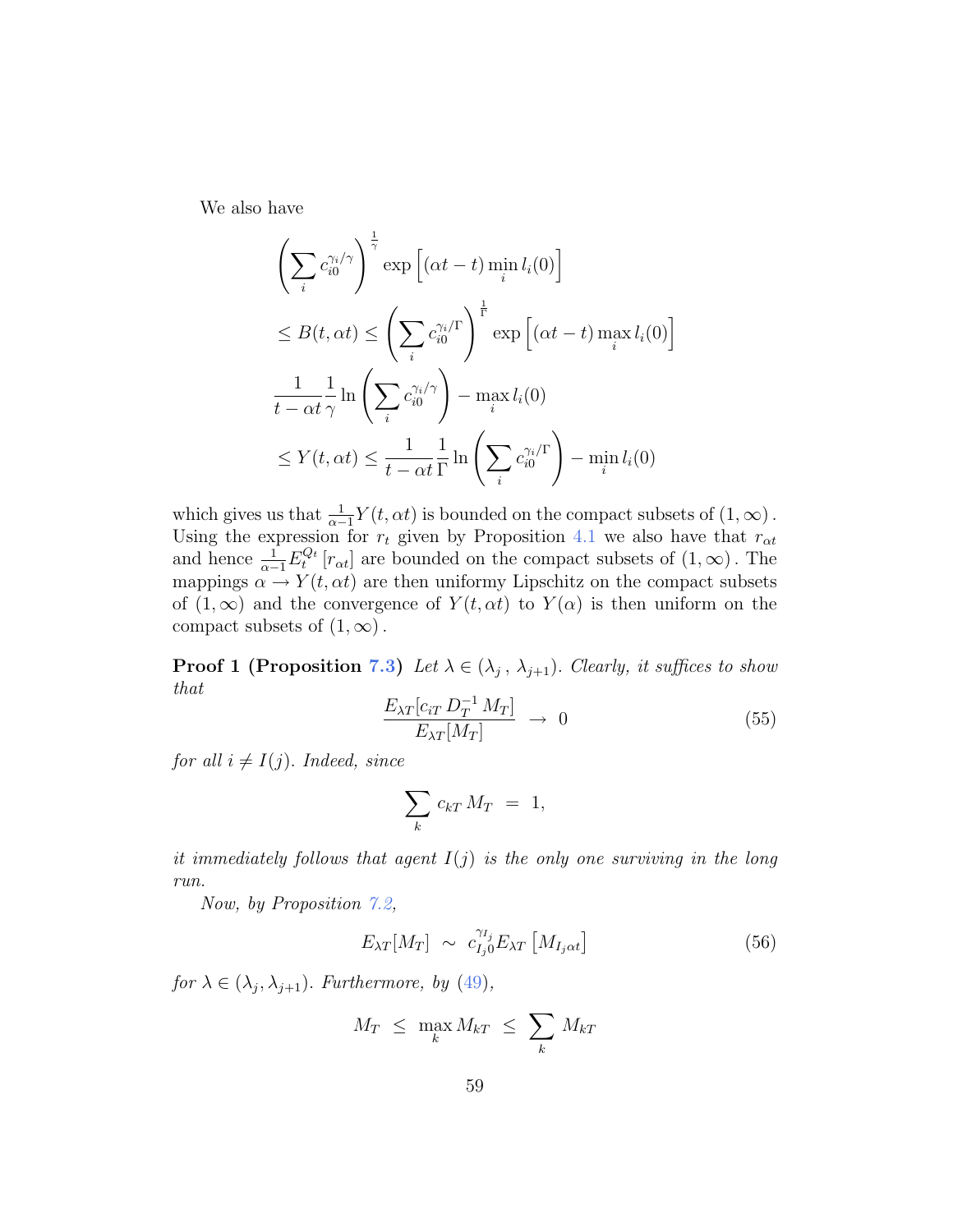and therefore

$$
E_{\lambda T}[c_{iT} D_T^{-1} M_T] \leq \sum_k E_{\lambda T}[c_{iT} D_T^{-1} M_{kT}].
$$

Therefore, by  $(56)$ , the required assertion  $(55)$  will follow if we prove that

$$
\lim_{T \to \infty} \frac{E_{\lambda T} [c_{iT} D_T^{-1} M_{kT}]}{E_{\lambda T} [M_{I_j \alpha t}]} = 0 \tag{57}
$$

for all  $i \neq I(j)$  and all k. We will consider two different cases.

**Case 1.**  $k \neq I(j)$ . In this case, the trivial bound  $c_{iT} D_T^{-1} \leq 1$  implies

$$
\frac{E_{\lambda T} [c_{iT} D_T^{-1} M_{kT}]}{E_{\lambda T} [M_{I_j \alpha t}]} \leq \frac{E_{\lambda T} [M_{kT}]}{E_{\lambda T} [M_{I_j \alpha t}]}
$$

and  $(57)$  follows from  $(11)$ .

**Case 2.**  $k = I(j)$ . In this case, the same argument as in (50) together with the market clearing condition implies that

$$
c_{iT} D_T^{-1} \leq \min \left\{ e^{b_i(\kappa_{I(j)} - \kappa_i)t + b_i(\theta_{I(j)} - \theta_i)W_T}, 1 \right\},\,
$$

Then, for  $t = \lambda T$ , we get

$$
\frac{E_t[c_{iT} D_T^{-1} M_{I(j)T}]}{E_t[M_{I(j)T}]} = \frac{E_t[c_{iT} D_T^{-1} e^{(\delta_i - \gamma_i \sigma)W_t}]}{E_t[e^{(\delta_i - \gamma_i \sigma)W_t}]}
$$
\n
$$
\leq E_{\lambda T} \left[ e^{-\theta_{I(j)} (W_T - W_{\lambda T}) - 0.5 (\theta_{I(j)})^2 (1 - \lambda)T} \times \min \left\{ e^{b_i(\kappa_{I(j)} - \kappa_i)T + b_i(\theta_{I(j)} - \theta_i)W_T}, 1 \right\} \right].
$$
\n(58)

Denote  $\eta = b_i(\kappa_{I(j)} - \kappa_i)$ ,  $\zeta = b_i (\theta_{I(j)} - \theta_i)$  and  $C_t = \zeta W_{\lambda T}$ . We need to consider the cases  $\zeta > 0$  and  $\zeta < 0$  separately.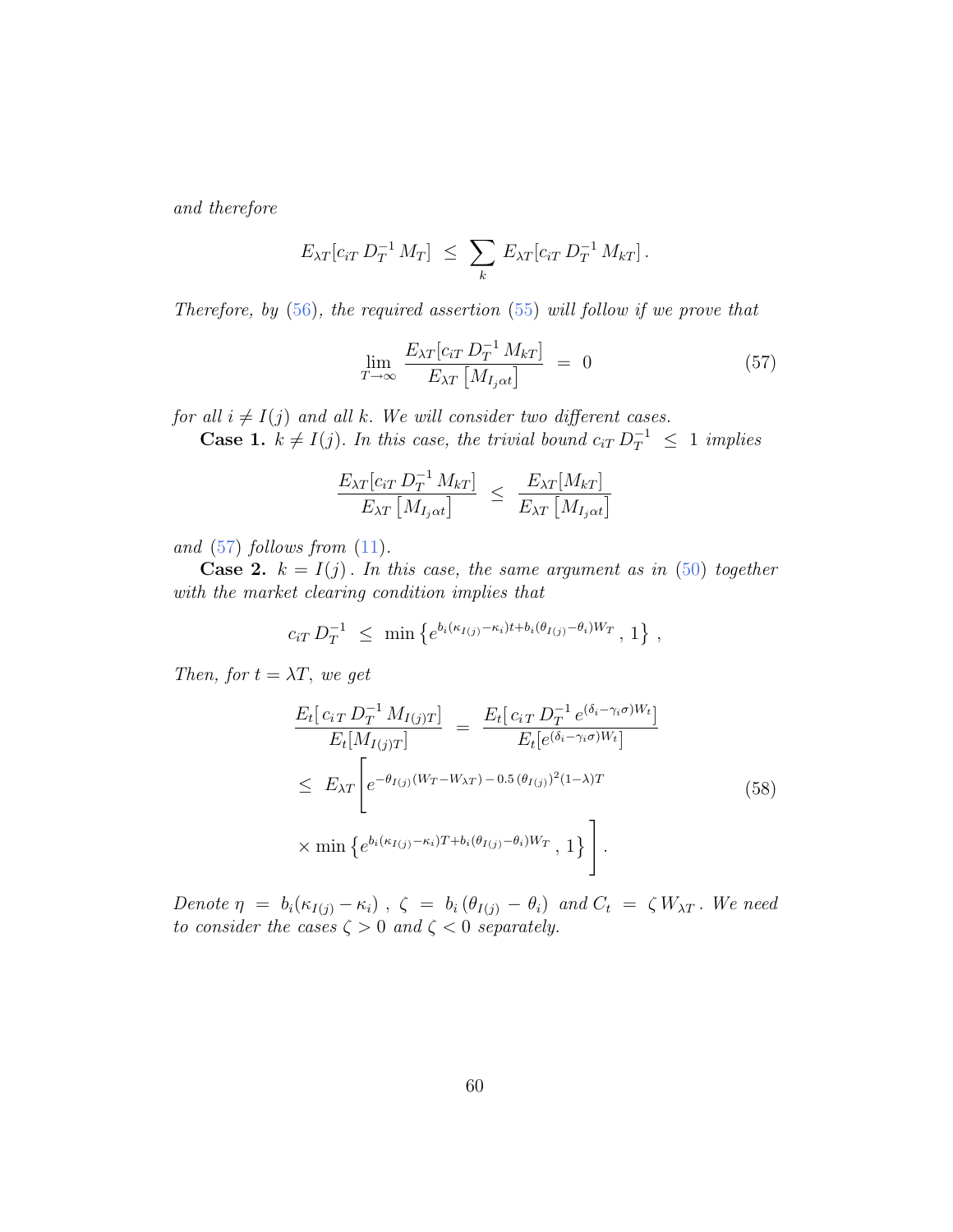$$
If \zeta > 0 \text{ that is } \theta_{I(j)} > \theta_i, \text{ then,}
$$
\n
$$
E_{\lambda T} \left[ e^{-\theta_{I(j)} (W_T - W_{\lambda T}) - 0.5(\theta_{I(j)})^2 (1 - \lambda) T} \times \min \left\{ e^{b_i (\kappa_{I(j)} - \kappa_i) T + b_i (\theta_{I(j)} - \theta_i) W_T}, 1 \right\} \right]
$$
\n
$$
= E_{\lambda T} \left[ e^{-\theta_{I(j)} (W_T - W_{\lambda T}) - 0.5\theta_{I(j)}^2 (1 - \lambda) T} \min \left\{ e^{C_t + \zeta (W_T - W_{\lambda T}) + \eta T}, 1 \right\} \right]
$$
\n
$$
= \frac{1}{\sqrt{2\pi (1 - \lambda) T}}
$$
\n
$$
\times \int_{-\infty}^{-\zeta^{-1} (\eta T + C_t)} e^{-x^2/(2T(1 - \lambda))} e^{-\theta_{I(j)} x - 0.5\theta_{I(j)}^2 (1 - \lambda) T} e^{C_t + \zeta x + \eta T} dx
$$
\n
$$
+ \frac{1}{\sqrt{2\pi (1 - \lambda) T}}
$$
\n
$$
\times \int_{-\zeta^{-1} (\eta T + C_t)}^{+\infty} e^{-x^2/(2T(1 - \lambda))} e^{-\theta_{I(j)} x - 0.5\theta_{I(j)}^2 (1 - \lambda) T} dx
$$
\n
$$
= e^{C_t + (\eta - 0.5\theta_{I(j)}^2 (1 - \lambda)) T} \frac{1}{\sqrt{2\pi}}
$$
\n
$$
\times \int_{-\infty}^{-\zeta^{-1} (\eta T + C_t)((1 - \lambda) T)^{-1/2}} e^{-x^2/2} e^{x (-\theta_{I(j)} + \zeta) ((1 - \lambda) T)^{1/2}} dx
$$
\n
$$
+ e^{-0.5\theta_{I(j)}^2 (1 - \lambda) T} \frac{1}{\sqrt{2\pi}} \int_{-\zeta^{-1} (\eta T + C_t)((1 - \lambda) T)^{-1/2}}^{+\infty} e^{-x^2/2} e^{-\theta_{I(j)} x ((1 - \lambda) T)^{1/2}} dx
$$
\n(59)

Now, using the identity

$$
\frac{1}{\sqrt{2\pi}} \int_{-\infty}^{y} e^{-x^2/2} e^{\nu x} dx = e^{\nu^2/2} \frac{1}{\sqrt{2\pi}} \int_{-\infty}^{y} e^{-(x-\nu)^2/2} dx = e^{\nu^2/2} N(y-\nu)
$$

where

$$
N(y) = \frac{1}{\sqrt{2\pi}} \int_{-\infty}^{y} e^{-x^2/2} dx
$$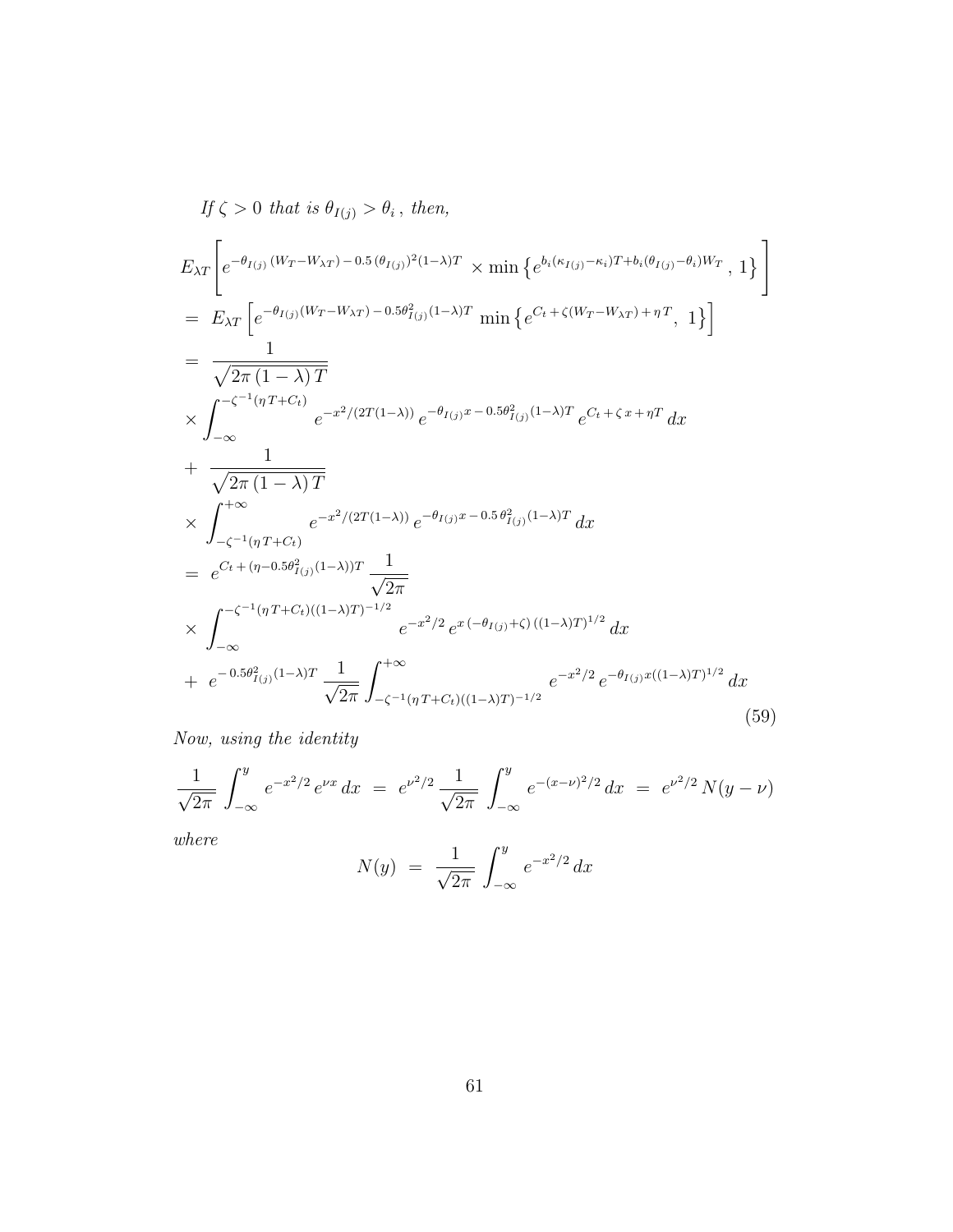is the cdf of the normal distribution, we get

$$
e^{C_t + (\eta - 0.5\theta_{I(j)}^2 (1-\lambda))T} \frac{1}{\sqrt{2\pi}}
$$
  
\n
$$
\times \int_{-\infty}^{-\zeta^{-1} (\eta T + C_t)((1-\lambda)T)^{-1/2}} e^{-x^2/2} e^{x(-\theta_{I(j)} + \zeta) ((1-\lambda)T)^{1/2}} dx
$$
  
\n
$$
+ e^{-0.5\theta_{I(j)}^2 (1-\lambda)T} \frac{1}{\sqrt{2\pi}} \int_{-\zeta^{-1} (\eta T + C_t)((1-\lambda)T)^{-1/2}}^{\infty} e^{-x^2/2} e^{-\theta_{I(j)}x((1-\lambda)T)^{1/2}} dx
$$
  
\n
$$
= e^{C_t + (\eta - 0.5\theta_{I(j)}^2 (1-\lambda))T} e^{0.5(-\theta_{I(j)} + \zeta)^2 (1-\lambda)T}
$$
  
\n
$$
\times N\Big(-\zeta^{-1} (\eta T + C_t)((1-\lambda)T)^{-1/2} - (-\theta_{I(j)} + \zeta) ((1-\lambda)T)^{1/2}\Big)
$$
  
\n
$$
+ e^{-0.5\theta_{I(j)}^2 (1-\lambda)T} e^{0.5\theta_{I(j)}^2 (1-\lambda)T}
$$
  
\n
$$
\times (1 - N\Big(-\zeta^{-1} (\eta T + C_t)((1-\lambda)T)^{-1/2} + \theta_{I(j)} ((1-\lambda)T)^{1/2}\Big))
$$
  
\n
$$
= e^{C_t + (\eta + (1-\lambda)\zeta(-\theta_{I(j)} + 0.5\zeta))T}
$$
  
\n
$$
\times N\Big(-\zeta^{-1} (\eta T + C_t)((1-\lambda)T)^{-1/2} - (-\theta_{I(j)} + \zeta) ((1-\lambda)T)^{1/2}\Big)
$$
  
\n
$$
+ (1 - N\Big(-\zeta^{-1} (\eta T + C_t)((1-\lambda)T)^{-1/2} + \theta_{I(j)} ((1-\lambda)T)^{1/2}\Big)).
$$
  
\n(60)

The following lemma is well known.

Lemma E.1 We have

$$
\lim_{x \to -\infty} \frac{N(x)}{e^{-x^2/2}(-x)^{-1}} = \lim_{x \to +\infty} \frac{1 - N(x)}{e^{-x^2}x^{-1}} = \frac{1}{\sqrt{2\pi}}.
$$

Because, for generic parameter values, we will have exponential decay, the  $factor x^{-1}$  in the asymptotics of Lemma E.1 can be neglected. Similarly, by the strong law of large numbers for Brownian motion,  $W_{\lambda T}/T \rightarrow 0$  almost surely, and therefore, in the expressions of the form  $W_{\lambda T} + aT = T(a +$  $W_{\lambda T}/T$ , the term with  $W_{\lambda T}$  can be also ignored when calculating long run behavior.

We first observe that the term

$$
e^{(\eta + (1-\lambda)\zeta(-\theta_{I(j)}+0.5\zeta))T}
$$
  
 
$$
\times N(-\zeta^{-1}(\eta T + C_t)((1-\lambda)T)^{-1/2} - (-\theta_{I(j)} + \zeta)((1-\lambda)T)^{1/2})
$$
 (61)

always converges to zero. Indeed, if  $\eta + (1 - \lambda)\zeta(-\theta_{I(j)} + 0.5\zeta) < 0$  then we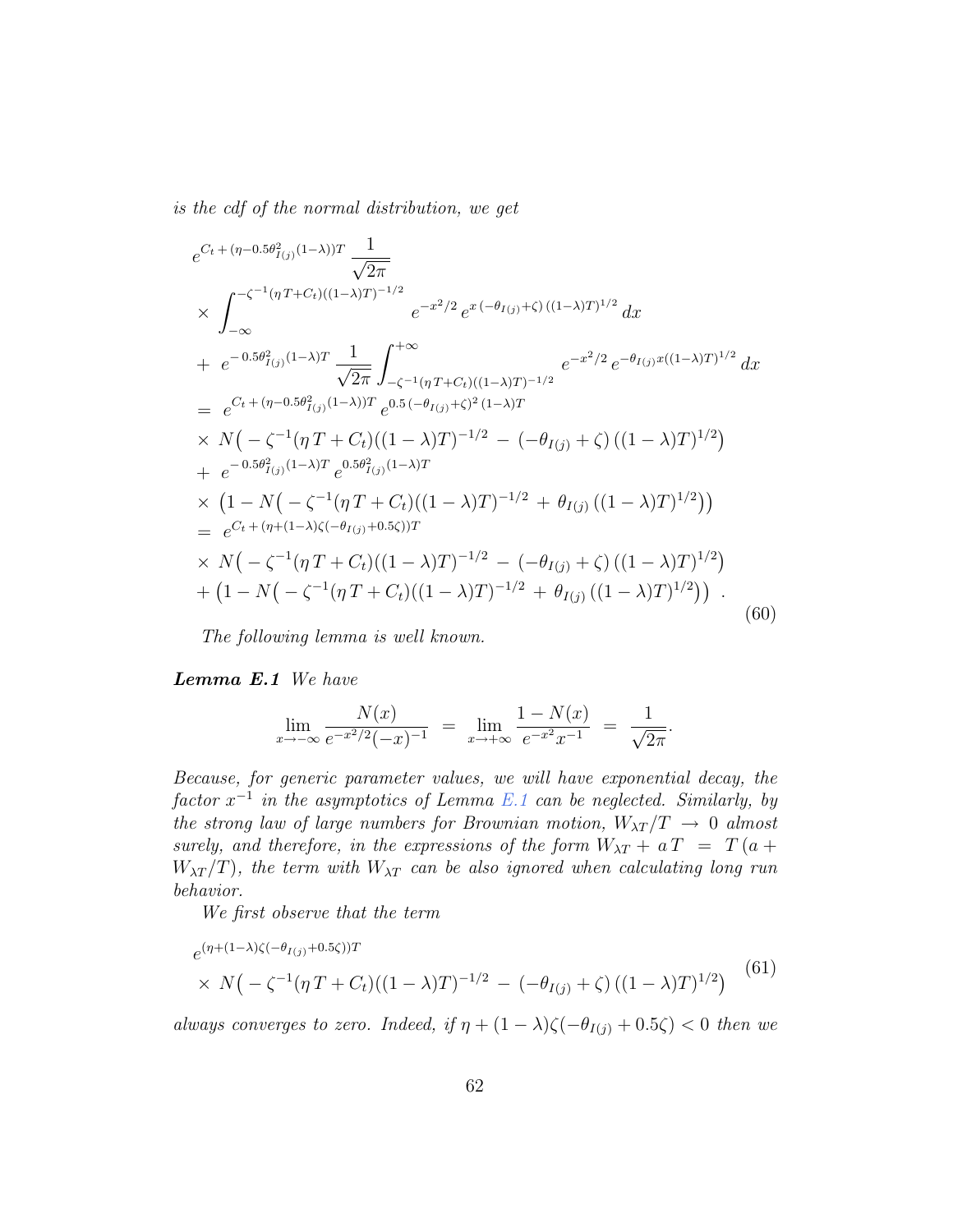are done. If  $\eta + (1 - \lambda)\zeta(-\theta_{I(j)} + 0.5\zeta) > 0$  we have

$$
-\zeta^{-1}\eta T((1-\lambda)T)^{-1/2} - (-\theta_{I(j)} + \zeta)((1-\lambda)T)^{1/2}
$$
  
=  $-\zeta^{-1}((1-\lambda)T)^{-1/2}T(\eta + (1-\lambda)\zeta(-\theta_{I(j)} + \zeta)))$  (62)  
<  $-\zeta^{-1}((1-\lambda)T)^{-1/2}T(\eta + (1-\lambda)\zeta(-\theta_{I(j)} + 0.5\zeta)))$ 

is negative and converges to  $-\infty$ , so that Lemma E.1 applies and we need to show that

$$
\eta + (1 - \lambda)\zeta(-\theta_{I(j)} + 0.5\zeta) - 0.5\zeta^{-2}(1 - \lambda)^{-1}(\eta + (1 - \lambda)\zeta(-\theta_{I(j)} + \zeta))^2 < 0,
$$

that is,

$$
\zeta^2 \eta (1 - \lambda) + (1 - \lambda)^2 \zeta^3 (-\theta_{I(j)} + 0.5\zeta) - 0.5\eta^2 \n- 0.5(1 - \lambda)^2 \zeta^2 (-\theta_{I(j)} + \zeta)^2 - \eta (1 - \lambda) \zeta (-\theta_{I(j)} + \zeta) \n= - 0.5\eta^2 - 0.5(1 - \lambda)^2 \zeta^2 (\theta_{I(j)}^2) + \eta (1 - \lambda) \zeta \theta_{I(j)} \n= -0.5(\eta - (1 - \lambda) \zeta \theta_{I(j)})^2 < 0
$$
\n(63)

which is what had to be proved. Thus, we only need to show that the term

$$
1 - N\left(-\zeta^{-1}(\eta T + C_t)((1 - \lambda)T)^{-1/2} + \theta_{I(j)}((1 - \lambda)T)^{1/2}\right)
$$

converges to zero. This happens precisely when  $0 < -\zeta^{-1}\eta + \theta_{I(j)}(1-\lambda)$ . We have

$$
-\zeta^{-1}\eta + \theta_{I(j)} (1 - \lambda) = -(b_i (\theta_{I(j)} - \theta_i))^{-1} b_i (\kappa_{I(j)} - \kappa_i) + \theta_{I(j)} (1 - \lambda).
$$
 (64)

By the definition of the agent  $I(j)$ , we have

$$
\kappa_{I(j)} - (1 - \lambda) 0.5 \theta_{I(j)}^2 = l_{I(j)} < l_i(\lambda) = \kappa_i - (1 - \lambda) 0.5 \theta_i^2 \, .
$$

Therefore,

$$
\kappa_{I(j)} - \kappa_i < (1 - \lambda) 0.5 (\theta_{I(j)}^2 - \theta_i^2) \\
= (1 - \lambda) 0.5 (-(\theta_{I(j)} - \theta_i)^2 + 2\theta_{I(j)}(\theta_{I(j)} - \theta_i)) \\
\leq (1 - \lambda) \theta_{I(j)}(\theta_{I(j)} - \theta_i),
$$
\n(65)

which is what had to be proved. The case  $\zeta < 0$  is completely analogous.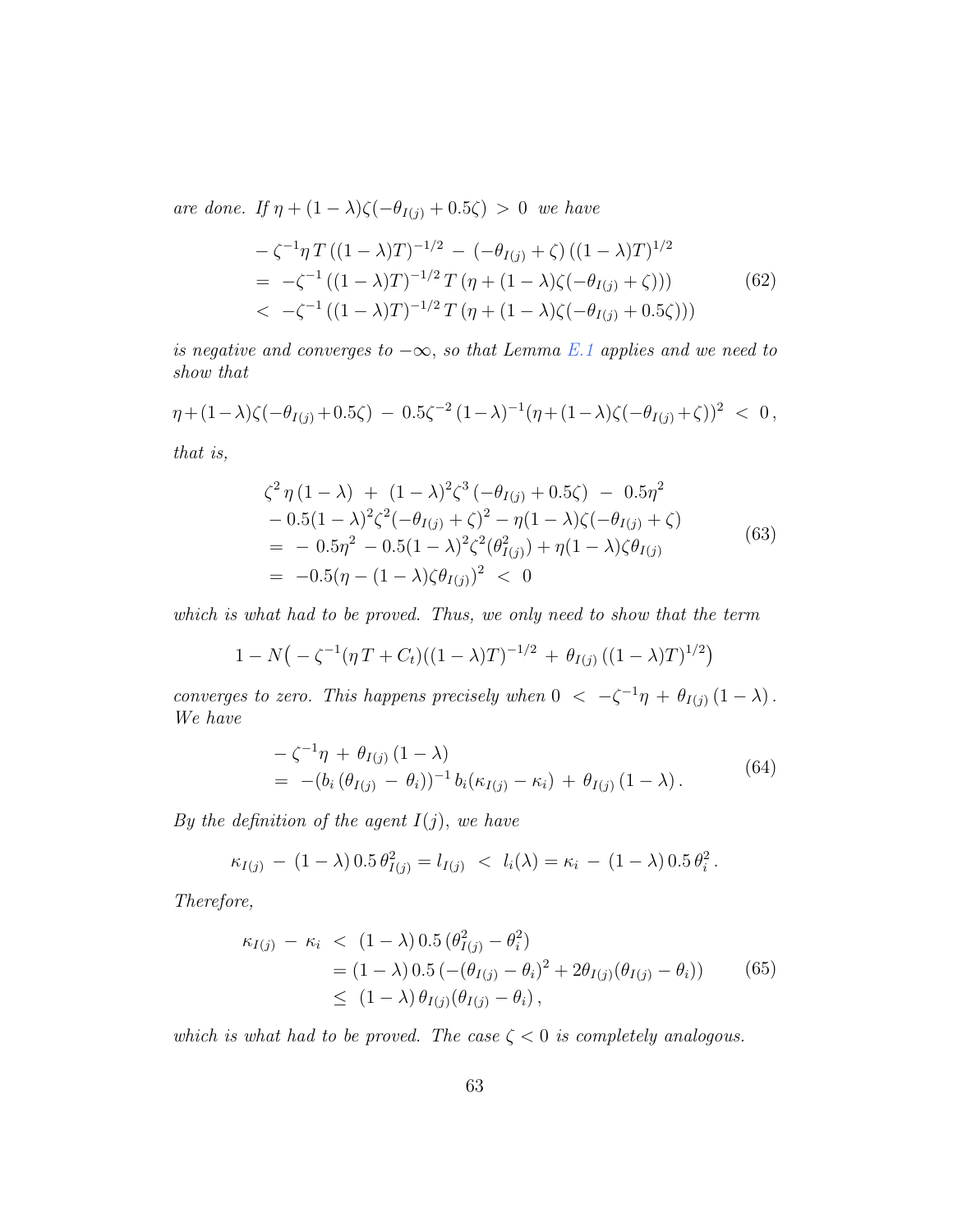**Proposition E.1** The drift  $\mu_t^{c_1/c_2}$  of the log consumption ratio  $\log(c_{1t}/c_{2t})$ such that

$$
E_t[d\log(c_{1t}/c_{2t})] = \mu_t^{c_1/c_2} dt
$$

is given by

$$
\ell_t^2 - \ell_t^1
$$
 under the physical measure  
\n
$$
\hat{\ell}_t^2 - \hat{\ell}_t^1
$$
 under the risk-neutral measure  
\n
$$
\tilde{\ell}_t^2 - \tilde{\ell}_t^1
$$
 under the T-forward measure  
\n(66)

where

$$
\begin{aligned}\n\ell_t^i &= b_i \left( \kappa_i - r_t - 0.5 \theta_t^2 \right) \\
\hat{\ell}_t^i &= \ell_t^i + b_i \left( \theta_t + \delta_i \right) \theta_t \\
\tilde{\ell}_t^i &= \ell_t^i + b_i \left( \theta_t + \delta_i \right) \hat{\theta}_t^T\n\end{aligned} \tag{67}
$$

where

$$
\hat{\theta}_t^T = E_t^{Q^T}[\theta_T]
$$

is the market price of risk under the T-forward measure.

**Proposition E.2** For  $\lambda \in (\lambda_j, \lambda_{j+1})$ , we have

 $E_{\lambda T}^{Q^T} [\theta_T] \rightarrow \theta_{I(j)}$ 

almost surely under the physical measure.

**Proof 2** Indeed, it follows directly from  $(51)$  that

$$
\frac{\min_j b_j}{\max_j b_j} c_{iT} D_T^{-1} \ \leq \ \omega_{iT} \ \leq \ \frac{\max_j b_j}{\min_j b_j} c_{iT} D_T^{-1} \,,
$$

and the required assertion follows directly from the identity.

$$
\theta_T \,\,=\,\, \sum_i\,\omega_{iT}\,\theta_i\,.
$$

**Proof 3 (Proof of Proposition E.1)** We have

$$
c_{it} = e^{-\rho_i b_i t} M_t^{-b_i} Z_{it}^{b_i} c_{i0},
$$

and therefore

$$
c_{1t}/c_{2t} = e^{(\rho_2 b_2 - \rho_1 b_1)t} M_t^{b_2 - b_1} e^{(b_1 \delta_1 - b_2 \delta_2)W_t + 0.5(b_2 \delta_2^2 - b_1 \delta_1^2)t}.
$$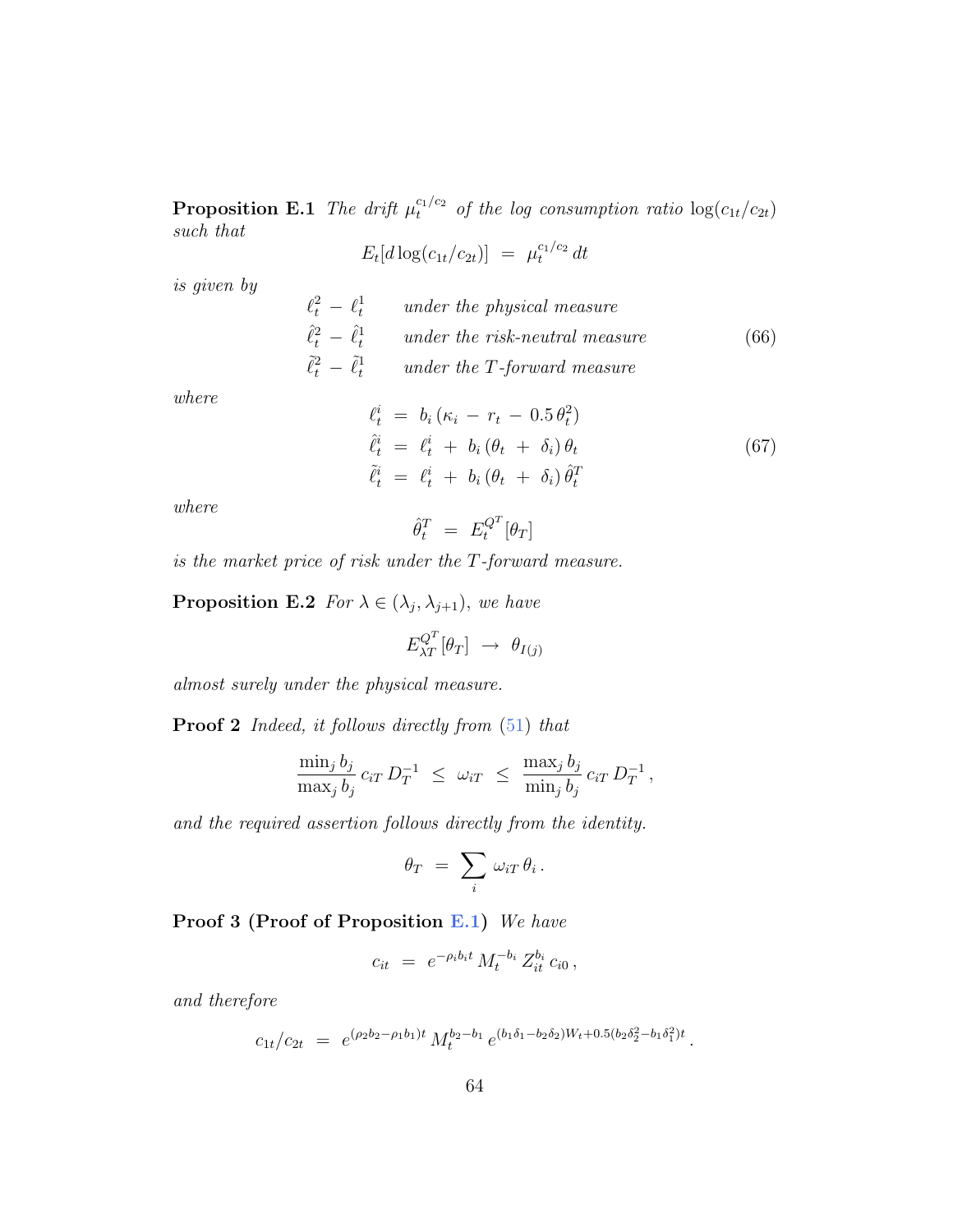Recalling that

$$
M_t^{-1} dM_t = -r_t dt - \theta_t dW_t,
$$

we get that, under the physical measure,

$$
(c_{1t}/c_{2t})^{-1} d(c_{1t}/c_{2t}) = ((\rho_2 b_2 - \rho_1 b_1) + 0.5(b_2 \delta_2^2 - b_1 \delta_1^2))dt + (b_2 - b_1)(M_t^{-1} dM_t + 0.5(b_2 - b_1 - 1)\theta_t^2 dt) + (b_1 \delta_1 - b_2 \delta_2) dW_t + 0.5(b_1 \delta_1 - b_2 \delta_2)^2 dt - (b_2 - b_1)\theta_t (b_1 \delta_1 - b_2 \delta_2) dt = ((\rho_2 b_2 - \rho_1 b_1) + 0.5(b_2 \delta_2^2 - b_1 \delta_1^2) - (b_2 - b_1)r_t + 0.5(b_2 - b_1)(b_2 - b_1 - 1)\theta_t^2 + 0.5(b_1 \delta_1 - b_2 \delta_2)^2 - (b_2 - b_1)\theta_t (b_1 \delta_1 - b_2 \delta_2) dt + (-(b_2 - b_1)\theta_t + (b_1 \delta_1 - b_2 \delta_2)) dW_t
$$
\n(68)

and the claim follows by direct calculation. The only exception is the case under the T-forward measure, which follows from Lemma E.2 below.

Proof 4 (Proof of Proposition 7.4) The proof follows directly from (68) and Proposition 5.22, p.345 of Karatzas and Shreve (2008).

Lemma E.2 The density process of the T-forward measure is

$$
e^{-\int_0^t \hat{\theta}_t^T dW_t - 0.5 \int_0^t (\hat{\theta}_t^T)^2 dt},
$$

where

$$
\hat{\theta}_t^T = E_t^{Q^T} [\theta_T].
$$

**Proof 5 (Proof of Lemma E.2)** A direct calculation, based on the same Malliavin calculus techniques implies that, under the risk-neutral measure,

$$
dB(t,T) = r_t dt + \sigma^B(t,T) dW_t^Q,
$$

where

$$
\sigma^{B}(t,T) = \theta_t - E_t^{Q^T}[\theta_T] = \theta_t - \frac{E_t[M_T\theta_T]}{E_t[M_T]}
$$

.

Therefore,

$$
dE_t[M_T] = d(M_t B(t,T)) = B(t,T)dM_t + M_t dB(t,T) - \sigma^B(t,T)\theta_t dt,
$$

and hence

$$
\hat{\theta}^T \ = \ E_t^{Q^T}[\theta_T] \, .
$$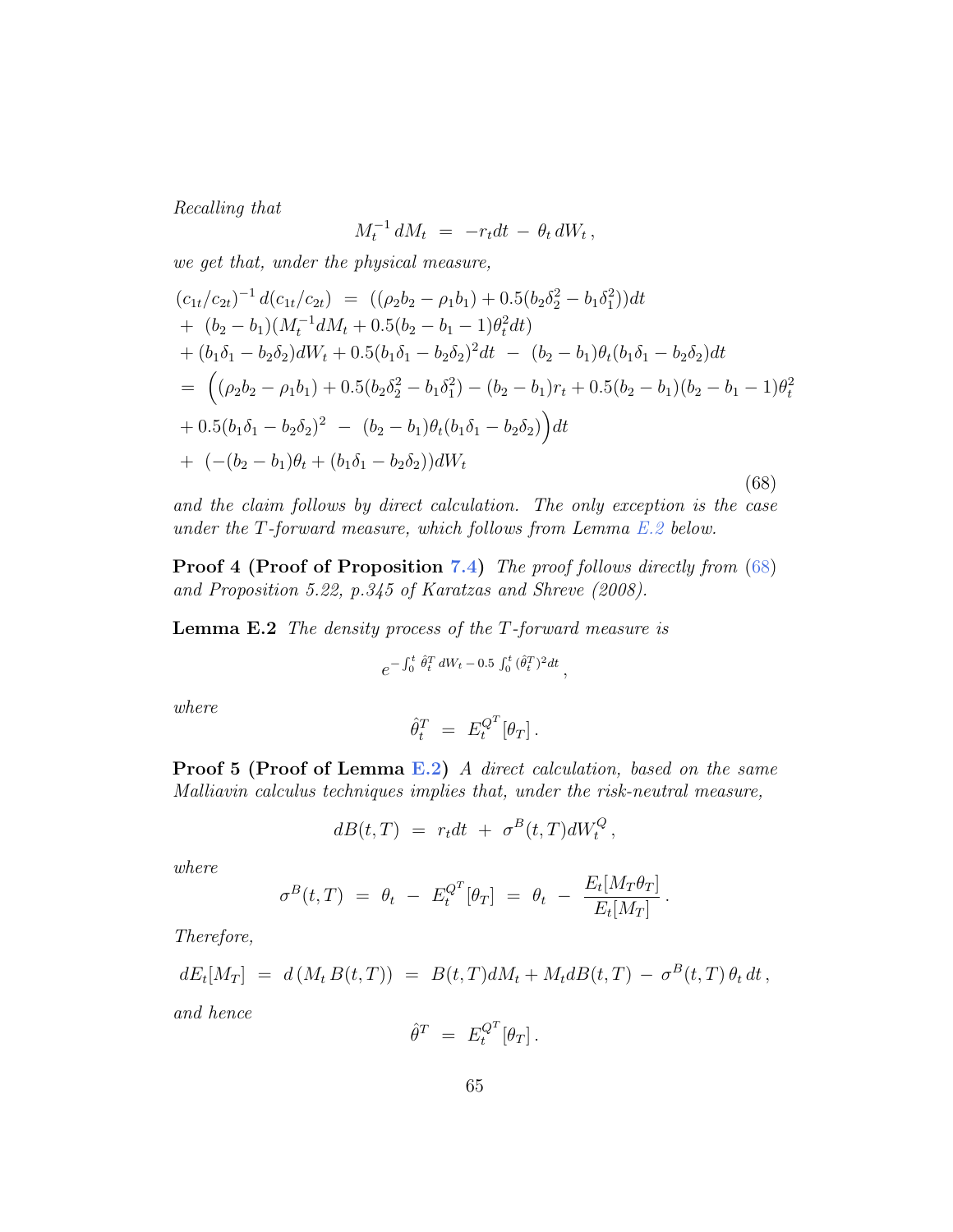## References

- [1] Acemoglu, D., Chernozhukov, V. and M. Yildiz, 2009, Fragility of Asymptotic Agreement under Bayesian Learning, unpublished working paper.
- [2] Basak, S., 2000, A Model of Dynamic Equilibrium Asset Pricing with Heterogeneous Beliefs and Extraneous Risk. Journal of Economic Dynamics and Control, 24, 63-95.
- [3] Basak, S., 2005, Asset Pricing with Heterogeneous Beliefs,' Journal of Banking and Finance, 29, 2849–2881.
- [4] Berrada, T., 2010, Bounded Rationality and Asset Pricing with Intermediate Consumption, Review of Finance, forthcoming.
- [5] Berrada, T., Hugonnier, J. and M. Rindisbacher, 2007, Heterogenous Preferences and Equilibrium Trading Volume, Journal of Financial Economics, 83, 719-750.
- [6] Bhamra, H. S. and R. Uppal, 2009a, The Effect of Introducing a Non-Redundant Derivative on the Volatility of Stock-Market Returns When Agents Differ in Risk Aversion, Review of Financial Studies, 22, 2303- 2330.
- [7] Bhamra, H. S. and R. Uppal, 2009b, Asset Prices with Heterogeneity in Preferences and Beliefs, Working Paper.
- [8] Blanchard O.J. and M. W. Watson, 1986, Are business cycles all alike?. In: R.J. Gordon, Editor, The American Business Cycle: Continuity and Change, National Bureau of Economic Research Studies in Business Cycles vol. 25, University of Chicago Press, Chicago, 123–182.
- [9] Blume, L., and D. Easley, 2006, If you are so smart, why aren't you rich. Belief selection in complete and incomplete markets, Econometrica, 74(4), 929–966.
- [10] Brunnermeier, M. and S. Nagel, 2008, Do wealth fluctuations generate time varying risk aversion ? Micro Evidence from Individuals' Asset Allocation, American Economic Review 98, 3, 713-736.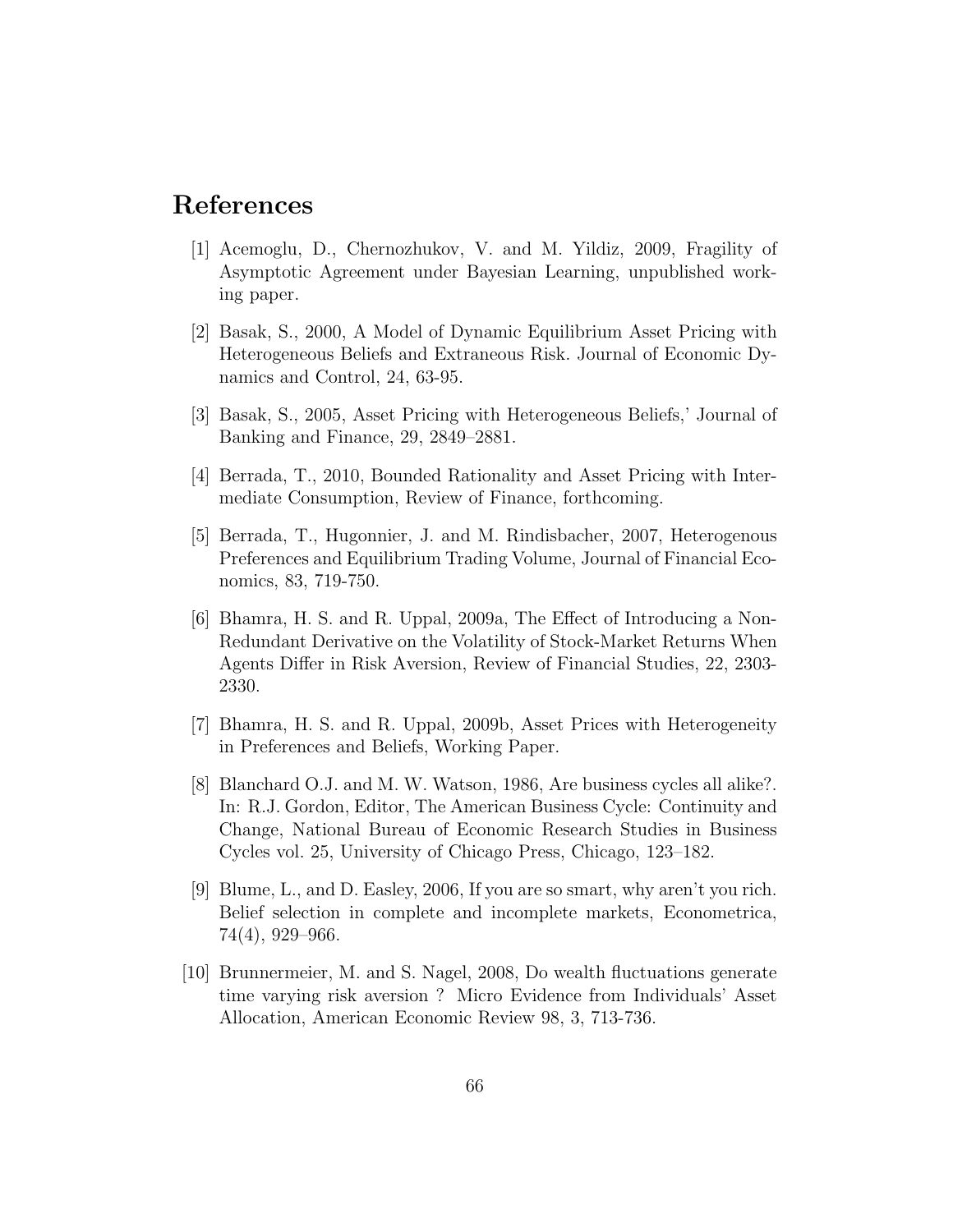- [11] Campbell, J.Y., and J.H. Cochrane, 1999, By force of Habit: A Consumption Based Explanation of Aggregate Stock Market Behavior, Journal of Political Economy 107, 2, 205-251.
- [12] Chan, Y. L. and L. Kogan, 2002, Catching Up with The Joneses: Heterogeneous Preferences And The Dynamics Of Asset Prices, Journal of Political Economy, 110, 1255-1285.
- [13] Chateauneuf, A., and M. Cohen, 1994. Risk Seeking with Diminishing Marginal Utility in a Nonexpected Utility Model. Journal of Risk and Insurance, 9, 77-91.
- [14] Cvitanić, J. and S. Malamud, 2009, Equilibrium Driven by Discounted Dividend Volatility. Working Paper.
- [15] Cvitanić, J. and S. Malamud, 2010, Relative Extinction of Heterogeneous Agents, B. E. Journal of Theoretical Economics, 10(1).
- [16] Cvitanić, J. and S. Malamud, 2011, Price Impact and Portfolio Impact, Journal of Financial Economics, 100(1), 201-225
- [17] Detemple, J., Garcia, R. and M. Rindisbacher, 2005, Representation formulas for Malliavin derivatives of diffusion processes, Finance and Stochastics, 9, 349–367.
- [18] Detemple J., and S. Murthy, 1997, Equilibrium Asset Prices and No-Arbitrage with Portfolio Constraints, Review of Financial Studies, 10, 1133-1174.
- [19] Diecidue, E., and P. Wakker, 2001, On the Intuition of Rank Dependent Utility. Journal of Risk and Insurance, 281-298.
- [20] Duffie, D. and C.-F. Huang, 1985, Implementing Arrow-Debreu Equilibria by Continuous Trading of Few Long-Lived Securities, Econometrica, 53, 1337-1356
- [21] Dumas, B., 1989, Two-person dynamic equilibrium in the capital market, Review of Financial Studies, 2, 157-188.
- [22] Dumas, B., Kurshev, A. and R. Uppal, 2009, Equilibrium Portfolio Strategies in the Presence of Sentiment Risk and Excess Volatility, The Journal of Finance, 64, 579–629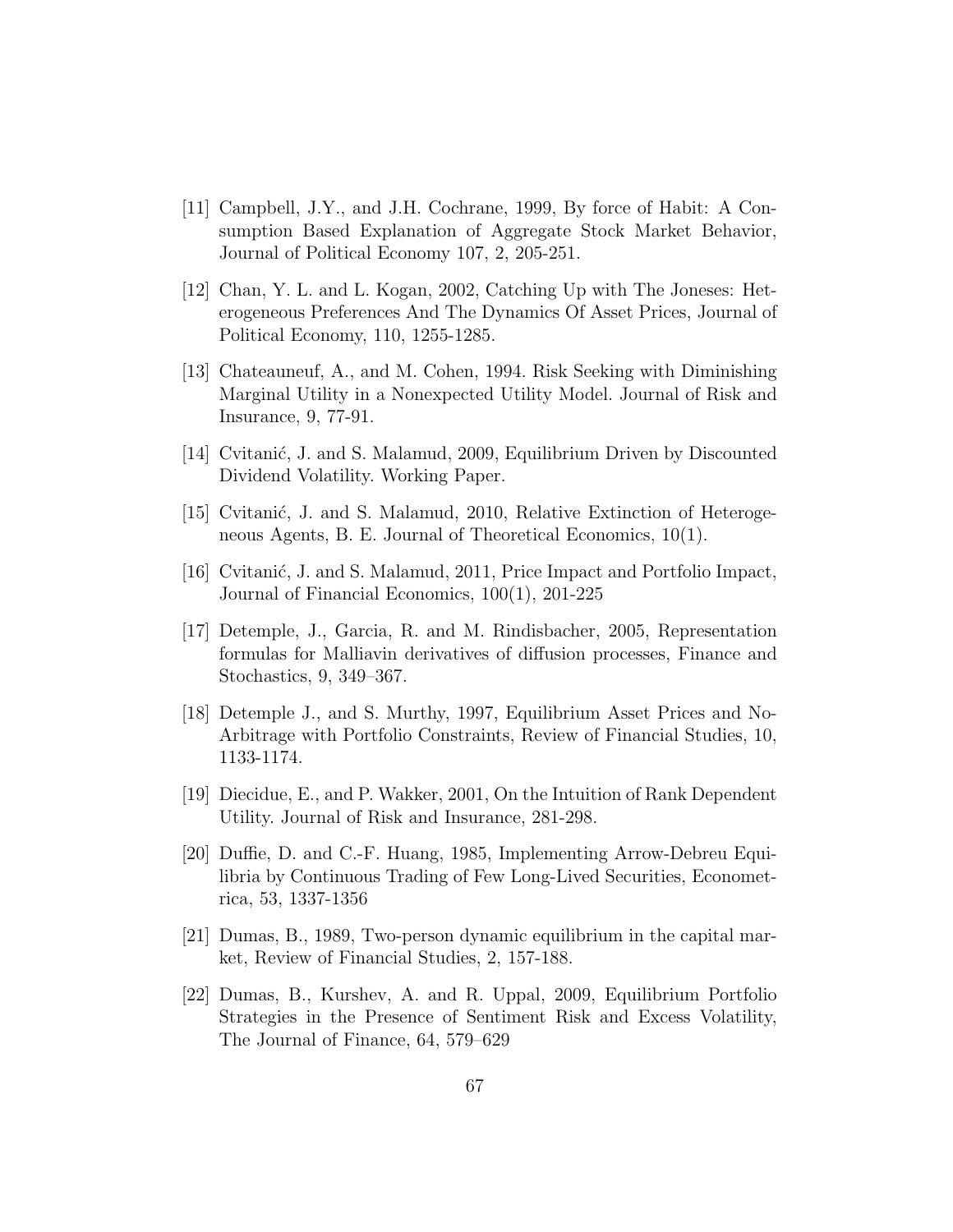- [23] Fama, E. and K. French, 1988, Dividend Yields and Expected Stock Returns. Journal of Financial Economics, 22, 3-25.
- [24] Fama, E. and K. French, 2007, Disagreement, tastes and asset prices. Journal of Financial Economics, 83, 667-689.
- [25] Fedyk, Y., Heyerdahl-Larsen, C. and J. Walden, 2010, Market Selection and Welfare in Multi-Asset Economies, unpublished working paper, University of California at Berkeley.
- [26] Friedman, B. M., 1986, Money, credit, and interest rates in the business cycle. In: R.J. Gordon, Editor, The American Business Cycle: Continuity and Change, National Bureau of Economic Research Studies in Business Cycles vol. 25, University of Chicago Press, Chicago, 395-458.
- [27] Gollier, C. and R. Zeckhauser, 2005. Aggregation of heterogeneous time preferences. Journal of Political Economy, 113, 4, 878-896.
- [28] Hara, C., Huang, J. and C. Kuzmics, 2007, Representative consumer's risk aversion and efficient risk-sharing rules, Journal of Economic Theory, 137, 652-672.
- [29] Jouini, E. , Marin, J.-M. and C. Napp, 2010, Discounting and Divergence of Opinion, Journal of Economic Theory, 145, 830-859.
- [30] Jouini, E. and C. Napp, 2007, Consensus consumer and intertemporal asset pricing under heterogeneous beliefs, Review of Economic Studies, 74, 1149-1174.
- [31] Jouini, E. and C. Napp, 2010, Unbiased Disagreement and the Efficient Market Hypothesis, to appear Review of Finance.
- [32] Karatzas, Ioannis and Steven Shreve, Brownian Motion and Stochastic Calculus, Springer, 2008.
- [33] Kogan, L., Ross, S., Wang, J., and M. Westerfield, 2006, The Price Impact and Survival of Irrational Traders, Journal of Finance, 61, 195- 229.
- [34] Kogan, L., Ross, S., Wang, J., and M. Westerfield, 2008, Market Selection, Working Paper.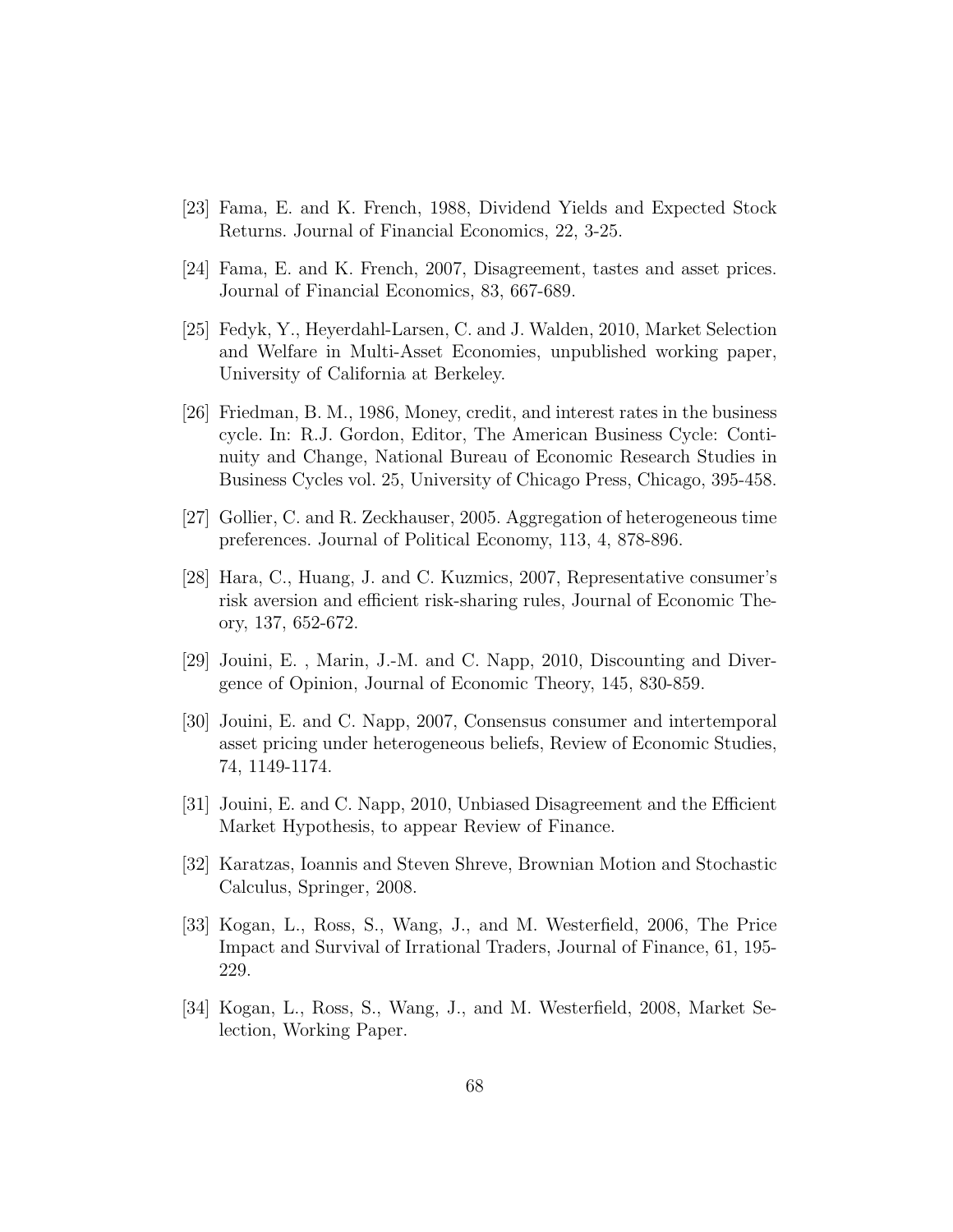- [35] Mele, A., 2007, Asymmetric Stock Market Volatility and the Cyclical Behavior of Expected Returns, Journal of Financial Economics, 86, 446-478.
- [36] Merton, R., 1980, On estimating the expected return on the market: an exploratory investigation, Journal of Financial Economics, 8, 323-364.
- [37] Modigliani, F. and R. Sutch, 1966, Innovations in Interest Rate Policy, American Economic Review, 56, 178-197.
- [38] Nualart, D., 1995, The Malliavin calculus and related topics. Berlin, Heidelberg, NewYork: Springer.
- [39] Riedel, F., 2001, Existence of Arrow-Radner Equilibrium with Endogenously Complete Markets with Incomplete Information, Journal of Economic Theory, 97, 109-122.
- [40] Sandroni, A., 2000. Do Markets Favor Agents Able to Make Accurate Predictions ? Econometrica, 68, 1303-1334.
- [41] Scheinkman, J. and W. Xiong (2003), Overconfidence and Speculative Bubbles, Journal of Political Economy, 111, 1183-1219.
- [42] Wang, J., 1996, The Term Structure of Interest Rates In A Pure Exchange Economy With Heterogeneous Investors, Journal of Financial Economics 41, 75–110.
- [43] Xiong, W. and H. Yan, 2010, Heterogeneous Expectations and Bond Markets, Review of Financial Studies, 23, 1405-1432.
- [44] Xiouros, Costas and Fernando Zapatero (2010): "The Representative Agent of an Economy with External Habit-Formation and Heterogeneous Risk-Aversion," The Review of Financial Studies, (2010) 23(8): 3017-3047
- [45] Yaari, M., 1987. The Dual Theory of Choice under Risk. Econometrica, 55, 95-115.
- [46] Yan, H., 2008, Natural Selection in Financial Markets: Does It Work?, Management Science, 54, 1935-1950.